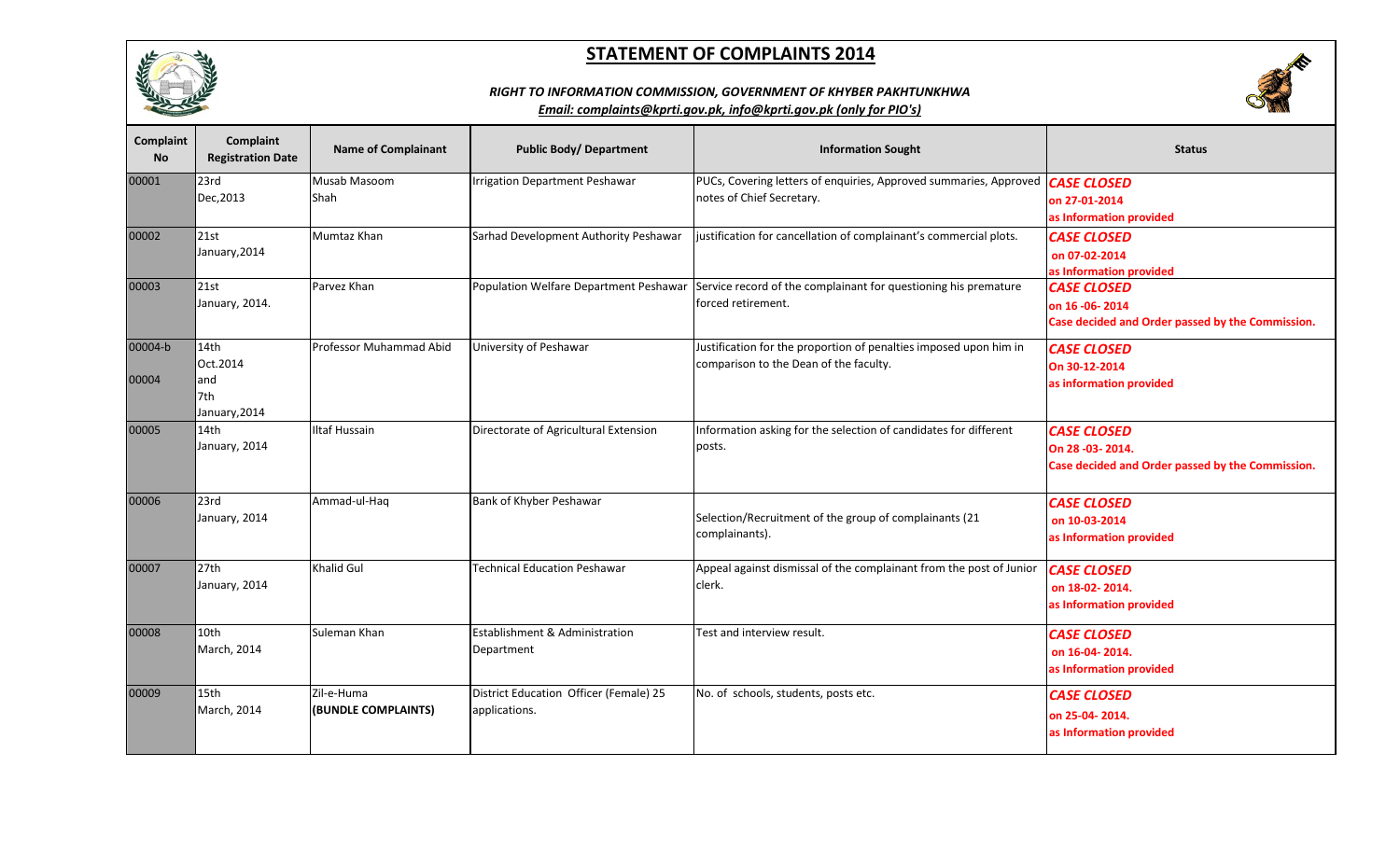

# **REA**

#### *RIGHT TO INFORMATION COMMISSION, GOVERNMENT OF KHYBER PAKHTUNKHWA*

| <b>Complaint</b><br><b>No</b> | Complaint<br><b>Registration Date</b>                              | <b>Name of Complainant</b> | <b>Public Body/ Department</b>                           | <b>Information Sought</b>                                                     | <b>Status</b>                                                   |
|-------------------------------|--------------------------------------------------------------------|----------------------------|----------------------------------------------------------|-------------------------------------------------------------------------------|-----------------------------------------------------------------|
| 00010                         | $17^{\text{th}}$<br>March, 2014                                    | Laal Bahadur.              | <b>SMBR Peshawar</b>                                     | Request for Photocopies of certain documents.                                 | <b>CASE CLOSED</b><br>on 05-05-2014.<br>as Information provided |
| 00011                         | $12^{\text{th}}$<br>April, 2014                                    | Dr. Mumtaz Khan            | Health Dept. Peshawar                                    | Appointment notification of the complainant as a senior registrar in<br>1992. | <b>CASE CLOSED</b><br>on 16-05-2014.<br>as Information provided |
| 00012                         | $8^{\text{th}}$<br>April, 2014                                     | Ghulam Ishaque             | Administration Dept. Peshawar                            | Copies of seniority list, appointment orders, minutes of meetings<br>etc.     | <b>CASE CLOSED</b><br>on 05-05-2014.<br>as Information provided |
| 00013                         | $17^{\text{th}}$<br>March, 2014                                    | <b>Abdul Waheed</b>        | <b>Employee's Social Security Department</b><br>Peshawar | House subsidy certificate.                                                    | <b>CASE CLOSED</b><br>on 24-03-2014.<br>as Information provided |
| 00014                         | 3 <sup>rd</sup><br>April, 2014                                     | Sabahat-ul-Islam Ghaznavi  | Department of Agriculture (Extension)                    | Merit list, shortlisting Criteria etc.                                        | <b>CASE CLOSED</b><br>on 24-04-2014.<br>as Information provided |
| 00015                         | 7 <sup>th</sup><br>March, 2014.                                    | Inayat Ullah Khan          | <b>Irrigation Department Peshawar</b>                    | Seniority lists, vacancies and promotions etc.                                | <b>CASE CLOSED</b><br>on 01-05-2014.<br>as Information provided |
| 00016-b<br>00016              | $11^{\sf th}$<br>Aug, 2014<br>&<br>$25^{\text{th}}$<br>March. 2014 | Haji Faqir Taj             | DEO (Female) Mardan                                      | Terms and condition, criteria & proposal while promoting female<br>PSTs.      | <b>CASE CLOSED</b><br>on 27-10-2014.<br>as Information provided |
| 00017                         | -th<br>April, 2014                                                 | Mrs. Kausar                | SBBw. University, Peshawar                               | Merit list, minutes of selection board (Islamyat Lecturer)                    | <b>CASE CLOSED</b><br>on 26-05-2014.<br>as Information provided |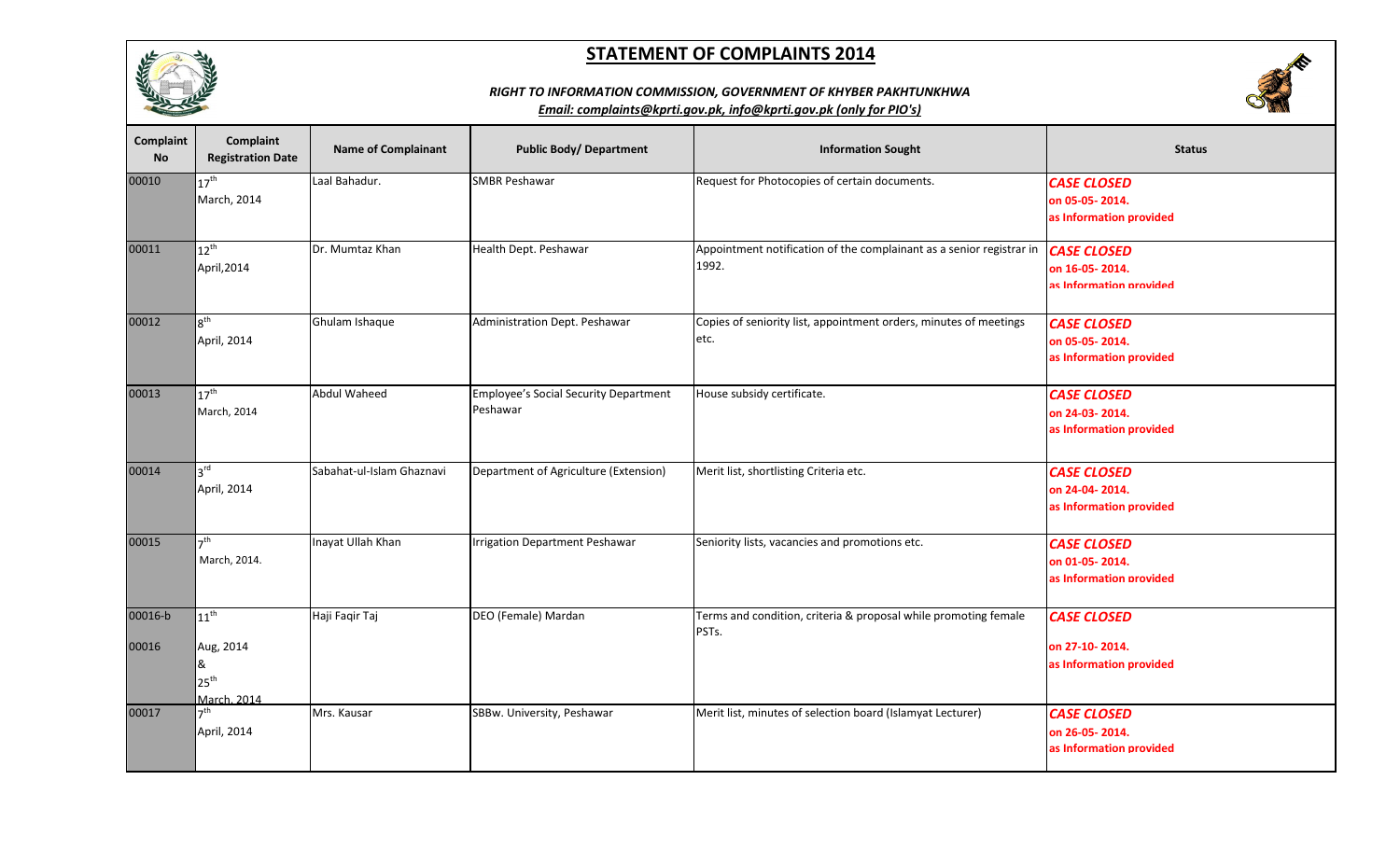

## *RIGHT TO INFORMATION COMMISSION, GOVERNMENT OF KHYBER PAKHTUNKHWA*



| Complaint<br>No. | Complaint<br><b>Registration Date</b>                          | <b>Name of Complainant</b> | <b>Public Body/ Department</b>                                          | <b>Information Sought</b>                                                                                     | <b>Status</b>                                                        |
|------------------|----------------------------------------------------------------|----------------------------|-------------------------------------------------------------------------|---------------------------------------------------------------------------------------------------------------|----------------------------------------------------------------------|
| 00018            | $11^{\sf th}$<br>May, 2014                                     | Mr. Muhammad Anwar         | Peshawar High Court, Peshawar                                           | Vehicles/Logbooks details                                                                                     | <b>CASE CLOSED.</b><br>on 13-05-2014.<br><b>Beyond jurisdiction.</b> |
| 00019-b<br>00019 | $12^{th}$<br>Aug, 2014<br>&<br>29 <sup>th</sup><br>March, 2014 | Musab Masoom Shah          | DG, Flood Damages Restoration<br>Directorate, Irrigation Dept. Peshawar | Procurement details                                                                                           | <b>CASE CLOSED</b><br>On 20-10-2014<br>as information provided       |
| 00020-b<br>00020 | 23 <sup>rd</sup><br>Oct. 2014<br>&<br>07 th<br>Jan, 2014       | Saeed Khan                 | <b>Administration Department</b>                                        | Allotment of Quarter.                                                                                         | <b>CASE CLOSED</b><br>on 26-12-2014.<br>as information provided      |
| 00021            | $\Lambda^{\text{th}}$<br>Feb., 2014                            | Waheeduddin Durrani        | Sarhad Development Authority Peshawar                                   | Perusal of record whereby the commercial plot of the complainant<br>was annulled                              | <b>CASE CLOSED.</b><br>On 28 - 05 - 2014.<br>as Information provided |
| 00022            | $31^{st}$<br>January, 2014                                     | Ayazullah                  | <b>Health Department Peshawar</b>                                       | D.H.O Charsadda was directed to provide details of the selections in CASE CLOSED<br>Civil Hospital Shabqadar. | On 04-08-2014<br>as information provided                             |
| 00023            | $14^{\text{th}}$<br>January, 2014                              | Malik Ihsanullah           | <b>Irrigation Department Peshawar</b>                                   | Details related to recruitment.                                                                               | <b>CASE CLOSED.</b><br>on 10-02-2014.<br>as Information provided     |
| 00024            | $13^{\text{th}}$<br>May, 2014                                  | Ms. Nazlee Sardar          | University Town Committee/Town 1,<br>Peshawar                           | Property file of the complainant's plot at University Town Peshawar                                           | <b>CASE CLOSED</b><br>24-08-2014.<br>as information provided         |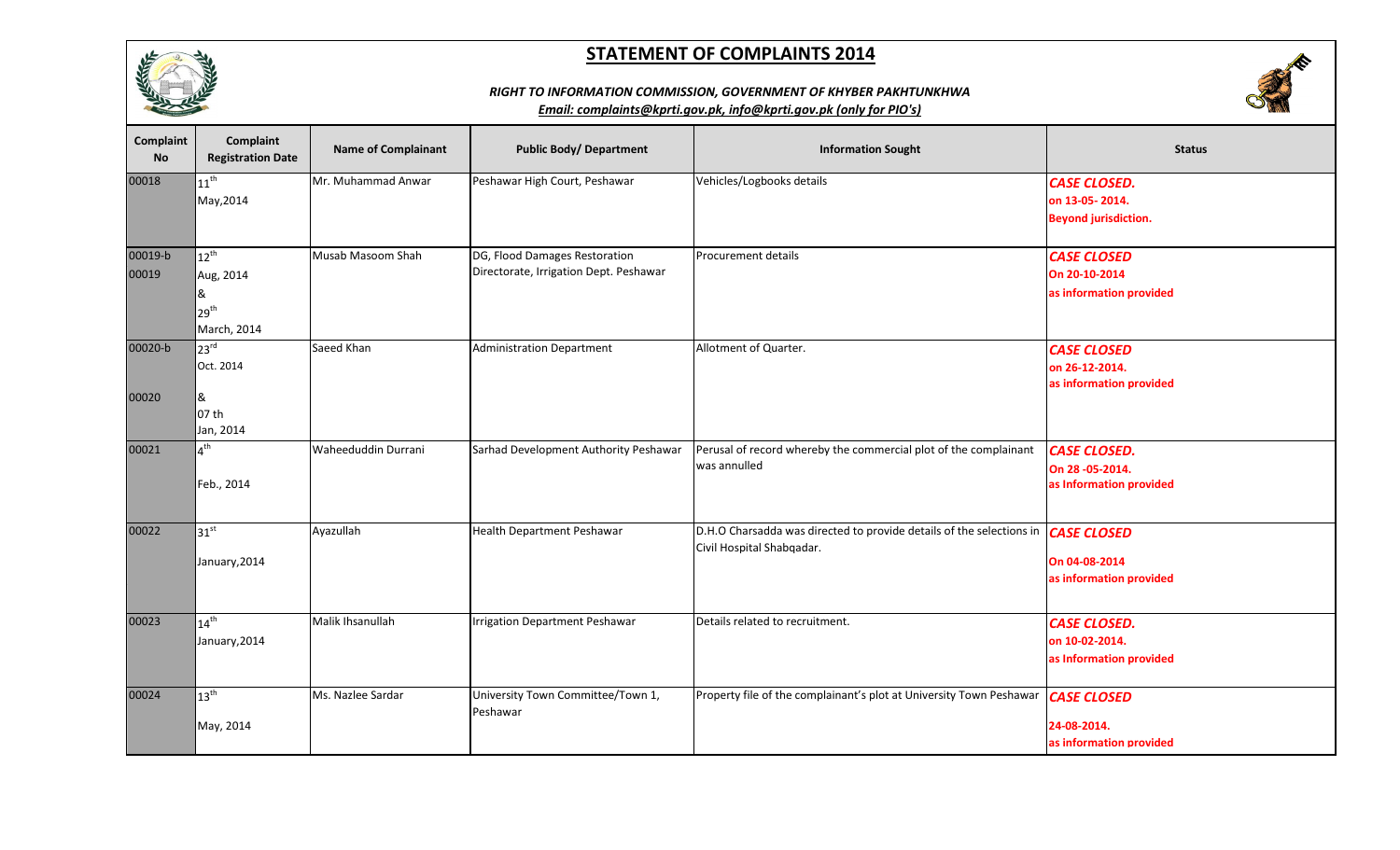

# **SERVICE**

## *RIGHT TO INFORMATION COMMISSION, GOVERNMENT OF KHYBER PAKHTUNKHWA*

| Complaint<br><b>No</b> | Complaint<br><b>Registration Date</b> | <b>Name of Complainant</b> | <b>Public Body/ Department</b>    | <b>Information Sought</b>                                         | <b>Status</b>                                                                                                                                                                         |
|------------------------|---------------------------------------|----------------------------|-----------------------------------|-------------------------------------------------------------------|---------------------------------------------------------------------------------------------------------------------------------------------------------------------------------------|
| 00025                  | $17^{\text{th}}$<br>March, 2014       | M.Kamran Khaliq            | S.B.B.University Sheringal        | Recruitment for the post of lecturer of Management sciences.      | <b>CASE CLOSED.</b><br>on 06-05-2014<br>as information provided                                                                                                                       |
| 00026                  | $27^{\text{th}}$<br>March, 2014       | S.M Khalid                 | C & W Department Peshawar         | Maintenance and renovation in COM Colony                          | <b>CASE CLOSED</b><br>On 04-07-2014<br>as information provided                                                                                                                        |
| 00027                  | 28 <sup>th</sup><br>April, 2014       | Ghassan Sattar Khan        | SBB University for Women Peshawar | Questioning his suspension from service                           | <b>CASE CLOSED.</b><br>On 07-05-2014<br>as information provided                                                                                                                       |
| 00028                  | 29 <sup>th</sup><br>May, 2014         | Syed Askar Ali Shah        | Abdul Wali Khan University Mardan | Recruitment process details.                                      | <b>CASE CLOSED</b><br>On 18-06-2014<br><b>Complainant Syed Askar Ali Shah was informed that he</b><br>would be provided information after the selection<br>board result is finilized. |
| 00029                  | $5^{\text{th}}$<br>May, 2014          | M. Ishfaq                  | Ayub Medical Institute Abbotabad  | Details of contracts etc.                                         | <b>CASE CLOSED.</b><br>On 30-06-2014<br>as information provided                                                                                                                       |
| 00030                  | $12^{\text{th}}$<br>May, 2014         | Faridullah Kundi Advocate  | Health Department, Peshawar       | MTDF aided project                                                | <b>CASE CLOSED.</b><br>On 29-05-2014<br>as information provided                                                                                                                       |
| 00031                  | $4^{\text{th}}$<br>May, 2014          | W/O Dr. Mumtaz             | Mardan Development Authority      | Refund of water connection fee                                    | <b>CASE CLOSED.</b><br>On 22-05-2014<br>as information provided                                                                                                                       |
| 00032                  | $13^{\text{th}}$<br>May, 2014         | Muhammad Ismail            | DEO Male DI Khan                  | Pension, Absentee report, Note sheet of the complainant's service | <b>CASE CLOSED.</b><br>On 09-06-2014<br>as information provided                                                                                                                       |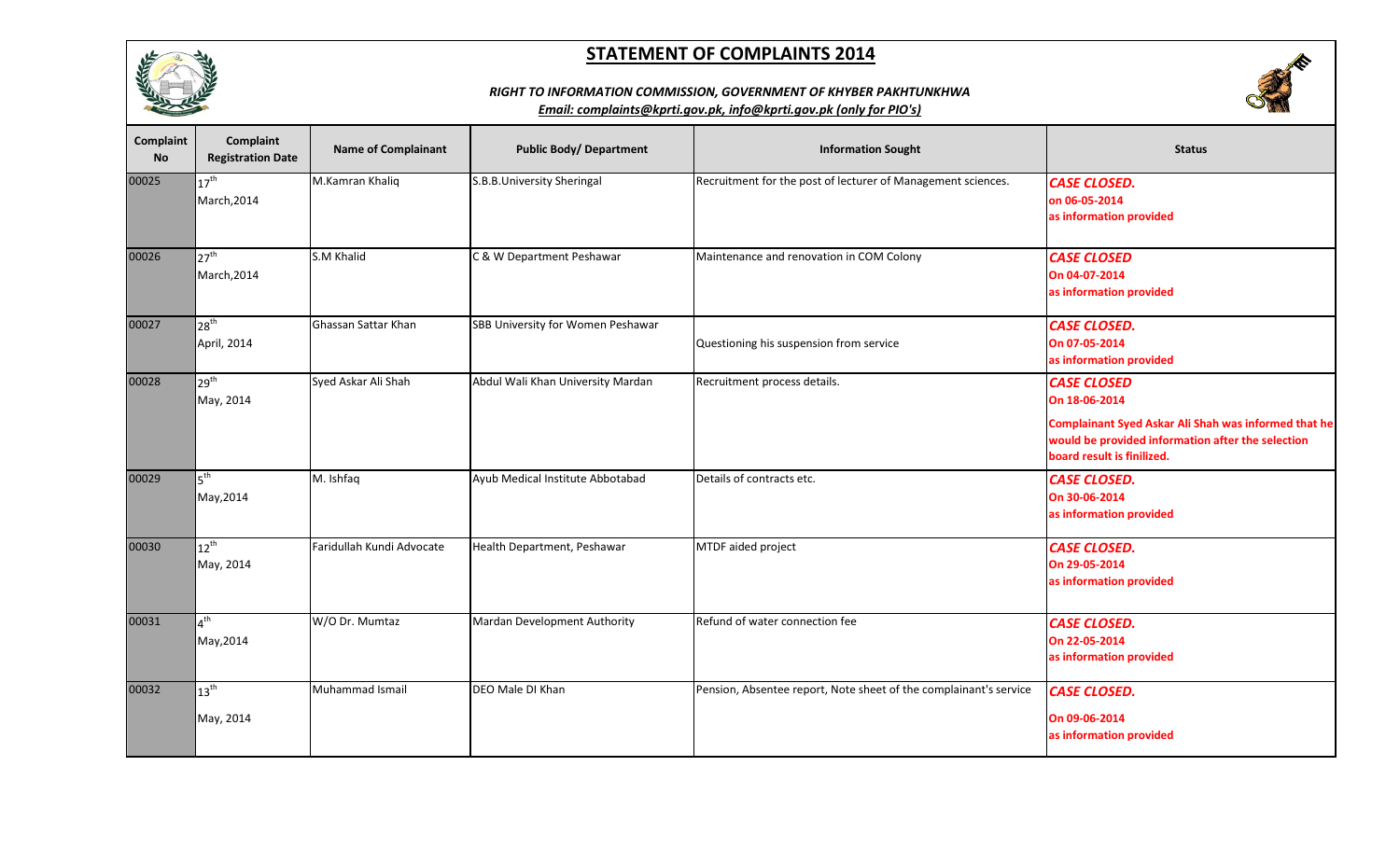





| Complaint<br><b>No</b> | <b>Complaint</b><br><b>Registration Date</b> | <b>Name of Complainant</b> | <b>Public Body/ Department</b>     | <b>Information Sought</b>                                                         | <b>Status</b>                                                  |
|------------------------|----------------------------------------------|----------------------------|------------------------------------|-----------------------------------------------------------------------------------|----------------------------------------------------------------|
| 00033                  | $15^{\text{th}}$                             | Haji Faqir Taj             | DEO (F) Mardan                     | Service related matters.                                                          | <b>CASE CLOSED.</b>                                            |
|                        |                                              |                            |                                    |                                                                                   | On 20-03-2014                                                  |
|                        | March, 2014                                  |                            |                                    |                                                                                   | Case is referred to Service tribunal by the RTI.<br>Commiccion |
| 00034                  | $12^{th}$                                    | Musa Wazir                 | <b>Establishment Department</b>    | <b>NIPA Training details</b>                                                      | <b>CASE CLOSED</b>                                             |
|                        | May, 2014                                    |                            |                                    |                                                                                   | On 29-08-2014.                                                 |
|                        |                                              |                            |                                    |                                                                                   | as information provided                                        |
| 00035-b                | $14^{\text{th}}$                             | Inamullah                  | DHO Charsadda                      | Details about Sehat Ka Insaf Programme, recruitments, workers and                 | <b>CASE CLOSED</b>                                             |
|                        | Oct, 2014                                    |                            |                                    | salaries.                                                                         | ON 03-12-2014                                                  |
|                        |                                              |                            |                                    |                                                                                   | as information provided                                        |
| 00035                  | &<br>3rd                                     |                            |                                    |                                                                                   |                                                                |
|                        | Dec 2014                                     |                            |                                    |                                                                                   |                                                                |
| 00036-b                | $16^{\text{th}}$                             | Muneer Khan                | Health Department DHO Lakki Marwat | Recruitment details of Medical technicians.                                       | <b>CASE CLOSED.</b>                                            |
|                        | <b>July 2014</b>                             |                            |                                    |                                                                                   | on 03-12-2014                                                  |
|                        | &                                            |                            |                                    |                                                                                   | as information provided                                        |
| 00036                  | 28 <sup>th</sup>                             |                            |                                    |                                                                                   |                                                                |
|                        | May 2014                                     |                            |                                    |                                                                                   |                                                                |
| 00037                  | 5 <sup>th</sup>                              | Inayat Ali                 | Elementary & Secondary Education   |                                                                                   | <b>CASE CLOSED</b>                                             |
|                        | May, 2014                                    |                            | Peshawar.                          | Details of appointment of Secretary BISE. Mardan.                                 | on 15-08-2014.                                                 |
|                        |                                              |                            |                                    |                                                                                   | as Information provided                                        |
| 00038                  | $16^{\text{th}}$                             | Zile Huma (CGPA)           | C & W Department of 16 Districts   |                                                                                   | <b>CASE CLOSED</b>                                             |
|                        | Oct. 2014                                    | (BUNDLE COMPLAINT)         |                                    | Amount allocated for projects and their details                                   | on 16-01-2015                                                  |
|                        |                                              |                            |                                    |                                                                                   | as Information provided                                        |
|                        |                                              |                            |                                    |                                                                                   |                                                                |
| 00039                  | $26^{\text{th}}$                             | Muhammad Aman Khan         | Khyber Medical University Peshawar |                                                                                   | <b>CASE CLOSED</b>                                             |
|                        | May, 2014                                    |                            |                                    | Advertisements and details of recruitments in the Institution                     | on 13-08-2014                                                  |
|                        |                                              |                            |                                    |                                                                                   | as Information provided                                        |
| 00040                  | $24^{\text{th}}$                             | Zile Huma (CGPA)           | DEOs (M) & (F) of 22 Districts.    | Details of No. of vacancies of lectureres, No of Students, attendance CASE CLOSED |                                                                |
|                        | Oct. 2014                                    |                            | (22 applications)                  | register, PTAs etc.                                                               |                                                                |
|                        |                                              |                            |                                    |                                                                                   | On 29-01-2015<br>as information provided                       |
|                        |                                              |                            |                                    |                                                                                   |                                                                |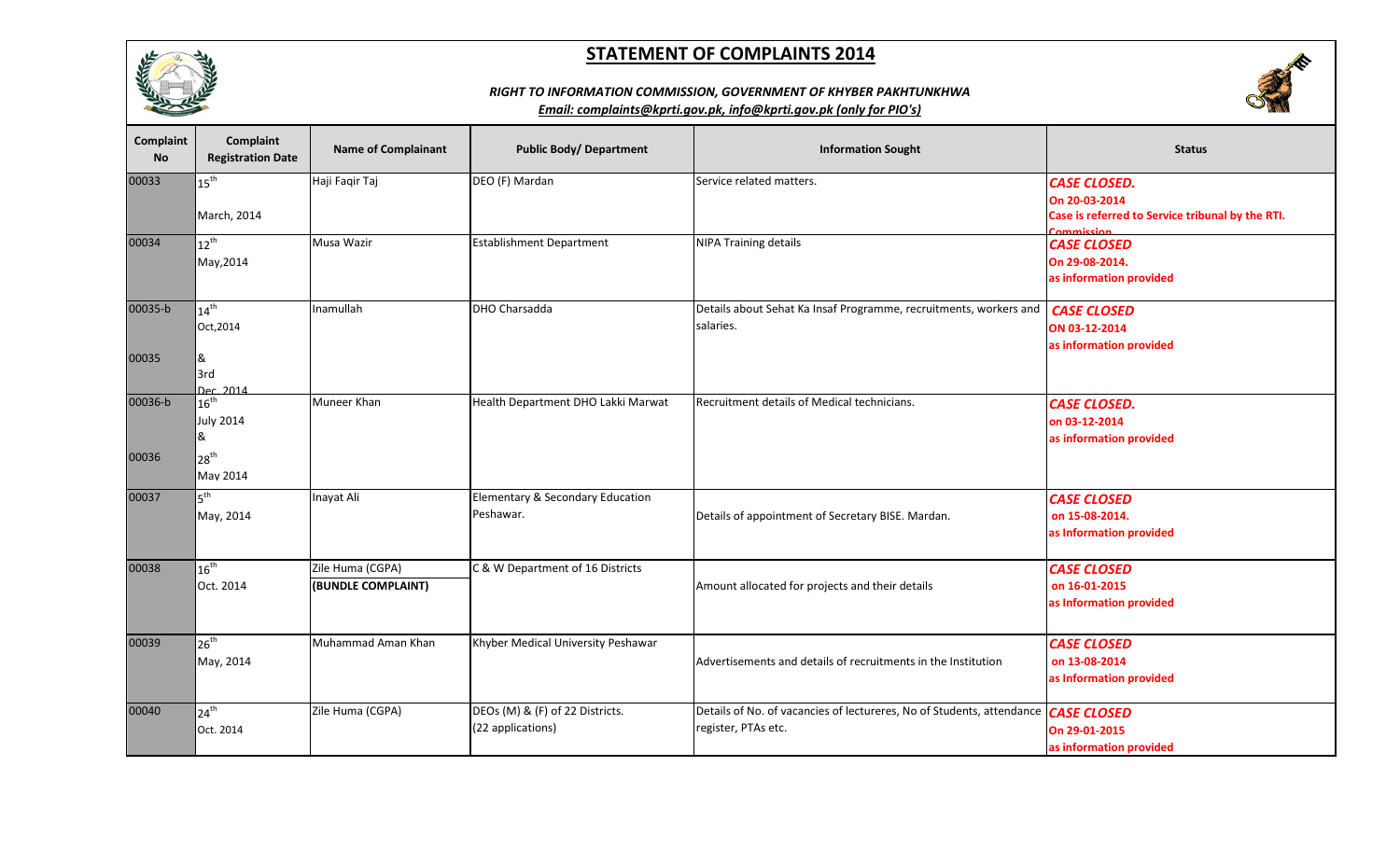

### *RIGHT TO INFORMATION COMMISSION, GOVERNMENT OF KHYBER PAKHTUNKHWA*



| Complaint<br><b>No</b> | <b>Complaint</b><br><b>Registration Date</b> | <b>Name of Complainant</b>                                  | <b>Public Body/ Department</b>                         | <b>Information Sought</b>                                                                                                  | <b>Status</b>                                                   |
|------------------------|----------------------------------------------|-------------------------------------------------------------|--------------------------------------------------------|----------------------------------------------------------------------------------------------------------------------------|-----------------------------------------------------------------|
| 00041                  | 29 <sup>th</sup><br>Oct, 2014                | Owais Aslam Ali<br>(BUNDLE COMPLAINT)                       | <b>POLICE Department</b><br>(14 applications)          | Police investigation reports of different journalists killed/murdered.                                                     | <b>CASE CLOSED</b><br>On 04-02-2015<br>as information provided  |
| 00042                  | 28 <sup>th</sup><br>May, 2014                | Mst. Shabana                                                | (F) Charsadda Tangi                                    | Elementary and Secondary Education/ DEO Irregularity in the appointments at Tangi High School against policy<br>and merit. | <b>CASE CLOSED</b><br>On 04-02-2015<br>as information provided  |
| 00043                  | $15^{\text{th}}$<br>Oct, 2014                | Zile Huma (CGPA)<br>(BUNDLE COMPLAINT)                      | <b>Environment Department</b><br>(Different Districts) | Budget, sanctioned posts, number of plants planted during 2013/14 CASE CLOSED                                              | On 24-12-2014<br>as information provided.                       |
| 00044                  | $12^{\text{th}}$<br>Sept, 2014               | Zahid Abdullah<br>(BUNDLE COMPLAINT)                        | Education Department. 50 Applications                  | Details of No. of students, No. of lectures, course covered,<br>attendance record etc.                                     | <b>CASE CLOSED</b><br>On 13-01-2015<br>as information provided. |
| 00045                  | $10^{\text{th}}$<br>April, 2014              | Israr Ali                                                   | Elementary & Secondary Education                       | Inquiry reports                                                                                                            | <b>CASE CLOSED</b><br>On 12-09-2014<br>as information provided  |
| 00046                  | 7 <sup>th</sup><br>April, 2014               | Zahid Abdullah                                              | C.M Secretariat                                        | Total helicopters, number of flights etc.                                                                                  | <b>CASE CLOSED</b><br>On 17-07-2014<br>as information provided  |
| 00047                  | 18th<br>April, 2014                          | Ramish Ali                                                  | BISE . DI. Khan                                        | Provision of photostate copy of answer sheet of English paper part-                                                        | <b>CASE CLOSED</b><br>On 07-05-2015<br>as information provided. |
| 00048                  | $26^{\text{th}}$<br>Sept, 2014               | M. Waheed Uz Zaman. (7<br>complaints)<br>(BUNDLE COMPLAINT) | Different Department                                   | Miscellaneous information                                                                                                  | <b>CASE CLOSED</b><br>On 24-08-2015<br>as information provided. |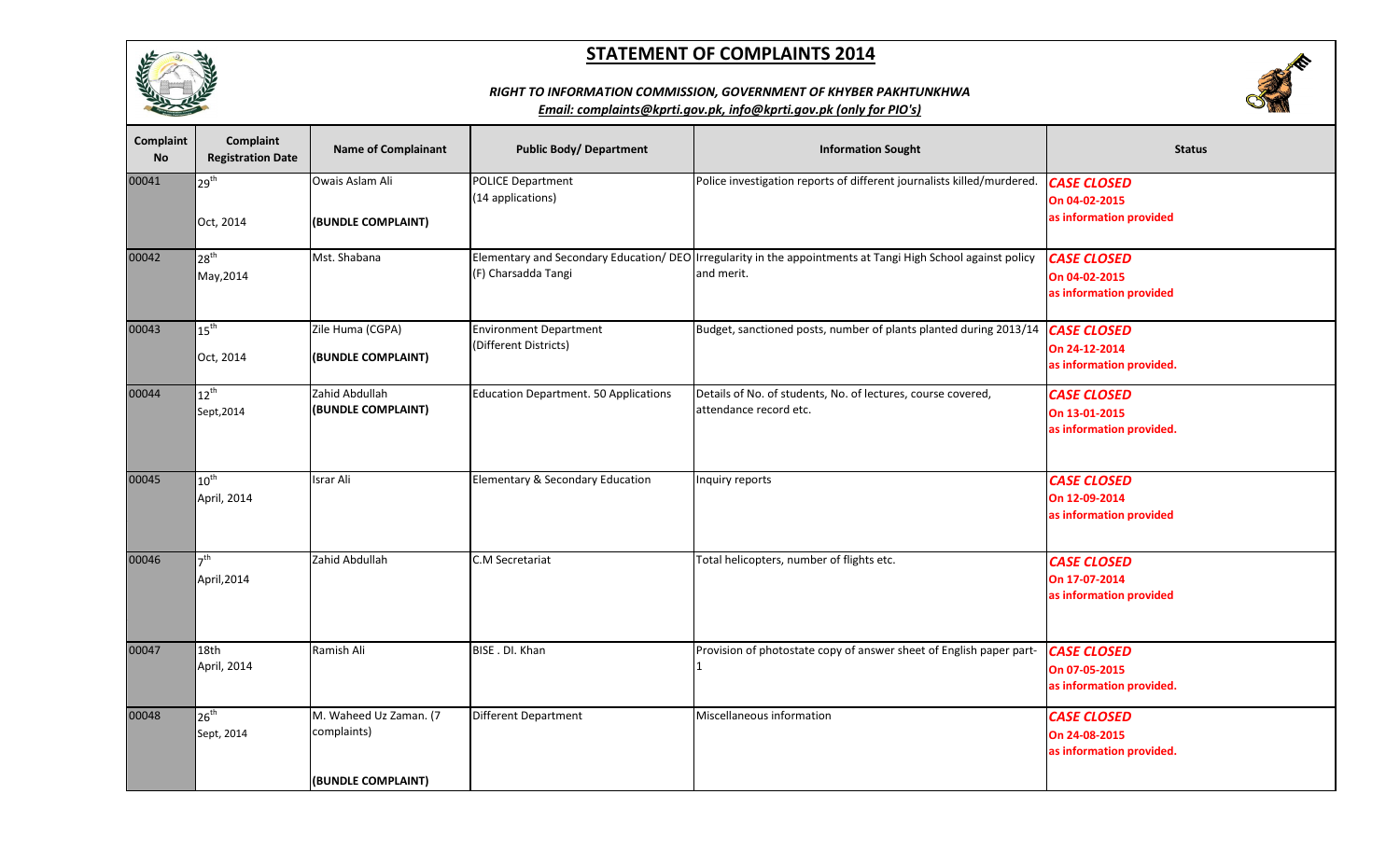

# **SALES**

#### *RIGHT TO INFORMATION COMMISSION, GOVERNMENT OF KHYBER PAKHTUNKHWA*

| Complaint<br><b>No</b> | Complaint<br><b>Registration Date</b>                               | <b>Name of Complainant</b>                       | <b>Public Body/ Department</b>                            | <b>Information Sought</b>                                                                                                                                       | <b>Status</b>                                                                                                                                     |
|------------------------|---------------------------------------------------------------------|--------------------------------------------------|-----------------------------------------------------------|-----------------------------------------------------------------------------------------------------------------------------------------------------------------|---------------------------------------------------------------------------------------------------------------------------------------------------|
| 00049                  | 5 <sup>th</sup><br>June,<br>2014                                    | Tauseef-ur-Rehman                                | Right to Information Commission                           | Details of complaints received by RTI Commission.                                                                                                               | <b>CASE CLOSED</b><br>on 12-06-2014.<br>as information provided                                                                                   |
| 00050-b<br>00050       | $4^{\mathsf{th}}$<br>June, 2014                                     | <b>Miss Nighat Begum</b>                         | Islamia Collegiate School, Islamia College<br>University. | Evidence of defamatory statements by the complainant based on<br>which she has been transferred, findings of the inquiry committee,<br>comments from principal. | <b>CASE CLOSED</b><br>On 31-12-2014<br>as information provided.                                                                                   |
| 00051                  | 2 <sub>nd</sub><br>Oct, 2014<br>&<br>$10^{\text{th}}$<br>June, 2014 | Siddique Akbar                                   | Establishment & Administration<br>Department Peshawar     | Salary, TA/DA, House subsidy etc drawn by officers                                                                                                              | <b>CASE CLOSED</b><br>On 02-02-2015<br>Complainant is directed to deposit the photostate<br>charges to the Dept. for the provision of information |
| 00052                  | 30 <sup>th</sup><br>May, 2014                                       | Jan Ali                                          | District Account Officer Charsadda                        | Salary drawn                                                                                                                                                    | <b>CASE CLOSED</b><br>On 05-08-2014<br>as information provided                                                                                    |
| 00053                  | 22nd<br>Oct, 2014                                                   | Zahid Abdullah CPDI<br>(BUNDLE COMPLAINT)        | 22 DHQ Hospitals in KPK.                                  | Number of snake-bite cases and vaccine/injections for the same.                                                                                                 | <b>CASE CLOSED</b><br>On 26-01-2015<br>as information provided                                                                                    |
| 00054                  | 19th<br>Oct, 2014                                                   | <b>CPDI Farrukh Baseer</b><br>(BUNDLE COMPLAINT) | 21 Districts Health Officers in KPK.                      | Number of medical stores, number of stores selling drugs w/o<br>prescription, provisions of Drug Law violations etc.                                            | <b>CASE CLOSED</b><br>On 08-04-2015<br>as information provided.                                                                                   |
| 00055                  | 9 <sup>th</sup><br>Oct, 2014                                        | Aizaz Hussain Shah<br>(BUNDLE COMPLAINT)         | 21 District Police Officersin KPK.                        | Number of stolen motorcycles, cars/number of motorcycles, cars<br>recovered and returned to owners.                                                             | <b>CASE CLOSED</b><br>On 06-03-2015<br>as information provided.                                                                                   |
| 00056                  | $17^{\text{th}}$<br>June, 2014                                      | Ata-ur-Rehman<br>(BUNDLE COMPLAINT)              | 11 District Coordination Officers in KPK.                 | Funds allocated for water supply and number of tube wells etc.                                                                                                  | <b>CASE CLOSED</b><br>On 29-08-2014<br>as information provided                                                                                    |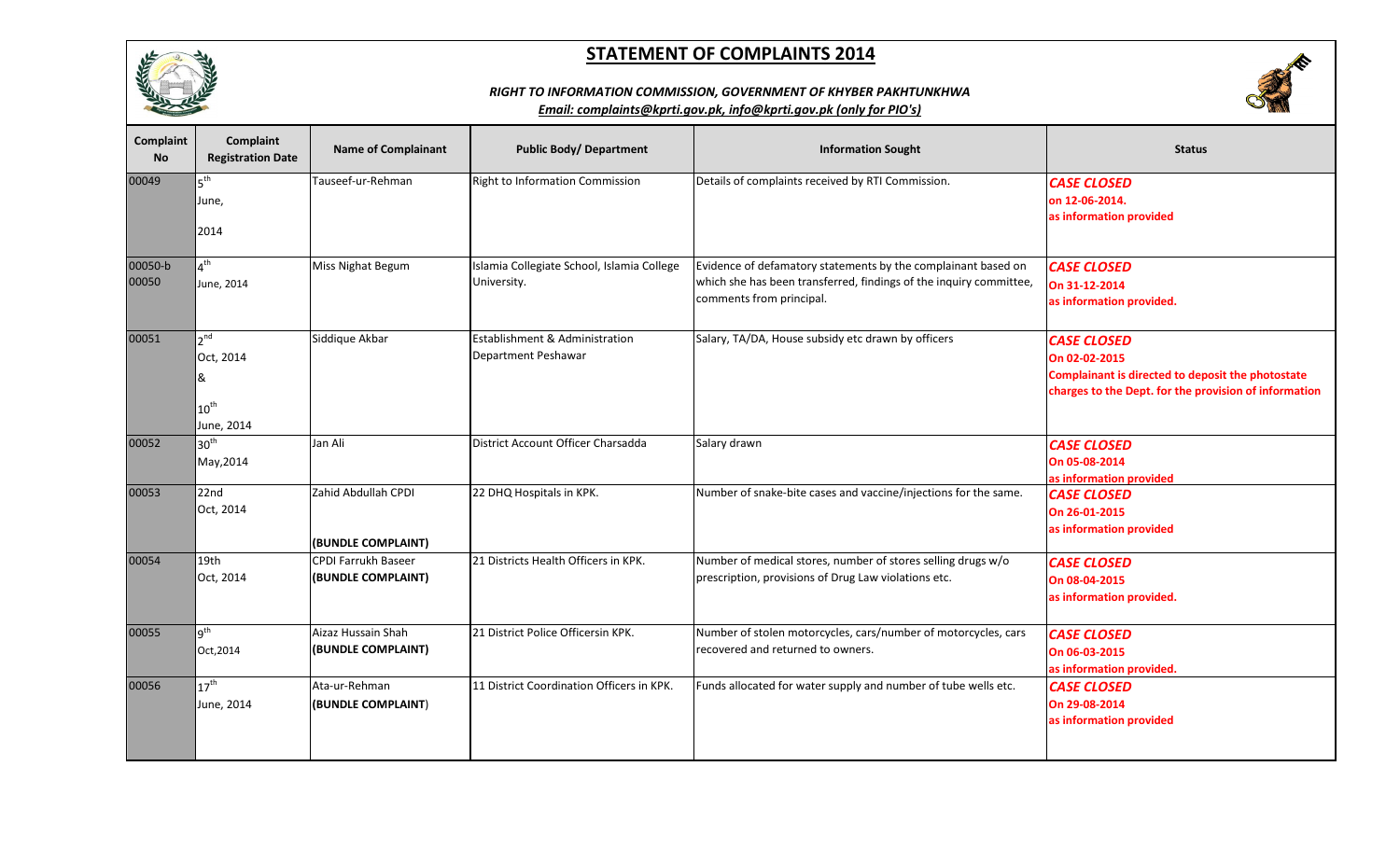

# **SERVICE**

## *RIGHT TO INFORMATION COMMISSION, GOVERNMENT OF KHYBER PAKHTUNKHWA*

| Complaint<br><b>No</b> | Complaint<br><b>Registration Date</b> | <b>Name of Complainant</b>           | <b>Public Body/ Department</b>                                       | <b>Information Sought</b>                                                                                        | <b>Status</b>                                                      |
|------------------------|---------------------------------------|--------------------------------------|----------------------------------------------------------------------|------------------------------------------------------------------------------------------------------------------|--------------------------------------------------------------------|
| 00057                  | 27 <sup>th</sup><br>May, 2014         | Waqas Ahmad                          | RTI. Commission                                                      | Selection criteria for Finance Officer RTIC                                                                      | <b>CASE CLOSED</b><br>on 06-08-2014<br>as Information provided     |
| 00058                  | $15^{\text{th}}$<br>June, 2014        | Murad Khan & Sami Ullah              | <b>Public Service Commission</b>                                     | Written and viva result of the Complainants                                                                      | <b>CASE CLOSED</b><br>on 11-07-2014<br>as information provided     |
| 00059                  | $18^{\text{th}}$<br>April, 2014       | Zahid abdUllah<br>(BUNDLE COMPLAINT) | Inter Provincial Coordination Dept.                                  | Total No. of employees and disabled persons                                                                      | <b>CASE CLOSED</b><br>on 27-10-2014<br>as Information provided     |
| 00060                  | g <sup>th</sup><br>June, 2014         | KifayatUllah                         | Higher Education, Archieves and libraries<br>Dept.                   | Miscelleneous                                                                                                    | <b>CASE CLOSED</b><br>on 30-06-2014<br>as information provided     |
| 00061                  | 8 <sup>th</sup><br>July, 2014         | Muhammad Ameen Afridi                | Directorate of Indus. Minerals & Tech.<br>education FATA Secretariat | copies of his property.                                                                                          | <b>CASE CLOSED</b><br>On 01-09-2014.<br><b>Beyond Jurisdiction</b> |
| 00062                  | $15^{\text{th}}$<br>June, 2014        | Dr. Iftikhar iqbal                   | Health Dept.                                                         | List of applicants, qualification and experience of those who applied   CASE CLOSED<br>for the post of Executive | On 20-10-2014<br>as Information provided                           |
| 00063                  | 09 <sup>th</sup><br>July, 2014        | Noor Muhammad                        | Anti Corruption D.I. khan                                            | Investigation Report copy.                                                                                       | <b>CASE CLOSED</b><br>on 21-08-2014<br>as Information provided     |
| 00064                  | 09 <sup>th</sup><br>July, 2014        | Shahbaz Gul Shinwari                 | TMO, Kohat                                                           | Issuance of License to Shahbaz Gul Sabzi Mandi                                                                   | <b>CASE CLOSED</b><br>on 4-08-2014<br>as information provided      |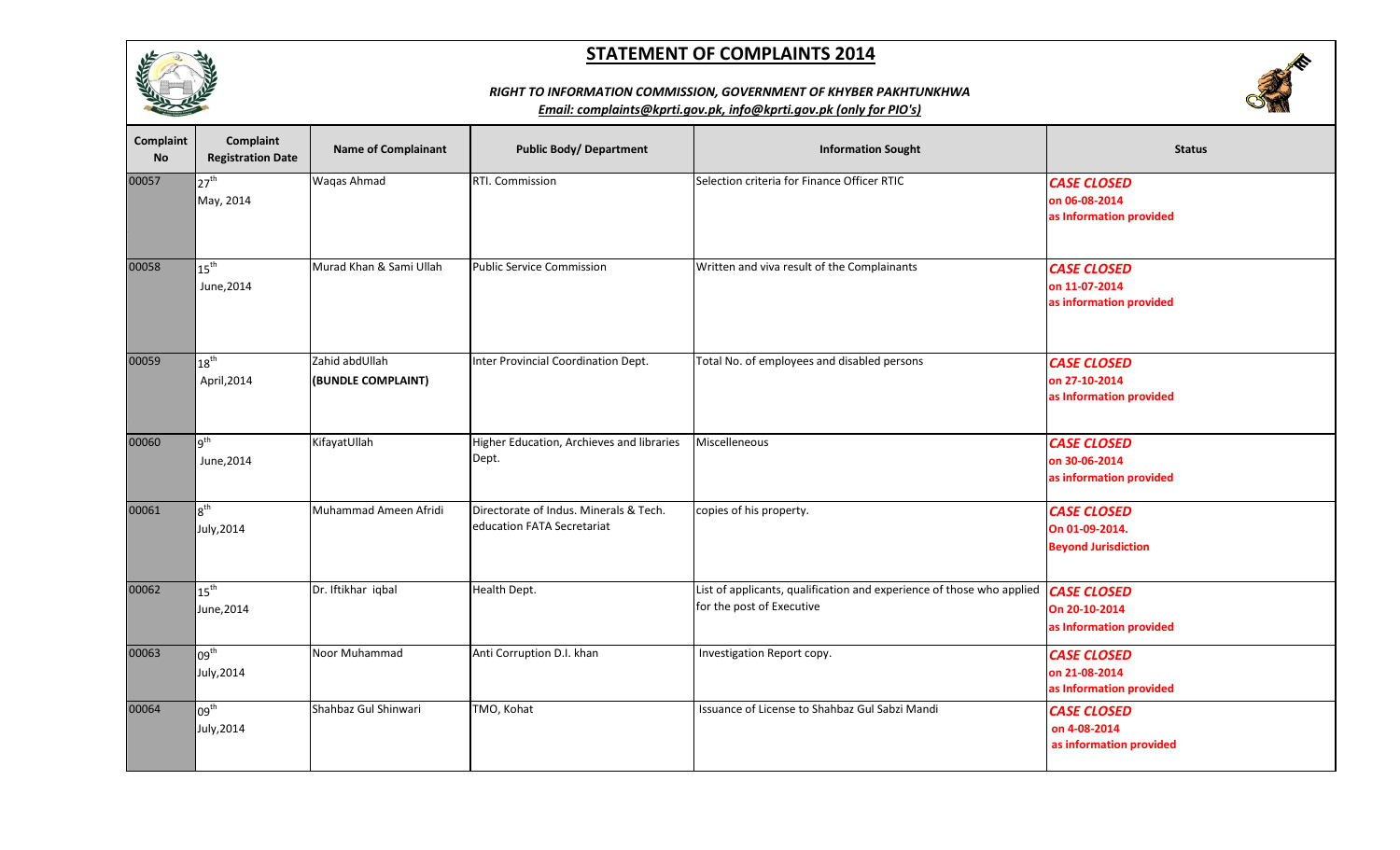



## *RIGHT TO INFORMATION COMMISSION, GOVERNMENT OF KHYBER PAKHTUNKHWA*

| Complaint<br>No | Complaint<br><b>Registration Date</b> | <b>Name of Complainant</b>               | <b>Public Body/ Department</b>                                                   | <b>Information Sought</b>                                                                   | <b>Status</b>                                                   |
|-----------------|---------------------------------------|------------------------------------------|----------------------------------------------------------------------------------|---------------------------------------------------------------------------------------------|-----------------------------------------------------------------|
| 00065-b         | $15^{\text{th}}$<br>Sept, 2014        | Syed Ahmad Shah                          | Addl. Assist. Commissioner Battargram                                            | Copies of land property in mouza Maidan.                                                    | <b>CASE CLOSED</b><br>On 14-10-2014<br>as information provided  |
| 00065           | &<br>10th<br>July, 2014               |                                          |                                                                                  |                                                                                             |                                                                 |
| 00066           | $10^{\text{th}}$<br>July, 2014        | Farman Ullah Kundi                       | <b>Irrigation Division Peshawar</b>                                              | Approved copy of solar pumping machinery of tube well                                       | <b>CASE CLOSED</b><br>on 05-08-2014<br>as information provided  |
| 00067           | $10^{\text{th}}$<br>July, 2014        | Rifat Hina                               | DRC Committee, Thana Gulbahar,<br>Peshawar                                       | Copy of decision by the Committee of DRC.                                                   | <b>CASE CLOSED</b><br>On 09-10-2014.<br>as information provided |
| 00068           | $10^{\text{th}}$<br>July, 2014        | Sajid Ali<br>&<br><b>Muhammad Younus</b> | District Education Officer, D.I.Khan                                             | Data & position in a test given for the Arabic Teacher                                      | <b>CASE CLOSED</b><br>On 20-08-2014<br>as information provided  |
| 00069           | $10^{\text{th}}$<br>July, 2014        | Sultan Mehmood Dogar                     | Electro Medical Engineering Deptt.of Ayub<br>Medical Teaching Hospital Abbotabad | Copies of documents.                                                                        | <b>CASE CLOSED</b><br>On 30-10-2014<br>as information provided  |
| 00070           | $11^{th}$<br>July, 2014               | Sakhi Sadat Shah                         | Ayub Medical Institution                                                         | Selection/appointment of MOs and Registrar.                                                 | <b>CASE CLOSED</b><br>On 21-10-2014<br>as information provided  |
| 00071           | $13^{th}$<br>June, 2014               | kram Jafar                               | <b>Agriculture University</b>                                                    | Information required regarding<br>Merit list for the post of English Lecturer on 26-05-2014 | <b>CASE CLOSED</b><br>On 21-07-2014<br>as Information provided  |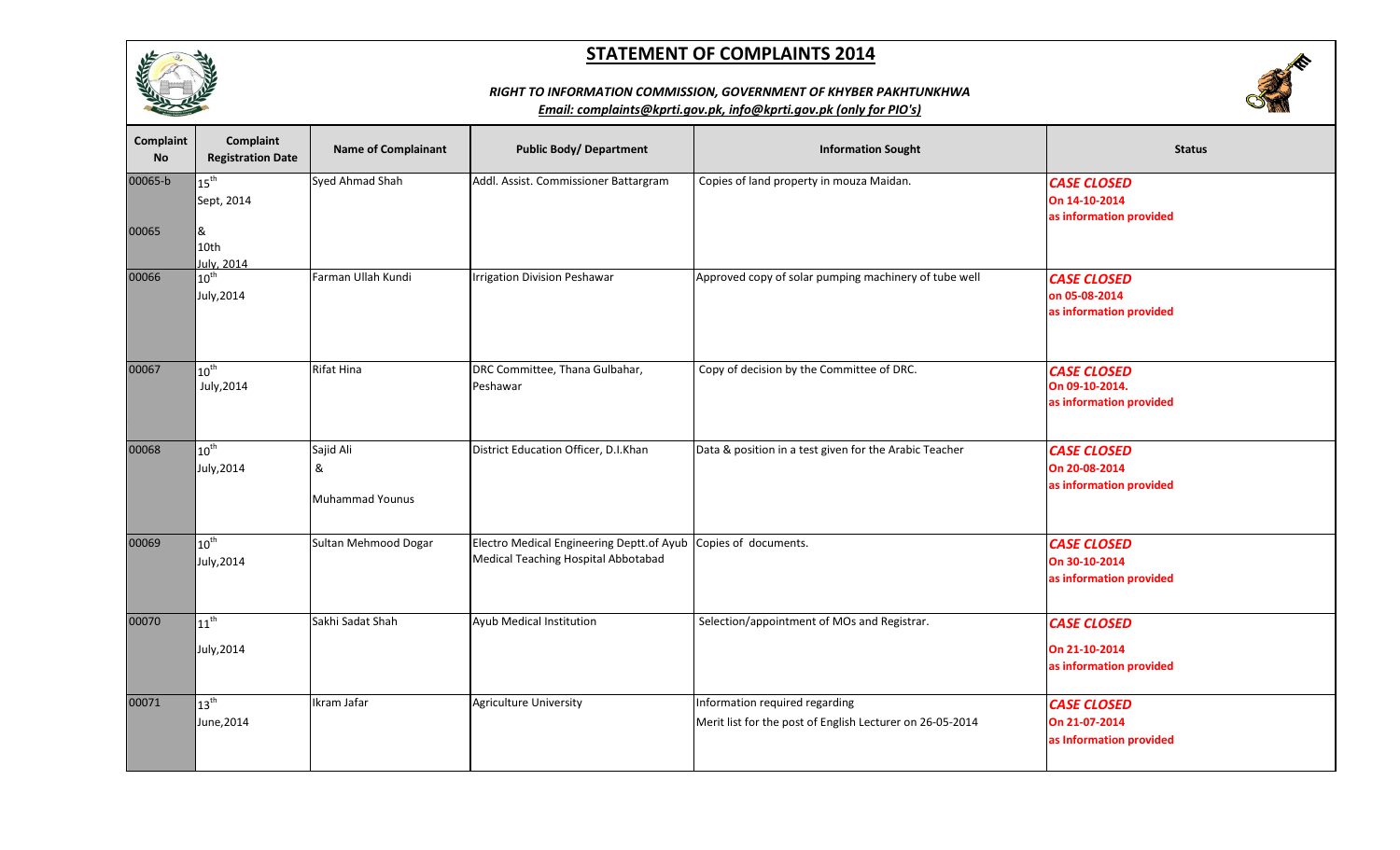



## *RIGHT TO INFORMATION COMMISSION, GOVERNMENT OF KHYBER PAKHTUNKHWA*

| Complaint<br>No  | <b>Complaint</b><br><b>Registration Date</b> | <b>Name of Complainant</b>         | <b>Public Body/ Department</b>   | <b>Information Sought</b>                                                          | <b>Status</b>                                                   |
|------------------|----------------------------------------------|------------------------------------|----------------------------------|------------------------------------------------------------------------------------|-----------------------------------------------------------------|
| 00072-b<br>00072 | 20 <sup>th</sup><br>Oct, 2014<br>&           | Irfan Mubarak                      | Labour Dept. District Haripur    | No. of Insurance companies, etc. with Labour Deptt. in Haripur                     | <b>CASE CLOSED</b><br>On 18-11-2014<br>as information provided  |
|                  | $15^{\text{th}}$<br>July, 2014               |                                    |                                  |                                                                                    |                                                                 |
| 00073            | $15^{\text{th}}$<br>July, 2014               | Naveed Hussain Shah                | BISE. (KPK) 16 BISE.             | Income & expenses of 2012-14, of all BISE. Of KPK.                                 | <b>CASE CLOSED</b><br>On 30-12-2014<br>as information provided. |
| 00074            | $16^{\text{th}}$<br>July, 2014               | Naveed Chaudhary                   | IG Police KPK.                   | Total No. of registered cases of Human Trafficking.                                | <b>CASE CLOSED</b><br>On 29-08-2014<br>as information provided  |
| 00075            | $16^{\text{th}}$<br>July, 2014               | Dr. Saleem Khan                    | Ayub Medical Institute Abbotabad | Irregularities in the appointments of Medical Officers.                            | <b>CASE CLOSED</b><br>On 14-11-2014<br>as information provided  |
| 00076-b          | 3 <sup>rd</sup><br>Sept, 2014<br>ጼ           | Mr. Abdul Razziq                   | Directorate of Fisheries.        | Seniority lists and promotion lists of the fisheries watchers.                     | <b>CASE CLOSED</b><br>On 08-01-2015<br>as information provided  |
| 00076            | $16^{\text{th}}$<br>July, 2014               |                                    |                                  |                                                                                    |                                                                 |
| 00077            | $16^{\text{th}}$<br>July, 2014               | Syed Wali Khan                     | C&W Department Peshawar          | Details of work done by the Contractor, copy of bills paid to him etc. CASE CLOSED | on 18-07-2014<br>as information provided                        |
| 00078            | $16^{\text{th}}$<br>July, 2014               | Mr. Zakria Faqir                   | Home & Tribal Affairs Dept.      | Vacant posts in the Directorate of Reclamation and Probation.                      | <b>CASE CLOSED</b><br>on 05-09-2014<br>as Information provided  |
| 00079            | $16^{\text{th}}$<br>July, 2014               | Mr. Haji Ghulam Rasool &<br>others | <b>TMA Takhat Bhai</b><br>Mardan | Nos. of sanitary workers, No. of jobs, No. of TMA machinary etc.                   | <b>CASE CLOSED</b><br>On 23-07-2014.<br>as Information provided |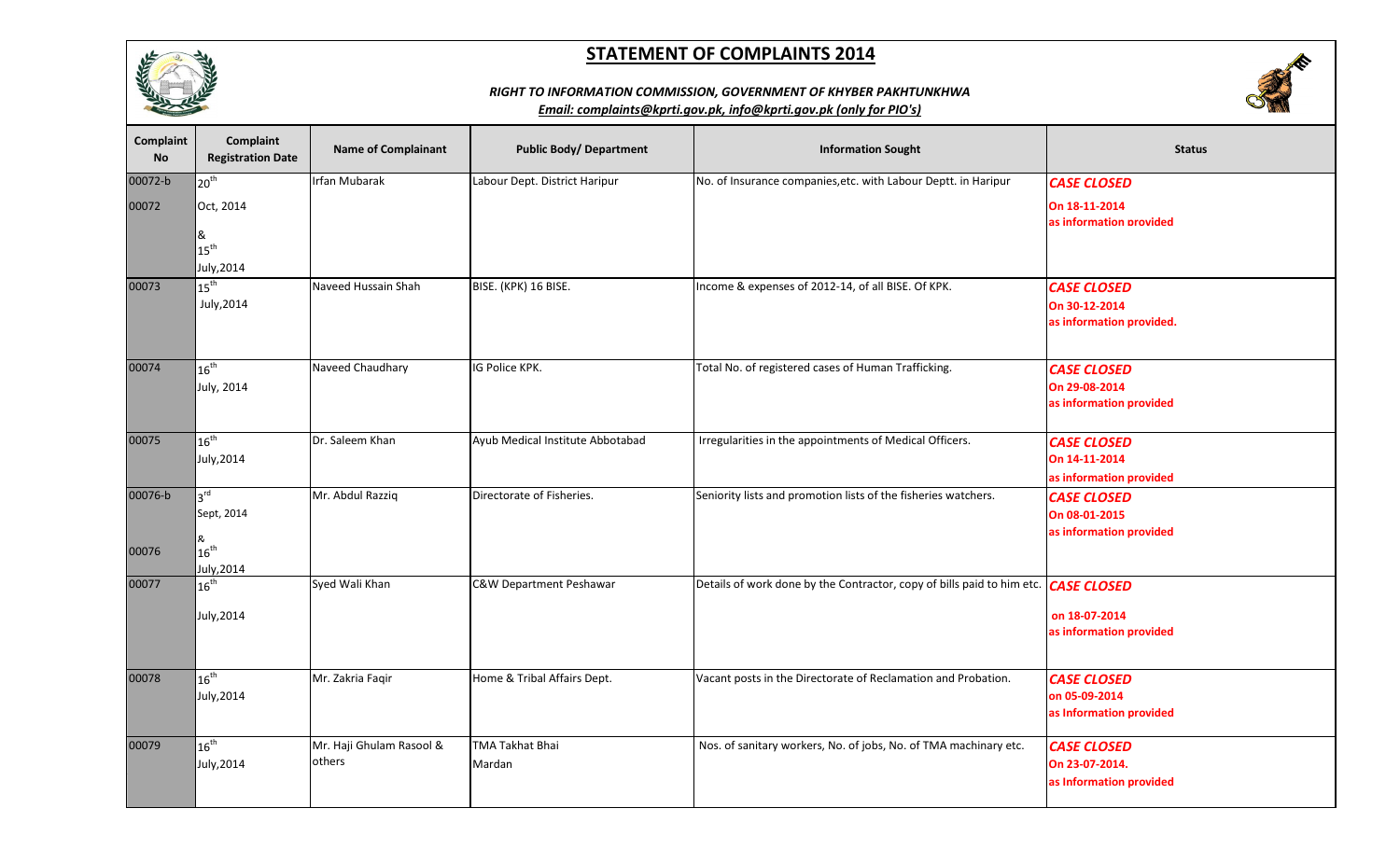

# **SERVICE**

## *RIGHT TO INFORMATION COMMISSION, GOVERNMENT OF KHYBER PAKHTUNKHWA*

| <b>Complaint</b><br><b>No</b> | Complaint<br><b>Registration Date</b> | <b>Name of Complainant</b>           | <b>Public Body/ Department</b>                    | <b>Information Sought</b>                                                         | <b>Status</b>                                                   |
|-------------------------------|---------------------------------------|--------------------------------------|---------------------------------------------------|-----------------------------------------------------------------------------------|-----------------------------------------------------------------|
| 00080                         | $17^{\text{th}}$<br>July, 2014        | Syed Hamza Hussain                   | Establishment Department Peshawar                 | Attested copies of few documents                                                  | <b>CASE CLOSED</b><br>On 10-10-2014<br>as information provided  |
| 00081                         | $17^{\text{th}}$<br>July, 2014        | Tauheed Khan                         | University of Peshawar                            | Old Record and details about the Employees' salaries etc.                         | <b>CASE CLOSED</b><br>on 18-09-2014<br>as information provided  |
| 00082                         | $17^{\text{th}}$<br>July, 2014        | Abdul Rauf                           | <b>Irrigation Department</b>                      | Documents, posting, transfer orders of Abdul Rauf and other<br>relevant documents | <b>CASE CLOSED</b><br>on 11-08-2014<br>as information provided  |
| 00083                         | $17^{\text{th}}$<br>July, 2014        | Syed Muhammad Mujahid<br>Saeed       | <b>Irrigation Department</b>                      | Transfer notification of the DG Small dams                                        | <b>CASE CLOSED</b><br>on 11-08-2014<br>as information provided  |
| 00084                         | $18^{\text{th}}$<br>July, 2014        | Zahid AbdUllah                       | I.G Police Peshawar                               | Total No. of sniffer dogs, Amount spent on their purchase and<br>upkeep etc.      | <b>CASE CLOSED</b><br>On 24-09-2014<br>as information provided  |
| 00085                         | $18^{\text{th}}$<br>July, 2014        | Zahid AbdUllah<br>(Bundle complaint) | Different Directorates of KP governement.         | No of Advertisements given to news papers                                         | <b>CASE CLOSED</b><br>On 13-10-2014<br>as information provided  |
| 00086                         | $21^{st}$<br>July, 2014               | Momin Qureshi<br>(Bundle complaint)  | Medical Superintendents of different<br>hospitals | Total No. of patients in the Hospitals etc.                                       | <b>CASE CLOSED</b><br>On 01-01-2015<br>as information provided. |
| 00087                         | $21^{st}$<br>July, 2014               | Fahad AbdUllah Qazi                  | Khyber Medical University                         | Copies of Answer sheets of the exams                                              | <b>CASE CLOSED</b><br>ON 11-09-2014                             |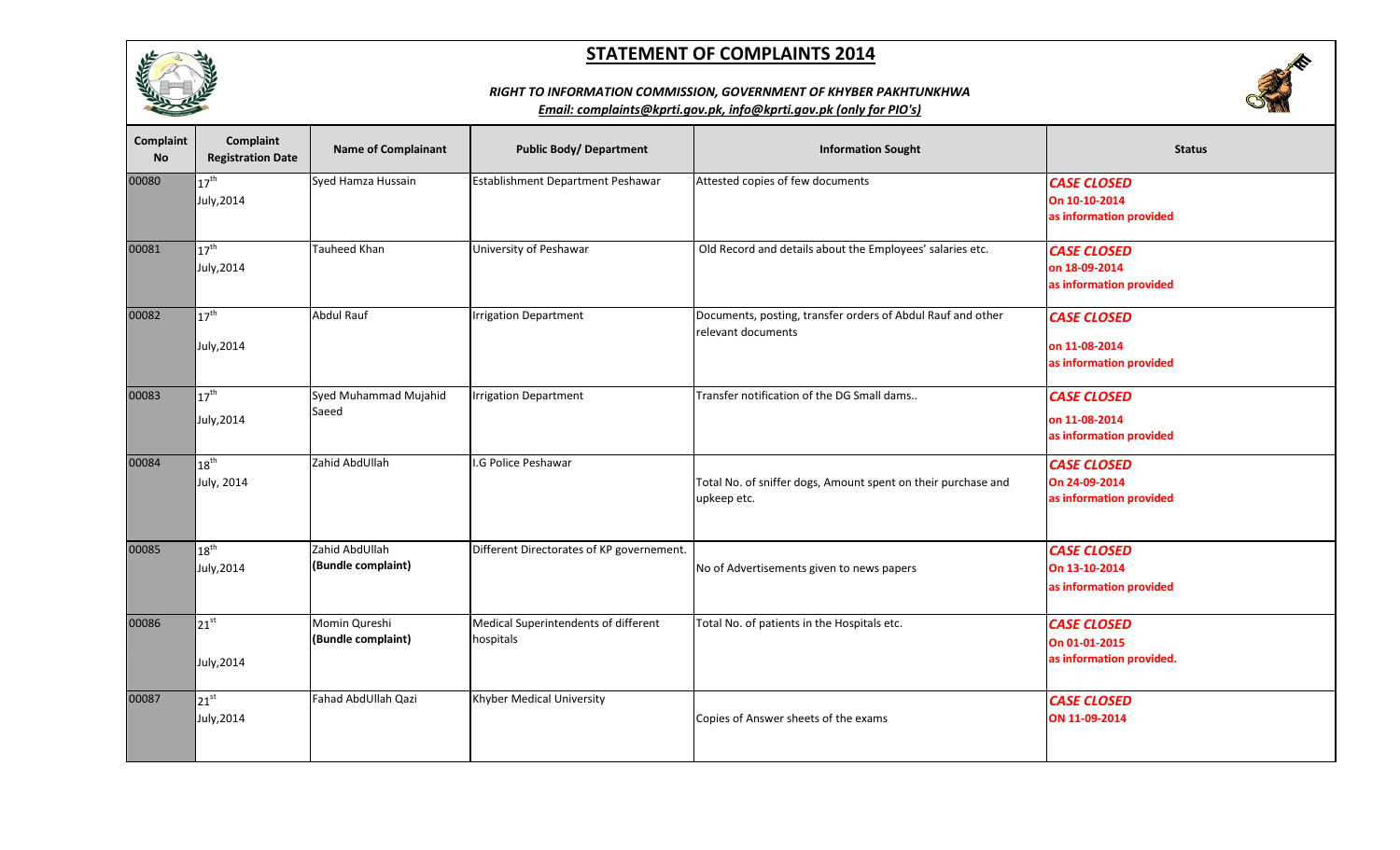

# **REA**

## *RIGHT TO INFORMATION COMMISSION, GOVERNMENT OF KHYBER PAKHTUNKHWA*

| Complaint<br><b>No</b> | Complaint<br><b>Registration Date</b> | <b>Name of Complainant</b>      | <b>Public Body/ Department</b>        | <b>Information Sought</b>                                                                      | <b>Status</b>                                                    |
|------------------------|---------------------------------------|---------------------------------|---------------------------------------|------------------------------------------------------------------------------------------------|------------------------------------------------------------------|
| 00088                  | $22^{nd}$<br>July, 2014               | Qadir Sherin                    | Addl. Assist. Commissioner-1 Karak    | Lists of community halls/hujras in constituency KP-40 along with<br>construction cost.         | <b>CASE CLOSED</b><br>On 27-10-2014<br>as information provided   |
| 00089                  | $22^{nd}$<br>July, 2014               | Rafiq Khan                      | BISE. D.I. Khan                       | Rechecking fees , supplementary admission fee, result etc.                                     | <b>CASE CLOSED</b><br>On 21-10-2014<br>as Information provided   |
| 00090                  | $22^{nd}$<br>July, 2014               | Ihsan Ullah                     | Irrigation Dept. SDO.                 | Details of tube wells                                                                          | <b>CASE CLOSED</b><br>ON 23-09-2014<br>as information provided   |
| 00091                  | $22^{nd}$<br>July, 2014               | Attiq Ur Rehman                 | <b>HMC Peshawar</b>                   | Interview result for the Post of sociologist.                                                  | <b>CASE CLOSED</b><br>On 05-09-2014<br>as information provided   |
| 00092                  | 23 <sup>rd</sup><br>July, 2014        | Shafaqat Ullah                  | <b>Chief Secretary</b>                | Illegal occupation of government accommodation.                                                | <b>CASE CLOSED</b><br>On 20-10-2014.<br>as Information provided. |
| 00093                  | 23 <sup>rd</sup><br>July, 2014        | Jahangir khan                   | <b>Irrigation Department</b>          | Swat canal and expenditure on it.                                                              | <b>CASE CLOSED</b><br>On 12-08-2014<br>as information provided   |
| 00094                  | 24 <sup>th</sup><br>July, 2014        | Ijaz Khan<br>(Bundle complaint) | DHO (25) Districts                    | Total Nos. of Hakeems, Dua khanas / Nos of cases lodged against<br>unauthorized practitioners. | <b>CASE CLOSED</b><br>On 29-08-2014<br>as information provided   |
| 00095                  | $24^{th}$                             | Anwar-ud-din                    | Higher Education Regulatory Authority | Inquiry Report.                                                                                | <b>CASE CLOSED</b><br>05-09-2014<br>as information provided.     |
| 00096                  | $24^{th}$<br>July, 2014               | Sikandar Khan                   | Islamia College Peshawar              | Recommendation of selection board meeting.                                                     | <b>CASE CLOSED</b><br>On 16-09-2014<br>as information provided   |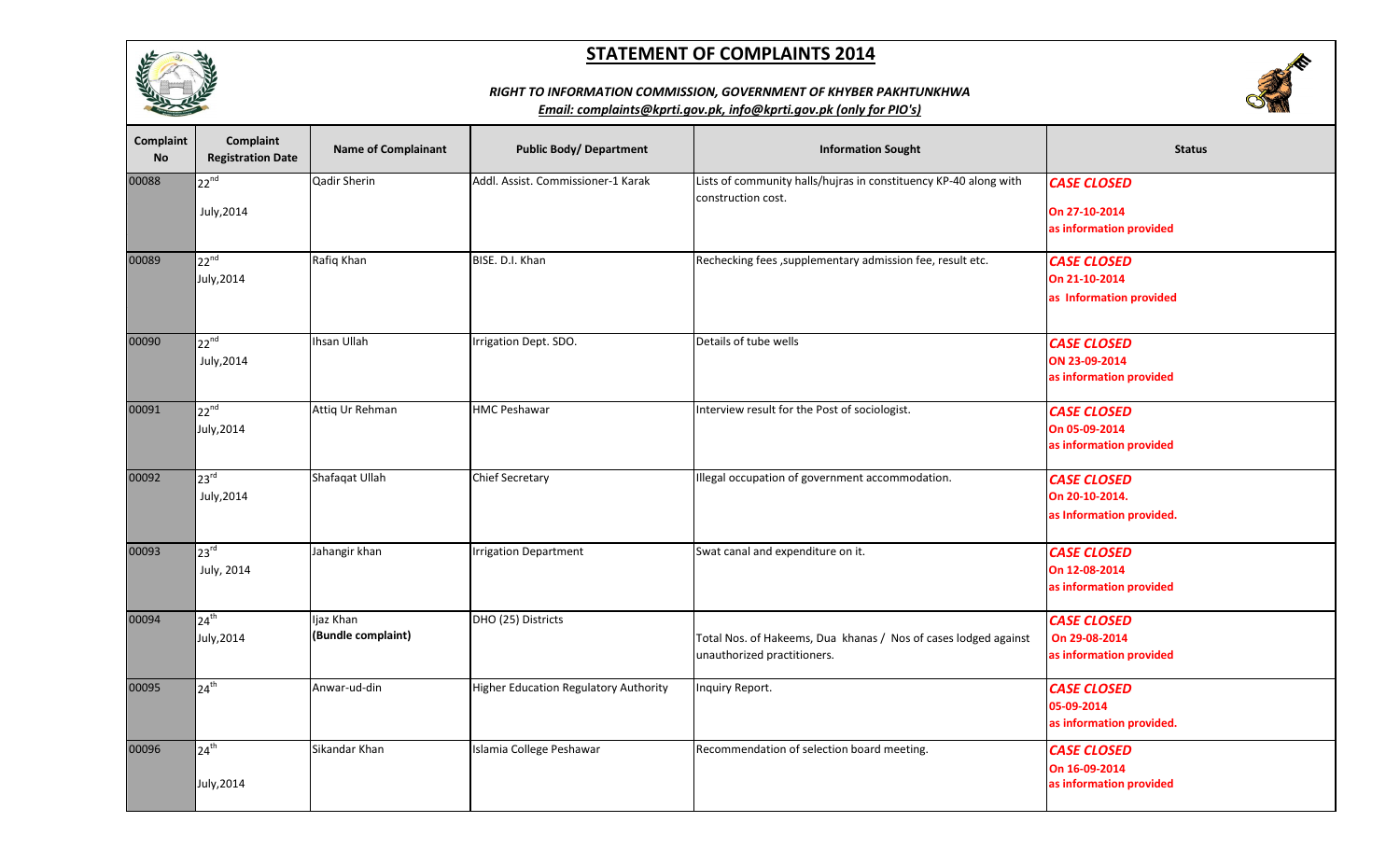

## *RIGHT TO INFORMATION COMMISSION, GOVERNMENT OF KHYBER PAKHTUNKHWA*



| Complaint<br><b>No</b> | <b>Complaint</b><br><b>Registration Date</b>            | <b>Name of Complainant</b>         | <b>Public Body/ Department</b>                                                                          | <b>Information Sought</b>                                  | <b>Status</b>                                                   |
|------------------------|---------------------------------------------------------|------------------------------------|---------------------------------------------------------------------------------------------------------|------------------------------------------------------------|-----------------------------------------------------------------|
| 00097                  | $24^{\text{th}}$<br>July, 2014                          | M. Adnan Yaqub                     | DG Mines & Minerals                                                                                     | Mining licenses issued by department.                      | <b>CASE CLOSED</b><br>On 02-09-2014<br>as Information provided  |
| 00098                  | $24^{th}$<br>July, 2014                                 | Noor Muhammad Khan                 | Home Department                                                                                         | Renewal of weapon license.                                 | <b>CASE CLOSED</b><br>On 18-09-2014<br>as Information provided  |
| 00099                  | $4^{\text{th}}$<br>Aug, 2014                            | Saeed Akhtar                       | Secretary PIO University of Peshawar, staff Legal documents of Banglow.<br>cooperating housing society. |                                                            | <b>CASE CLOSED</b><br>On 12-12-2014<br>as information provided  |
| 00100                  | 5 <sup>th</sup><br>Aug, 2014                            | Mian Kasteer Kakakhel              | <b>District Education Officer Nowshera</b>                                                              | Name, area and no of primary schools in district Nowshera. | <b>CASE CLOSED</b><br>On 15-08-2014<br>as information provided  |
| 00101                  | 5 <sup>th</sup><br>Aug, 2014                            | Altaf Hussain Awan                 | <b>Gomal University</b>                                                                                 | LLB admission form, roll No. 3032 slip, Result.            | <b>CASE CLOSED</b><br>On 01-10-2014<br>as Information provided  |
| 00102-b<br>00102       | 30 <sup>th</sup><br>Sept, 2014<br>&<br>6th<br>Aug. 2014 | <b>Muhammad Dostan</b>             | DEO. Charssada                                                                                          | Merit list, interview list for PST post.                   | <b>CASE CLOSED</b><br>on 07-11-2014<br>as information provided  |
| 00103                  | $5^{\text{th}}$<br>Aug, 2014                            | Khan Gul<br>(Bundle Complaint)     | IG. Police, Chief Secretary, Sec. Admin.                                                                | Govt. employees working at homes.                          | <b>CASE CLOSED</b><br>On 16-03-2015.<br>as information provided |
| 00104                  | $5^{\text{th}}$<br>Aug, 2014                            | Faizan Ahmed<br>(Bundle Complaint) | IG. Police, Chief Secretary, Sec. Admin                                                                 | Official vehicles used by the Officers.                    | <b>CASE CLOSED.</b><br>On 21-08-2014<br>as information provided |
| 00105                  | $6^{\text{th}}$<br>Aug, 2014                            | Arbab Ameer Khosroo                | UET. Peshawar                                                                                           | Seniority list of BPS 1-17, university budget etc.         | <b>CASE CLOSED</b><br>on 28-10-2014<br>as information provided  |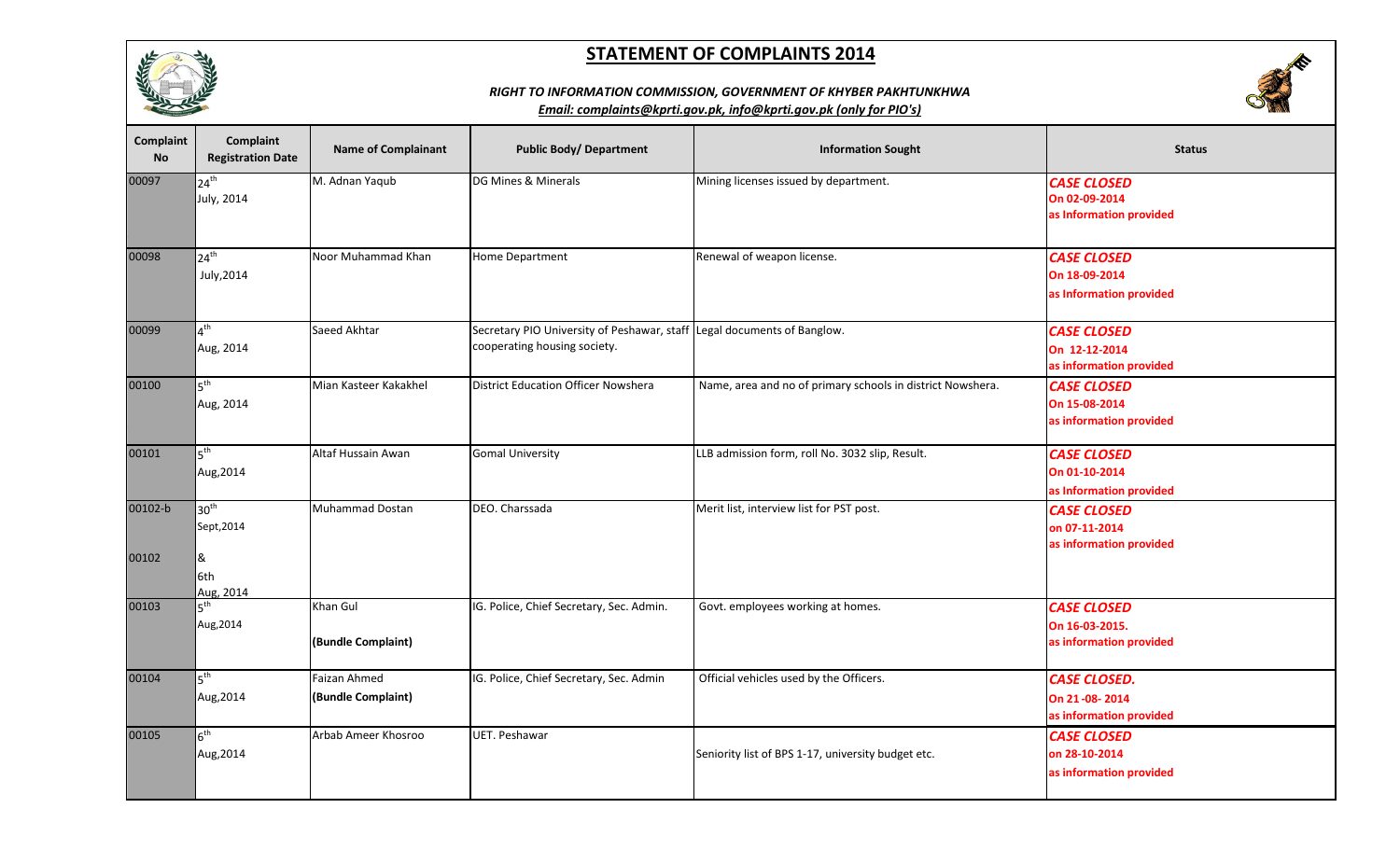



## *RIGHT TO INFORMATION COMMISSION, GOVERNMENT OF KHYBER PAKHTUNKHWA*

| Complaint<br><b>No</b> | Complaint<br><b>Registration Date</b> | <b>Name of Complainant</b> | <b>Public Body/ Department</b>           | <b>Information Sought</b>                                                                                            | <b>Status</b>            |
|------------------------|---------------------------------------|----------------------------|------------------------------------------|----------------------------------------------------------------------------------------------------------------------|--------------------------|
| 00106                  | $6^{\text{th}}$                       | Niamat Iqbal               | DHO. Karak                               | Copies of documents.                                                                                                 | <b>CASE CLOSED.</b>      |
|                        | Aug, 2014                             |                            |                                          |                                                                                                                      | On 05-09-2014.           |
|                        |                                       |                            |                                          |                                                                                                                      | as information provided  |
| 00107-b                | $6^{\text{th}}$                       | Shahbaz Gul Shinwari       | <b>TMO Kohat</b>                         | Copies of site plans, NOCS obtained by TMA kohat, fees charged by<br>it etc.                                         | <b>CASE CLOSED.</b>      |
| 00107                  | Aug, 2014                             |                            |                                          |                                                                                                                      | On 07-11-2014            |
|                        |                                       |                            |                                          |                                                                                                                      | as information provided  |
| 00108                  | $12^{\text{th}}$                      | Dr. Asif Khattak           | <b>District Education Officer Mardan</b> | No. of Female Teachers posted in Schools, No of girls students,                                                      | <b>CASE CLOSED.</b>      |
|                        |                                       |                            |                                          | Attendence. etc                                                                                                      |                          |
|                        | Aug, 2014                             |                            |                                          |                                                                                                                      | On 28-08-2014            |
|                        |                                       |                            |                                          |                                                                                                                      | as information provided  |
| 00109                  | $12^{th}$                             | Asif Ullah                 | Establishment Dept.                      | <b>Accomadation allotment</b>                                                                                        | <b>CASE CLOSED.</b>      |
|                        | Aug, 2014                             |                            |                                          |                                                                                                                      | On 10-11-2014.           |
|                        |                                       |                            |                                          |                                                                                                                      | as information provided  |
| 00110                  | $12^{\mathsf{th}}$                    | Imtiaz Ali                 | <b>Agriculture University</b>            | Selection of Entomology Professor.                                                                                   | <b>CASE CLOSED</b>       |
|                        | Aug, 2014                             |                            |                                          |                                                                                                                      | On 17-09-2014            |
|                        |                                       |                            |                                          |                                                                                                                      | as information provided  |
| 00111                  | $12^{\mathsf{th}}$                    | Saeed Gul                  | Establishment & Admin. Dept.             | Status of upgradation of Assist. Public Prosecutor etc.                                                              | <b>CASE CLOSED</b>       |
|                        | Aug, 2014                             |                            |                                          |                                                                                                                      | On 04-09-2014            |
|                        |                                       |                            |                                          |                                                                                                                      | as Information provided. |
| 00112                  | 15 <sup>th</sup>                      | Sajjad Ahmed               | Irrigation Dept.                         | Transfer Orders, Internal Green Notice etc.                                                                          | <b>CASE CLOSED</b>       |
|                        | Aug, 2014                             |                            |                                          |                                                                                                                      | On 17-09-2014            |
|                        |                                       |                            |                                          |                                                                                                                      | as Information provided  |
| 00113                  | $15^{\text{th}}$                      | Sadaf Khan                 | <b>BISE. Peshawar</b>                    | Publishing date, test, shortlisting and interview result for the post of <b>CASE CLOSED</b><br>Assistant Controller. |                          |
|                        | Aug, 2014                             |                            |                                          |                                                                                                                      | On 27-11-2014            |
|                        |                                       |                            |                                          |                                                                                                                      | as information provided  |
| 00114                  | $15^{\text{th}}$                      | Khalid Rahim               | <b>Swimming Association</b>              | Constitution of Association, inquiry process, election dates and                                                     | <b>CASE CLOSED</b>       |
|                        | Aug. 2014                             |                            |                                          | procedure, charge sheet etc.                                                                                         | ON 20-10-2014            |
|                        |                                       |                            |                                          |                                                                                                                      | as information provided  |
|                        |                                       |                            |                                          |                                                                                                                      |                          |
|                        |                                       |                            |                                          |                                                                                                                      |                          |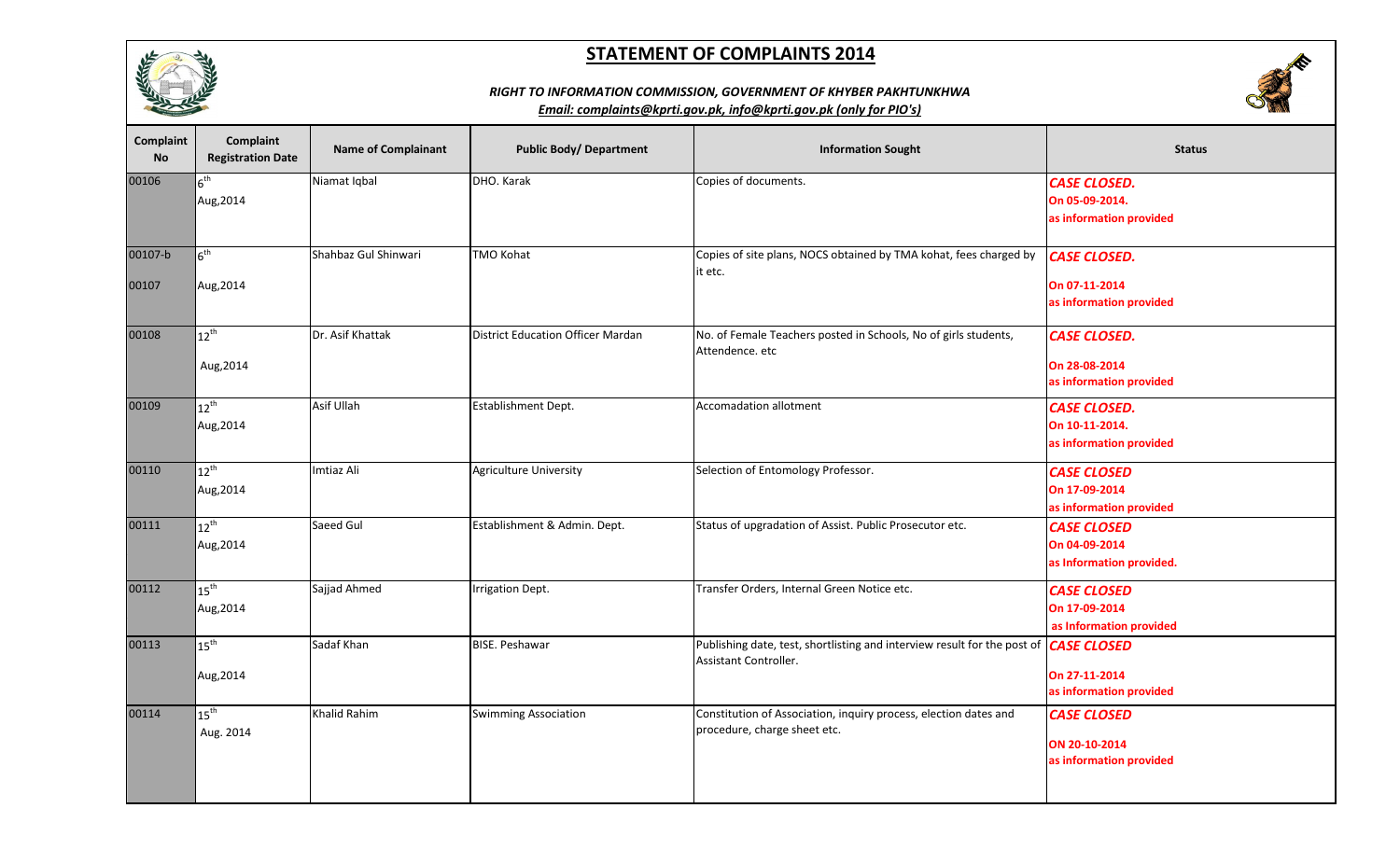





| Complaint<br><b>No</b> | Complaint<br><b>Registration Date</b> | <b>Name of Complainant</b> | <b>Public Body/ Department</b>        | <b>Information Sought</b>                                                     | <b>Status</b>                                             |
|------------------------|---------------------------------------|----------------------------|---------------------------------------|-------------------------------------------------------------------------------|-----------------------------------------------------------|
| 00115                  | $15^{\sf th}$                         | Shafi Khan                 | <b>TMA Kohat</b>                      | Reason for pendency of license renewal since 2010 as all fees have            | <b>CASE CLOSED</b>                                        |
|                        | Aug. 2014                             | (C/O Shabaz Gul Shinwari)  |                                       | already been submitted.                                                       | ON 17-09-2014                                             |
|                        |                                       |                            |                                       |                                                                               | as information provided                                   |
| 00116                  | $15^{\text{th}}$                      | Haji Yousaf Khan           | <b>TMA Kohat</b>                      | Reason for pendency of license renewal since 2010 as all fees have            | <b>CASE CLOSED</b>                                        |
|                        | Aug. 2014                             | (C/O Shabaz Gul Shinwari)  |                                       | already been submitted.                                                       | ON 17-09-2014                                             |
| 00117                  | $12^{\text{th}}$                      | Naik Amal                  | Elementary                            | Disable Quota application.                                                    | as information provided                                   |
|                        | Aug. 2014                             |                            | & Secondary Education.                |                                                                               | <b>CASE CLOSED</b><br>On 01-09-2014                       |
|                        |                                       |                            |                                       |                                                                               | as information provided                                   |
|                        |                                       |                            |                                       |                                                                               |                                                           |
| 00118-b                | 13-01-2015                            | Qamar Taj                  | Local Government Peshawar             | Budget of Local Government Peshawar, repairing of drainage system CASE CLOSED |                                                           |
| 00118                  | &                                     |                            |                                       | etc.                                                                          | On 12-02-2015                                             |
|                        |                                       |                            |                                       |                                                                               | as information provided                                   |
|                        | 13th<br>Aug, 2014                     |                            |                                       |                                                                               | <b>Order passed by the Commission</b>                     |
| 00119-b                | 15 <sup>th</sup> Oct 2014             | Faiz Ur Rehman             | <b>Administration Department</b>      | Allotment of Houses.                                                          | <b>CASE CLOSED</b>                                        |
| 00119                  | & 18th Aug 2014                       |                            |                                       |                                                                               | On 29-10-2014                                             |
|                        |                                       |                            |                                       |                                                                               | as Information provided.                                  |
| 00120                  | $21^{st}$                             | Dr. Saleem Akhtar          | DEO(M) Abbotabad                      | Deleting of the name of a student naming M.Saleem from the                    | <b>CASE CLOSED</b>                                        |
|                        | Aug, 2014                             |                            |                                       |                                                                               | On 17-09-2014                                             |
|                        |                                       |                            |                                       |                                                                               | as information provided                                   |
| 00121                  | $22^{nd}$                             | M. Jawaid Khan             | Law Department.                       | Notification of his termination from the post of addl. Advocate               | <b>CASE CLOSED</b>                                        |
|                        | Aug, 2014                             |                            |                                       | general Mingora.                                                              | On 10-04-2015                                             |
|                        |                                       |                            |                                       |                                                                               | <b>Complainant has received his requisite information</b> |
|                        |                                       |                            |                                       |                                                                               | except the copy of summary, about which the dept.         |
|                        |                                       |                            |                                       |                                                                               | has already informed the complainant that no such         |
| 00122                  | $26^{th}$                             | Sajid Ullah                | Sarhad Development Authority Peshawar | Photocopies of Retirement order and other documents.                          | <b>CASE CLOSED</b>                                        |
|                        | Aug, 2014                             |                            |                                       |                                                                               | On 19-09-2014                                             |
|                        |                                       |                            |                                       |                                                                               | as Information provided.                                  |
| 00123                  | 28 <sup>th</sup>                      | Naheed Aslam               | EDO(F) Nowshera                       | Non issuing of monthly salary since 2012 without any reason.                  | <b>CASE CLOSED</b>                                        |
|                        | Aug.                                  |                            |                                       |                                                                               | On 24-11-2014                                             |
|                        |                                       |                            |                                       |                                                                               | as information provided                                   |
|                        | 2014                                  |                            |                                       |                                                                               |                                                           |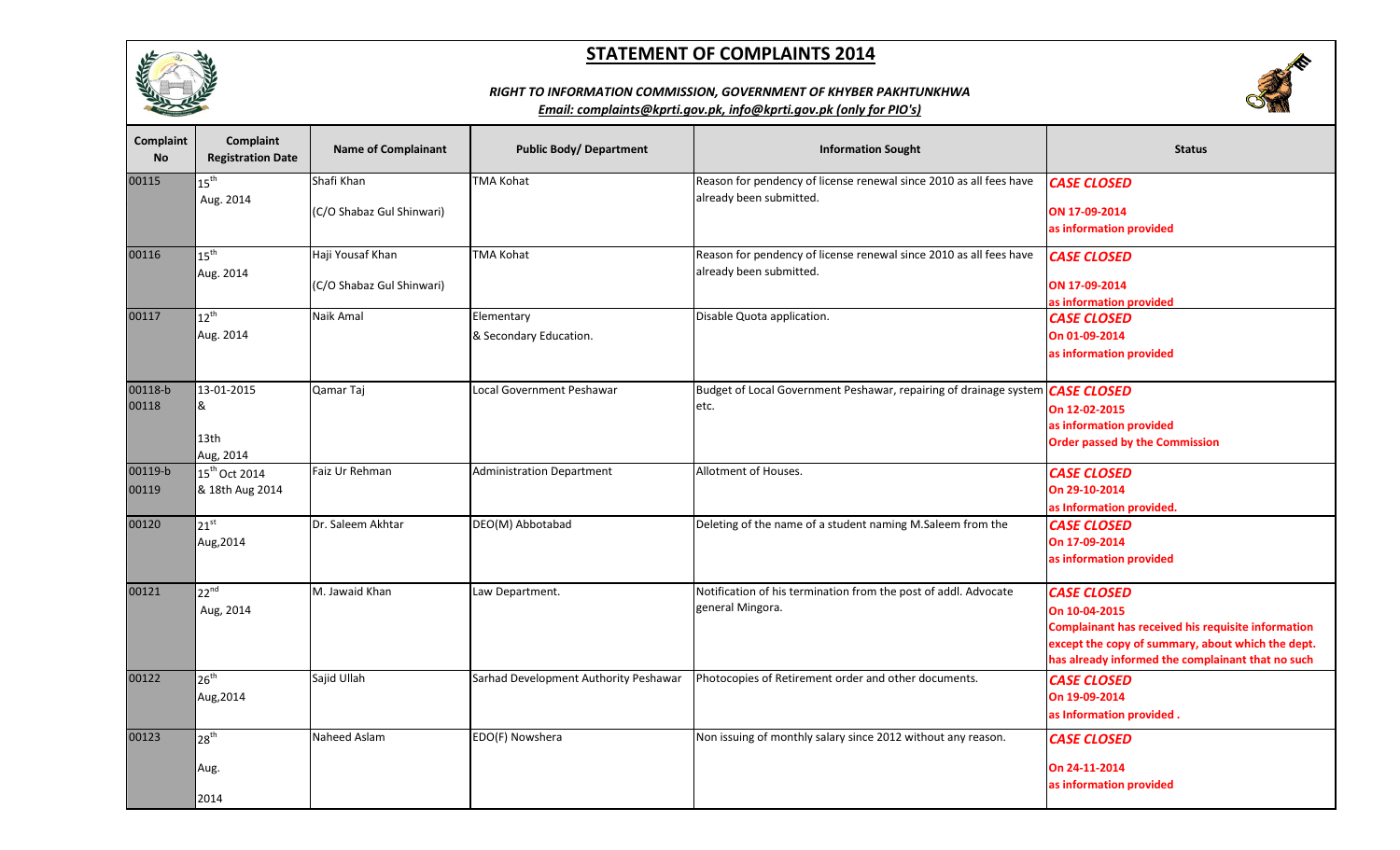



|--|

| Complaint<br><b>No</b> | <b>Complaint</b><br><b>Registration Date</b>            | <b>Name of Complainant</b> | <b>Public Body/ Department</b> | <b>Information Sought</b>                                                 | <b>Status</b>                                                                                                                                                         |
|------------------------|---------------------------------------------------------|----------------------------|--------------------------------|---------------------------------------------------------------------------|-----------------------------------------------------------------------------------------------------------------------------------------------------------------------|
| 00124-b                | 29 <sup>th</sup><br>Aug, 2014                           | Niamat Ullah Khan          | Elementary & Secd. Education   | Illegal transfer.                                                         | <b>CASE CLOSED</b><br>On 02-12-2014<br>The available information was provided by the Public<br>Body and the reamining will be provided on the<br>reciept of approval. |
| 00124                  |                                                         |                            |                                |                                                                           |                                                                                                                                                                       |
| 00125                  | 11th<br>Dec, 2014<br>&<br>$15^{\text{th}}$<br>Sept.2014 | Kamran Khalid              | <b>AWKU Mardan</b>             | Criteria for selection for the post of lecturer of business<br>management | <b>CASE CLOSED</b><br>On 29-01-2015<br>as information provided                                                                                                        |
| 00126                  | $15^{\text{th}}$<br>Sept.<br>2014                       | Asim Shahzad               | Traffic Police Peshawar        | Total No. of vehicles etc.                                                | <b>CASE CLOSED</b><br>On 30-10-2014                                                                                                                                   |
| 00127                  | $15^{\text{th}}$<br>Sept, 2014                          | Sadaf Khan                 | Khyber Bank Peshawar.          | Information regarding Baccha Khan Rozgar scheme.                          | <b>CASE CLOSED</b><br>On 08-12-2014.<br>as information provided                                                                                                       |
| 00128                  | $5^{\text{th}}$ .<br>Sept, 2014                         | Dil Nawaz Khan             | University of Peshawar         | Findings of the committee, note sheet, up gradation etc.                  | <b>CASE CLOSED</b><br>On 12-02-2015.<br>as information provided                                                                                                       |
| 00129                  | $8^{\text{th}}$<br>Sept, 2014                           | Shahbaz gul shinwari       | District Police officer Kohat  | Correspondence between the police dept. and railway dept.                 | <b>CASE CLOSED</b><br>On 16-09-2014<br>as information provided                                                                                                        |
| 00130                  | $15^{\text{th}}$<br>Sept, 2014                          | Zahid AbdUllah             | Health Deptt. Peshawar         | Infant Mortality cases.                                                   | <b>CASE CLOSED</b><br>On 30-09-2014<br>as information provided                                                                                                        |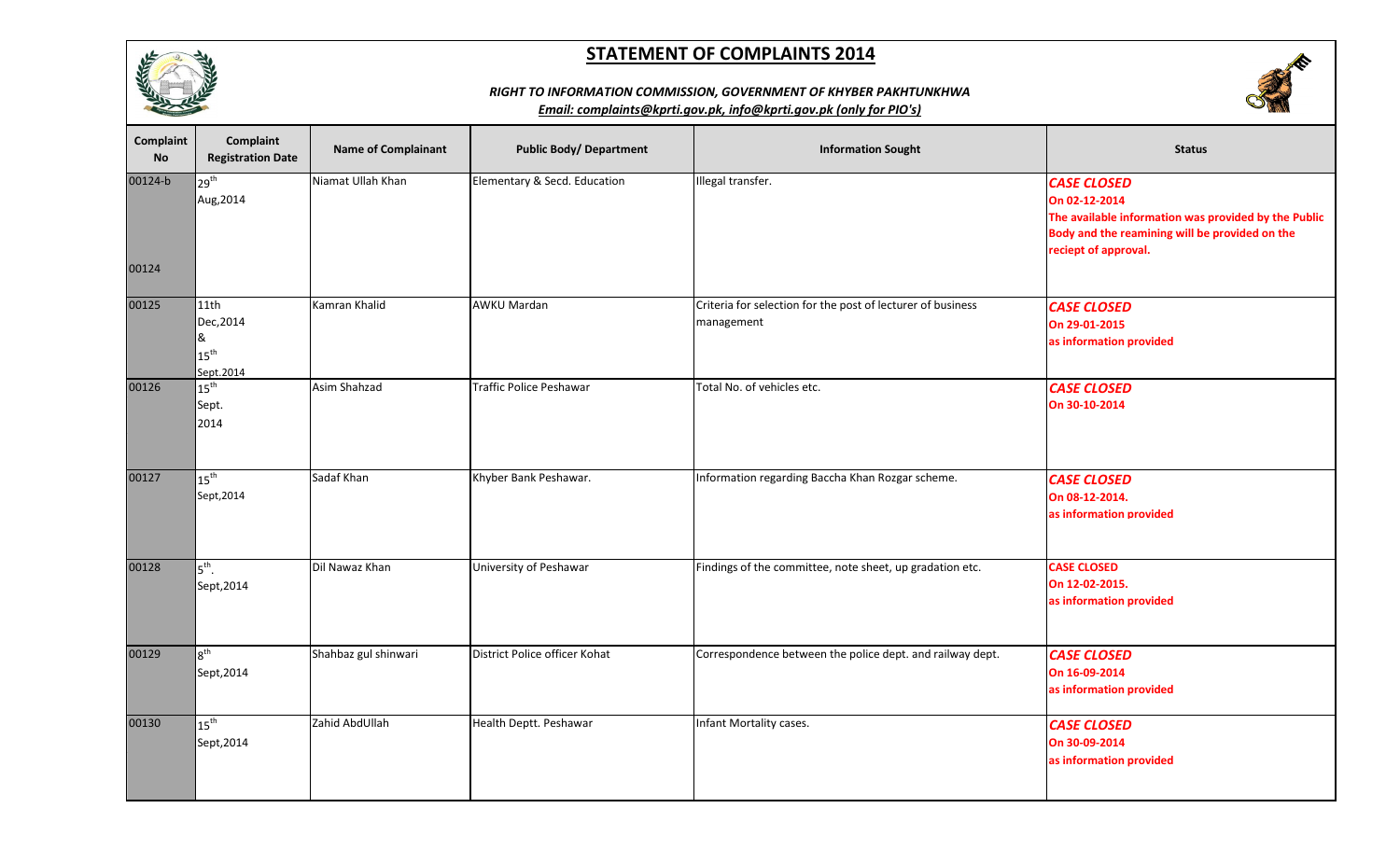



## *RIGHT TO INFORMATION COMMISSION, GOVERNMENT OF KHYBER PAKHTUNKHWA*

| Complaint<br><b>No</b> | Complaint<br><b>Registration Date</b>                        | <b>Name of Complainant</b>           | <b>Public Body/ Department</b>   | <b>Information Sought</b>                                                                      | <b>Status</b>                                                  |
|------------------------|--------------------------------------------------------------|--------------------------------------|----------------------------------|------------------------------------------------------------------------------------------------|----------------------------------------------------------------|
| 00131                  | $10^{\text{th}}$<br>Sept, 2014                               | Zahid AbdUllah<br>(BUNDLE COMPLAINT) | DCO'S all Districts              | Logbooks of the vehicles used by the DCOS from Jan. 2013-Dec.                                  | <b>CASE CLOSED</b><br>On 26-02-2015<br>as information provided |
| 00132-b<br>00132       | 10th<br>Dec, 2014<br>&<br>$11^{\text{th}}$<br>Sept.2014      | Zahid MuhibUllah                     | Elementary & Secondary Education | Appointment of principals in Mufti Mehmood school and Peshawar   CASE CLOSED<br>Public school. | On 16-01-2015<br>as information provided                       |
| 00133                  | $415^{\text{th}}$<br>Sept, 2014                              | M. Zahid                             | Elementary & Secondary Education | Test result and appointment order for the PST post.                                            | <b>CASE CLOSED</b><br>On 03-12-2014<br>as Information provided |
| 00134                  | $16^{\text{th}}$<br>Sept, 2014                               | Kashif Afridi                        | University of Peshawar           | Syndicate decision regarding appointment of those who are close to<br>retirement age.          | <b>CASE CLOSED</b><br>On 01-12-2014<br>as Information provided |
| 00135-b<br>00135       | $-16^{\text{th}}$<br>Oct, 2014<br>&<br>15th<br>Sept.2014     | Dr. A.Z. Hilali                      | HED. Peshawar                    | Appointment of Dean of Social Sciences, merit list and criteria of<br>appointment.             | <b>CASE CLOSED</b><br>On 21-11-2014<br>as information provided |
| 00136                  | 11th<br>Dec.<br>2014<br>&<br>$417^{\text{th}}$<br>Sept. 2014 | Zawar Mashwani                       | AWKU. Mardan                     | Interview marks of the finally selected candidates for Assistant<br>Treasurer.                 | <b>CASE CLOSED</b><br>On 16-01-2015<br>as information provided |
| 00137                  | 24 <sup>th</sup><br>Sept, 2014                               | Pervaiz Khan                         | Population Welfare Deptt.        | Personal file of the complainant, alongwith other documents.                                   | <b>CASE CLOSED</b><br>On 27-11-2015<br>as information provided |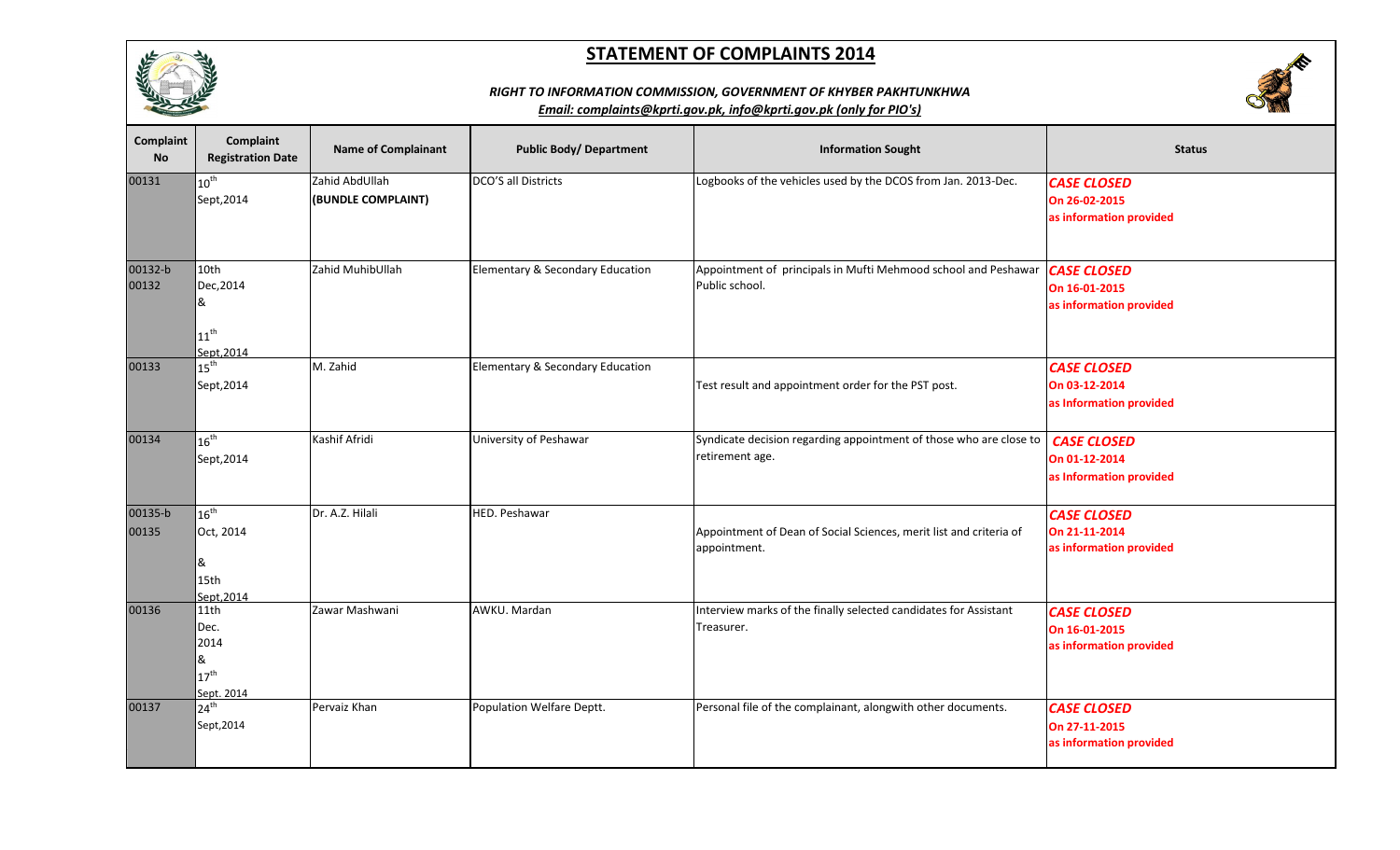

# **SERVICE**

## *RIGHT TO INFORMATION COMMISSION, GOVERNMENT OF KHYBER PAKHTUNKHWA*

| Complaint<br><b>No</b> | Complaint<br><b>Registration Date</b>                    | <b>Name of Complainant</b> | <b>Public Body/ Department</b>                          | <b>Information Sought</b>                                          | <b>Status</b>                                                                                      |
|------------------------|----------------------------------------------------------|----------------------------|---------------------------------------------------------|--------------------------------------------------------------------|----------------------------------------------------------------------------------------------------|
| 00138                  | $17^{\text{th}}$<br>Sept, 2014                           | Jawad Hassan               | DEO(F) D.I.Khan                                         | Disabled quota of PST female.                                      | <b>CASE CLOSED</b><br>On 17-10-2014<br>as information provided                                     |
| 00139                  | $22^{nd}$<br>Sept, 2014                                  | M. Tariq Khan              | <b>Public Service Commission</b>                        | Certified copies of the recruitment for the post of BPS-19         | <b>CASE CLOSED</b><br>On 30-10-2014<br>as Information provided                                     |
| 00140                  | $22^{nd}$<br>Sept, 2014                                  | Qamar Taj                  | Local Government Dept.                                  | Construction/repairs budget for Ghanta Ghar Peshawar.              | <b>CASE CLOSED</b><br>On 12-02-2015<br>as information provided.<br>Order passed by the Commission. |
| 00141                  | $25^{\text{th}}$<br>Sept, 2014                           | Sadiq-ur-Rehman            | IM. Sciences                                            | Copy of bond with the institute.                                   | <b>CASE CLOSED</b><br>On 02-10-2014<br>as information provided                                     |
| 00142                  | 11th<br>Dec, 2014<br>&<br>$25^{\text{th}}$<br>Sept, 2014 | Muhammad Naeem             | AWKU. Mardan                                            | Copy of budget, staff, rules, appointments etc.                    | <b>CASE CLOSED</b><br>On 18-03-2015<br>as information provided                                     |
| 00143                  | 25 <sup>th</sup><br>Sept, 2014                           | Syed Faisal Aziz           | DG. Health Services.                                    | EPI programme, its focal person, media coordinator etc.            | <b>CASE CLOSED</b><br>On 17-10-2014<br>as Information provided                                     |
| 00144                  | 25 <sup>th</sup><br>Sept, 2014                           | Saif Ullah                 | <b>Irrigation Department Peshawar</b>                   | SSC. Certificate.                                                  | <b>CASE CLOSED</b><br>On 16-12-2014                                                                |
| 00145                  | 30 <sup>th</sup><br>Sept. 2014                           | Hadia Shehwar              | <b>Elementary &amp; Secondary Education</b><br>Peshawar | Selection criteria and interview marks for grade 16 & 17 IT. posts | <b>CASE CLOSED</b><br>On 29-10-2014<br>as information provided                                     |
| 00146                  | 2 <sup>nd</sup><br>Oct, 2014                             | M. Asjad Pervaiz Abbassi   | Divisional Forest Officer Manshera                      | Acceptance of his reinstatement application by the Dept.           | <b>CASE CLOSED</b><br>On 28-10-2014<br>as Information provided                                     |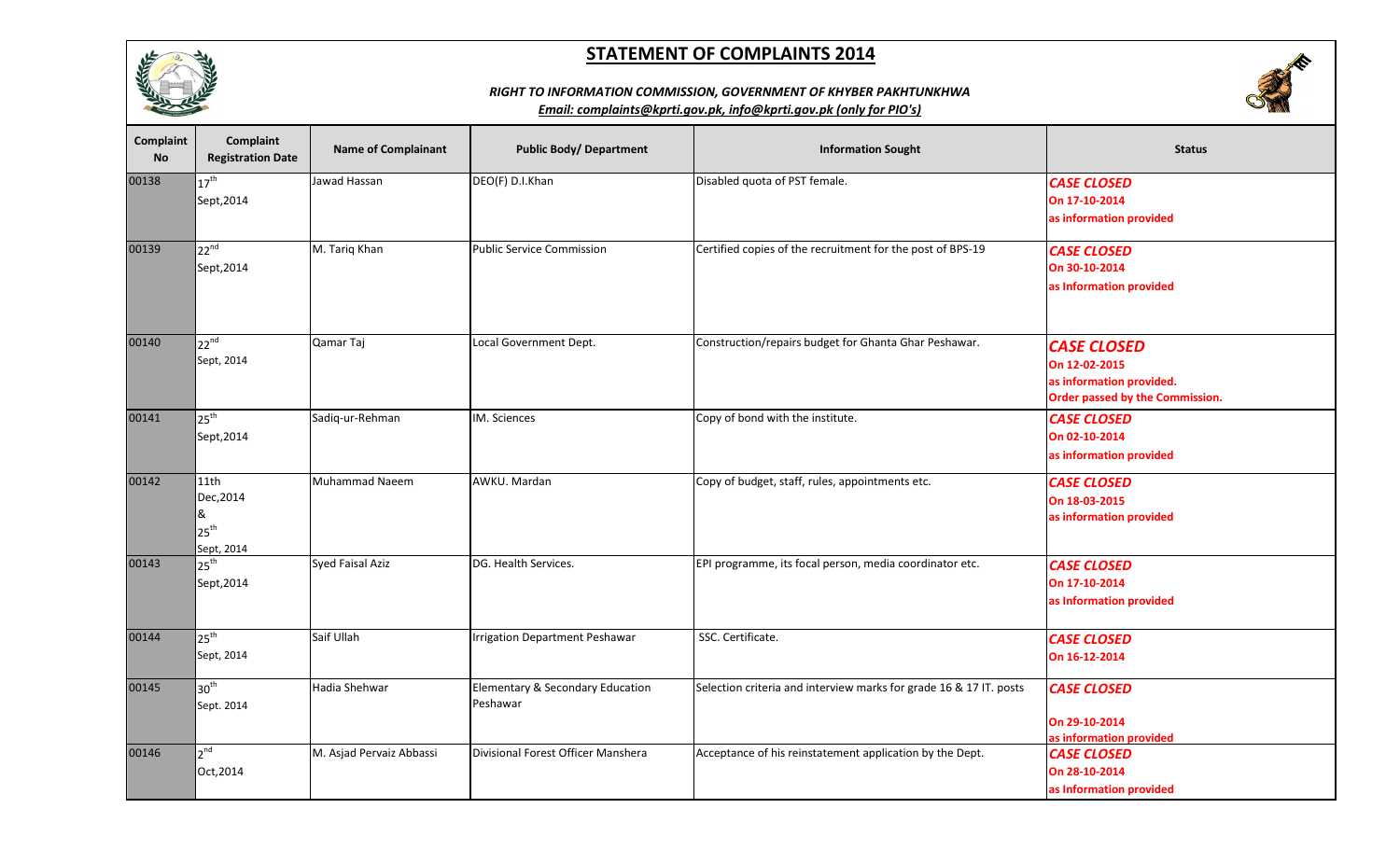

# **CONTRACTOR**

#### *RIGHT TO INFORMATION COMMISSION, GOVERNMENT OF KHYBER PAKHTUNKHWA*

| Complaint<br><b>No</b> | Complaint<br><b>Registration Date</b> | <b>Name of Complainant</b> | <b>Public Body/ Department</b>               | <b>Information Sought</b>                                                                          | <b>Status</b>                                                   |
|------------------------|---------------------------------------|----------------------------|----------------------------------------------|----------------------------------------------------------------------------------------------------|-----------------------------------------------------------------|
| 00147                  | 3 <sup>rd</sup><br>Oct, 2014          | Farman Ullah Jan           | Principal Govt. Degree college Shabqadar     | Merit list of interview and test for the post of junior clerk                                      | <b>CASE CLOSED</b><br>On 23-10-2014<br>as Information provided  |
| 00148-b                | 10th<br>Dec. 2014                     | Samina Tabussum            | Elementary & Secondary Education<br>Peshawar | Appointment of Principals for Peshawar Public School and Mufti<br>Mehmood Public School D.I. Khan. | <b>CASE CLOSED</b><br>On 16-01-2015<br>as information provided  |
| 00148                  | &<br>3rd<br>Oct, 2014                 |                            |                                              |                                                                                                    |                                                                 |
| 00149                  | $10^{\text{th}}$<br>Oct, 2014         | Mehwish Asif               | <b>SBBW University Peshawar</b>              | Result of the selection board for the post of liaison officer                                      | <b>CASE CLOSED</b><br>On 30-12-2014<br>as Information provided  |
| 00150                  | 10<br>Oct, 2014                       | Mian Kasteer kakakheil     | PDMA Peshawar                                | Appointment of Mr. Waseem & Mr. Yasir along with their CVs                                         | <b>CASE CLOSED</b><br>On 01-12-2014<br>as Information provided  |
| 00151                  | $10^{\text{th}}$<br>Oct, 2014         | Muhammad Ashiq             | Excise & Taxation Dept. Peshawar             | The reappointment according to the KPK. sacked employees<br>appointment Act 2012.                  | <b>CASE CLOSED</b><br>On 02-12-2014<br>as information provided. |
| 00152                  | $10^{\text{th}}$<br>Oct, 2014         | Faisal Jawad               | Social welfare Dept. Peshawar                | Appointment for the post of peon.                                                                  | <b>CASE CLOSED</b><br>On 17-12-2014<br>as information provided  |
| 00153                  | $10^{\text{th}}$<br>Oct, 2014         | Ahmad Khan & others        | <b>EOBI Peshawar</b>                         | Pension amount issue                                                                               | <b>CASE CLOSED</b><br>On 22-10-2014<br>as information provided  |
| 00154                  | $17^{\text{th}}$<br>Oct, 2014         | Zil-e-Huma                 | Directorate of Higher Education              | Merit list of ETEA result.                                                                         | <b>CASE CLOSED</b><br>On 10-11-2014<br>as Information provided  |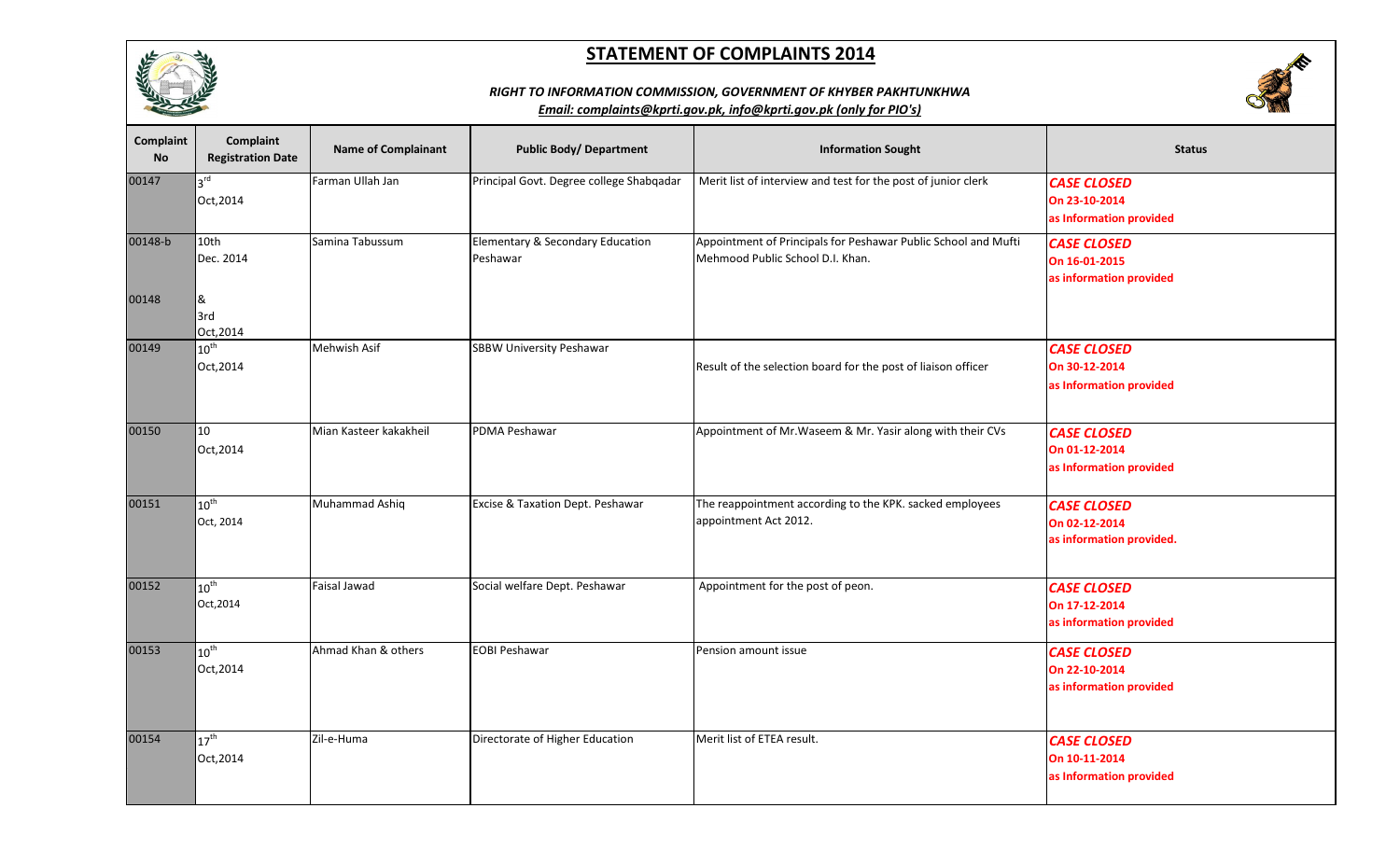



## *RIGHT TO INFORMATION COMMISSION, GOVERNMENT OF KHYBER PAKHTUNKHWA*

| Complaint<br><b>No</b> | Complaint<br><b>Registration Date</b>                | <b>Name of Complainant</b>                   | <b>Public Body/ Department</b>     | <b>Information Sought</b>                                                                   | <b>Status</b>                                                   |
|------------------------|------------------------------------------------------|----------------------------------------------|------------------------------------|---------------------------------------------------------------------------------------------|-----------------------------------------------------------------|
| 00155                  | $14^{\text{th}}$<br>Oct, 2014                        | Hidayat Ullah Khan                           | Establishment Dept. Peshawar.      | Minutes of the provincial selection board meeting regarding<br>promotion from BPS 17 to 18. | <b>CASE CLOSED</b><br>On 26-02-2015<br>as information provided. |
| 00156                  | $14^{th}$<br>Oct. 2014                               | Hidayat Ullah Khan                           | Irrigation Dept. Peshawar.         | Sanction Letters and expenses for installation etc.                                         | <b>CASE CLOSED</b><br>On 20-10-2014<br>as Information provided  |
| 00157                  | $27^{\text{th}}$<br>Oct, 2014                        | Fawad Ali Shah                               | <b>Irrigation Department</b>       | Selection criteria for the appointment of computer operator                                 | <b>CASE CLOSED</b><br>On 06-01-2015<br>as information provided. |
| 00158                  | 21st Jan. 2015<br>&<br>$17^{\text{th}}$<br>Oct. 2014 | Ikram Safi                                   | Hazara Uni. Manshera               | Copies of documents.                                                                        | <b>CASE CLOSED</b><br>On 20-08-2015<br>as information provided. |
| 00159                  | 20th<br>Oct, 2014                                    | Mian Kasteer Kakakheil                       | Irrigation Dept. Peshawar          | Overflow of irrigation channel situated in Qadir abad Peshawar.                             | <b>CASE CLOSED</b><br>On 12-02-2015<br>as information provided. |
| 00160                  | $17^{\text{th}}$<br>Oct, 2014                        | Abdul Wahid Khan                             | Uni. Of science & Tech. Bannu      | Minutes of meeting, merit list for the post of AP. Bps 19.                                  | <b>CASE CLOSED</b><br>On 19-11-2014<br>as information provided  |
| 00161                  | 20th<br>Oct, 2014                                    | Mian kasteer kakakhiel<br>(Bundle complaint) | Different departments of Peshawar  | list of candidates appointed since July 2013 till Sept.2014 etc.                            | <b>CASE CLOSED</b><br>On 27-02-2015<br>as information provided  |
| 00162                  | $21^{st}$<br>Oct, 2014                               | Inayat                                       | Khyber Institute of Child Peshawar | Photocopy of personal file.                                                                 | <b>CASE CLOSED</b><br>On 30-01-2015<br>as information provided. |
| 00163                  | $21^{st}$<br>$\sim$ $\sim$ $\sim$ $\sim$ $\sim$      | Sami ullah Khan Bangush                      | DEO(M)<br>Hangu                    | Inquiry report of appointments in Education Dept. district Hangu                            | <b>CASE CLOSED</b><br>On 23-10-2014<br>as information provided  |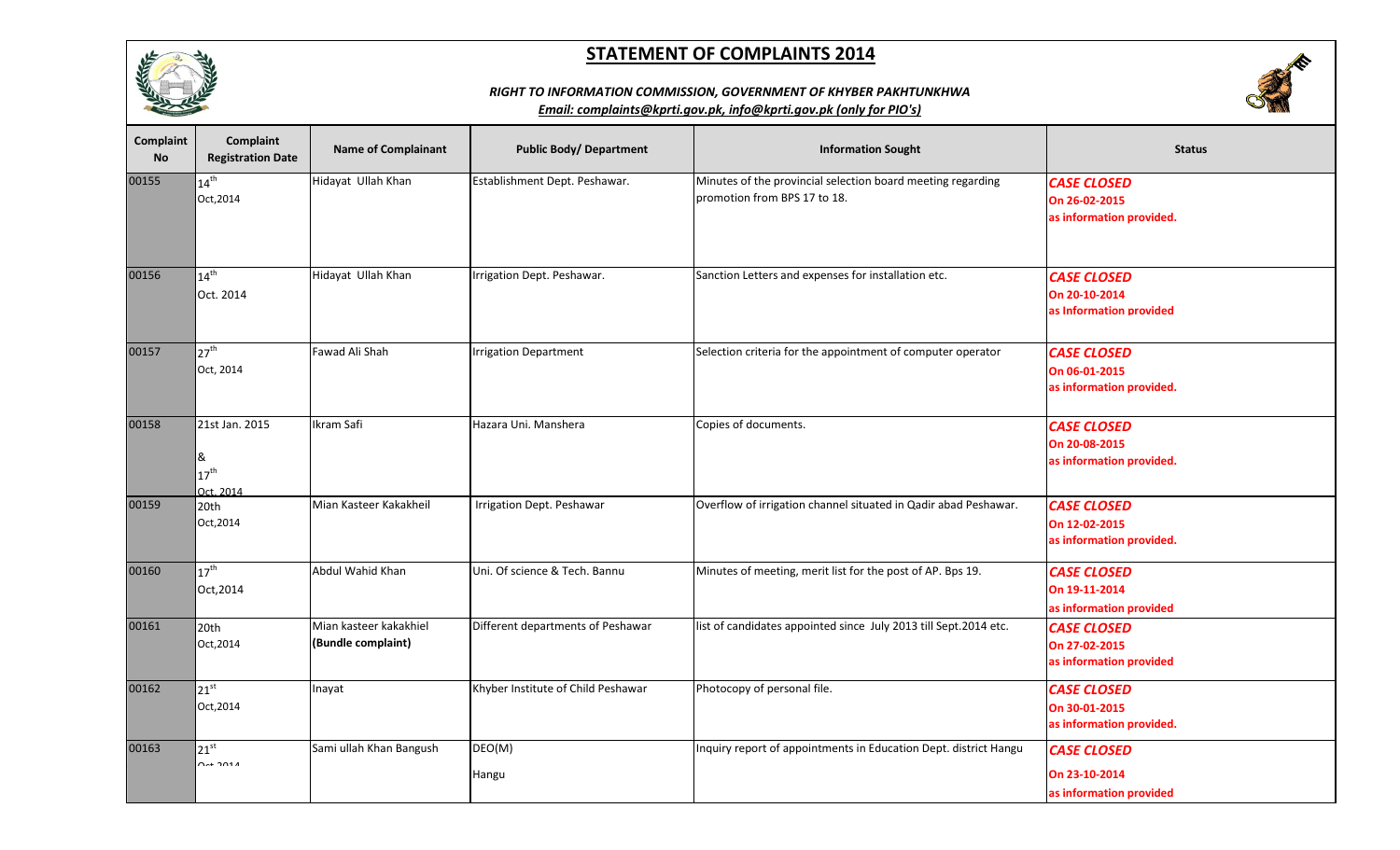



## *RIGHT TO INFORMATION COMMISSION, GOVERNMENT OF KHYBER PAKHTUNKHWA*

| Complaint<br><b>No</b> | Complaint<br><b>Registration Date</b>  | <b>Name of Complainant</b>           | <b>Public Body/ Department</b>       | <b>Information Sought</b>                                                         | <b>Status</b>                                                  |
|------------------------|----------------------------------------|--------------------------------------|--------------------------------------|-----------------------------------------------------------------------------------|----------------------------------------------------------------|
| 00164                  | $21^{st}$<br>Oct, 2014                 | Nazar Hussain                        | Local Government Peshawar / PDA      | Copy of Letters issued to different dept. by concerned offices.                   | <b>CASE CLOSED</b><br>On 20-04-2015<br>as information provided |
| 00165                  | 21 <sup>st</sup><br>Oct, 2014          | Hassan Nabi                          | <b>KMC. Peshawar</b>                 | Disable quota in a medical college.                                               | <b>CASE CLOSED</b><br>On 28-10-2014<br>as information provided |
| 00166                  | $22^{nd}$<br>Oct, 2014                 | Zahid Abdullah<br>(BUNDLE COMPLAINT) | DHQ Hospitals of all Districts       | Oxygen Cylinder, ultra sound machine, Ecg machine etc.                            | <b>CASE CLOSED</b><br>On 10-02-2015<br>as information provided |
| 00167                  | $\sqrt{22^{nd}}$<br>Oct, 2014          | Zahid Abdullah<br>(BUNDLE COMPLAINT) | DCO's<br><b>DIFFERENT DISTRICTS.</b> | Govt. land allotted to individuals/schools etc. from Jan. 2008-june<br>2014.      | <b>CASE CLOSED</b><br>On 01-12-2014<br>as information provided |
| 00168                  | $\sqrt{23}$ <sup>rd</sup><br>Oct, 2014 | Zahir shah                           | DEO (M)<br>Manshera                  | His service book and employment record.                                           | <b>CASE CLOSED</b><br>On 21-01-2015<br>as information provided |
| 00169                  | 23rd<br>Oct, 2014                      | Riaz Muhammad & others               | Islamia College Peshawar             | Merit position for lectureship in Arabic Dept.                                    | <b>CASE CLOSED</b><br>On 11-12-2014<br>as Information provided |
| 00170                  | 23 <sup>rd</sup><br>Oct, 2014          | Bilal ayaz khan                      | KP. Public service commission        | Details regarding not calling for the interview of Assistant Planning<br>Officer. | <b>CASE CLOSED</b><br>On 01-12-2014<br>as Information provided |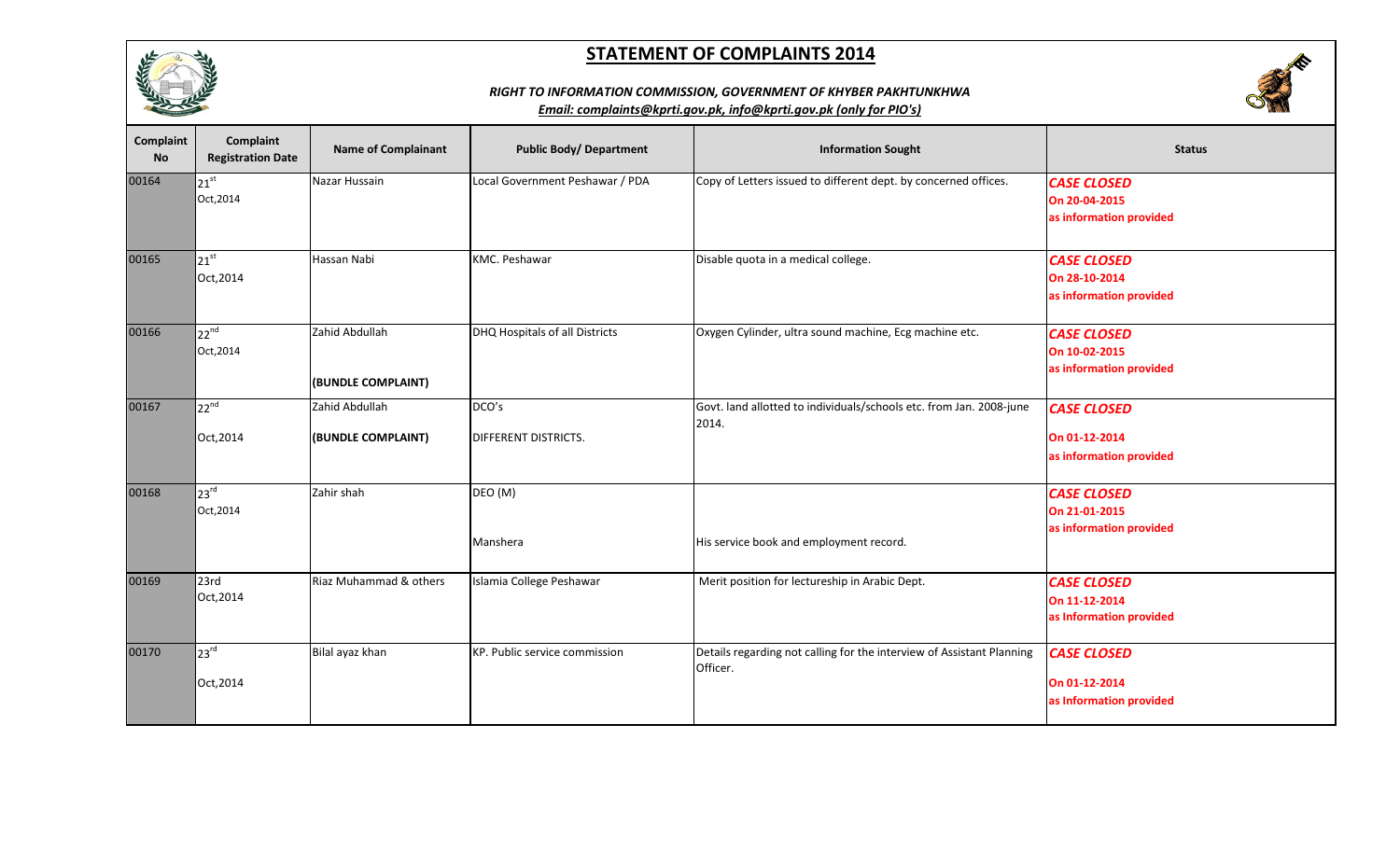



#### *RIGHT TO INFORMATION COMMISSION, GOVERNMENT OF KHYBER PAKHTUNKHWA*

| Complaint<br><b>No</b> | Complaint<br><b>Registration Date</b>  | <b>Name of Complainant</b>        | <b>Public Body/ Department</b>   | <b>Information Sought</b>                                                                                           | <b>Status</b>                                                                                                                                |
|------------------------|----------------------------------------|-----------------------------------|----------------------------------|---------------------------------------------------------------------------------------------------------------------|----------------------------------------------------------------------------------------------------------------------------------------------|
| 00171                  | 24 <sup>th</sup><br>Oct.2014           | Student of BSC.                   | Pakistan Forest Institute        | Copy of notification of cancelling seat for admission in MSC.<br>Forestry.                                          | <b>CASE CLOSED</b><br>On 26-11-2014<br>as Information provided                                                                               |
| 00172                  | $\sqrt{27}$ <sup>th</sup><br>Oct, 2014 | Amjid Ali                         | RTI. Commission Peshawar         | Selection criteria and final merit list and interview marks for the post <b>CASE CLOSED</b><br>of office Assistant. | On 28-10-2014<br>as information provided                                                                                                     |
| 00173                  | 28 <sup>th</sup><br>Oct, 2014          | Naqeeb Ullah Khan                 | Social Welfare Dept. Peshawar    | Appointment for the post of junior clerk and the 1st selectee<br>testimonials.                                      | <b>CASE CLOSED</b><br>On 08-12-2014<br>as Information provided                                                                               |
| 00174                  | 28 <sup>th</sup><br>Oct, 2014          | Mujahid Feroz                     | Irrigation Dept. Swabi           | Appointment for the post of BPS-10.                                                                                 | <b>CASE CLOSED</b><br>On 13-01-2015<br>as Information provided.                                                                              |
| 00175                  | 28th<br>Oct, 2014                      | Hassan Raza<br>(Bundle Complaint) | All DCO's                        | Total no. of shop keepers fined since Jan. 2013 till Sept. 2014 and<br>total amount of fine collected.              | <b>CASE CLOSED</b><br>On 18-11-2014<br>as information provided                                                                               |
| 00176                  | 29 <sup>th</sup><br>Oct, 2014          | Sher Wali Khan                    | Elementary & Secondary Education | Seniority list, promotion, delegation of powers etc.                                                                | <b>CASE CLOSED</b><br>On 09-02-2015<br>as Information provided.                                                                              |
| 00177                  | $29^{th}$<br>Oct, 2014                 | Adil Abbasi                       | Mineral Dept. Hazara             | Detail of leases since Jan. 2000 till Dec. 2013.                                                                    | <b>CASE CLOSED</b><br>On 15-04-2015<br>as Information provided upto the extent of Abbotabad<br>and Manshera through email to the complainant |
| 00178-b<br>00178       | 29th<br>Oct, 2014                      | M. Anwar Ali                      | University Of Peshawar.          | Research Officer interview, shortlisted candidates etc.                                                             | <b>CASE CLOSED</b><br>On 11-02-2015<br>as Information provided.                                                                              |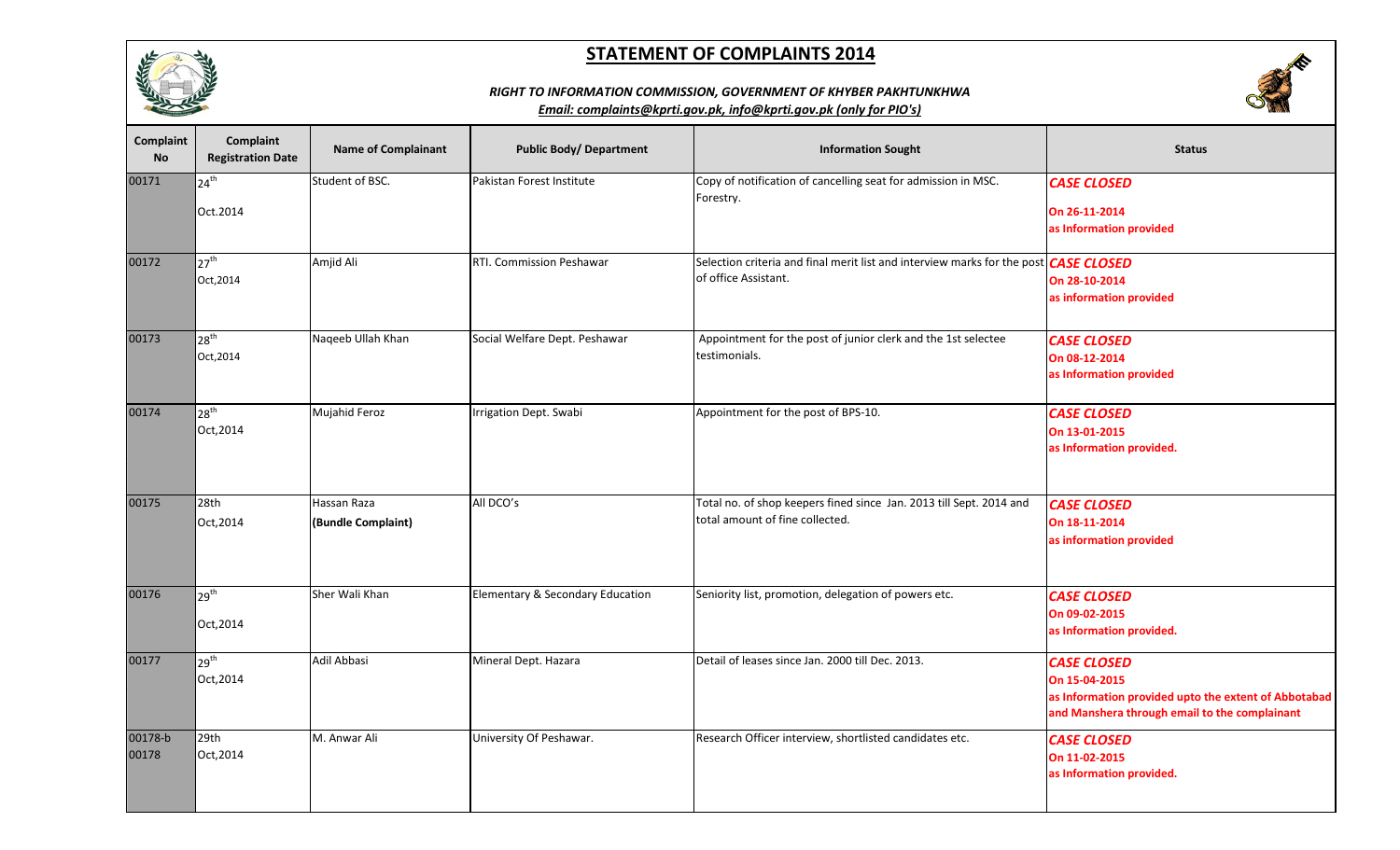





| <b>Complaint</b><br><b>No</b> | Complaint<br><b>Registration Date</b>           | <b>Name of Complainant</b>              | <b>Public Body/ Department</b>      | <b>Information Sought</b>                                                                          | <b>Status</b>                                                                     |
|-------------------------------|-------------------------------------------------|-----------------------------------------|-------------------------------------|----------------------------------------------------------------------------------------------------|-----------------------------------------------------------------------------------|
| 00179                         | 30 <sup>th</sup><br>Oct. 2014                   | Malik Naveed Asif<br>(Bundle Complaint) | DEO. M<br>All districts in KPK.     | Total No. of sanctioned posts of teachers, for primary/ middle<br>schools etc.                     | <b>CASE CLOSED</b><br>On 31-03-2015<br>as Information provided.                   |
| 00180                         | 30 <sup>th</sup><br>Oct, 2014                   | <b>Irfan Mubarak</b>                    | District Sports Officer Haripur     | Sports events, funds spent on these events etc.                                                    | <b>CASE CLOSED</b><br>On 27-11-2014<br>as Information provided to the complainant |
| 00181                         | 30 <sup>th</sup><br>Oct, 2014                   | Pervaiz khan                            | Establishment & Admin. Dept.        | Enquiry reports etc.                                                                               | <b>CASE CLOSED</b><br>On 17-01-2016<br>as information provided.                   |
| 00182                         | $17^{\text{th}}$<br>Oct, 2014                   | <b>Umer Farooq</b><br>Chema             | RTI. Commission                     | Appointment details of Commissioners, website, administrative<br>employees, no. of complaints etc. | <b>CASE CLOSED</b><br>on 31-10-2014<br>as Information provided                    |
| 00183                         | 6 <sup>th</sup><br>Nov, 2014                    | Shaheen Begum                           | DEO (F) Nowshera                    | Budget for teachers allocated for year 2014-15.                                                    | <b>CASE CLOSED</b><br>On 16-02-2015<br>as Information provided.                   |
| 00184-b<br>00184              | $28^{th}$<br>Nov, 2014<br>&<br>6th<br>Nov, 2014 | Zahoor Khan                             | Principal Edwardes College Peshawar | Attested copies of documents relevant to accommodation,<br>allotment letter of house etc.          | <b>CASE CLOSED</b><br>On 04-02-2015<br>as information provided.                   |
| 00185                         | $6^{\text{th}}$<br>Nov, 2014                    | Zahoor Khan                             | Higher Education Dept. Peshawar     | Documents relating to housing subsidy etc.                                                         | <b>CASE CLOSED</b><br>On 20-11-2014<br>as Information provided                    |
| 00186                         | 7 <sup>th</sup><br>Nov, 2014                    | Murid Fatima                            | Tehsildar Havailian                 | Mutation of khasra no. 395 of village Dhannak tehsil Havailian.                                    | <b>CASE CLOSED</b><br>On 01-12-2014<br>as Information provided                    |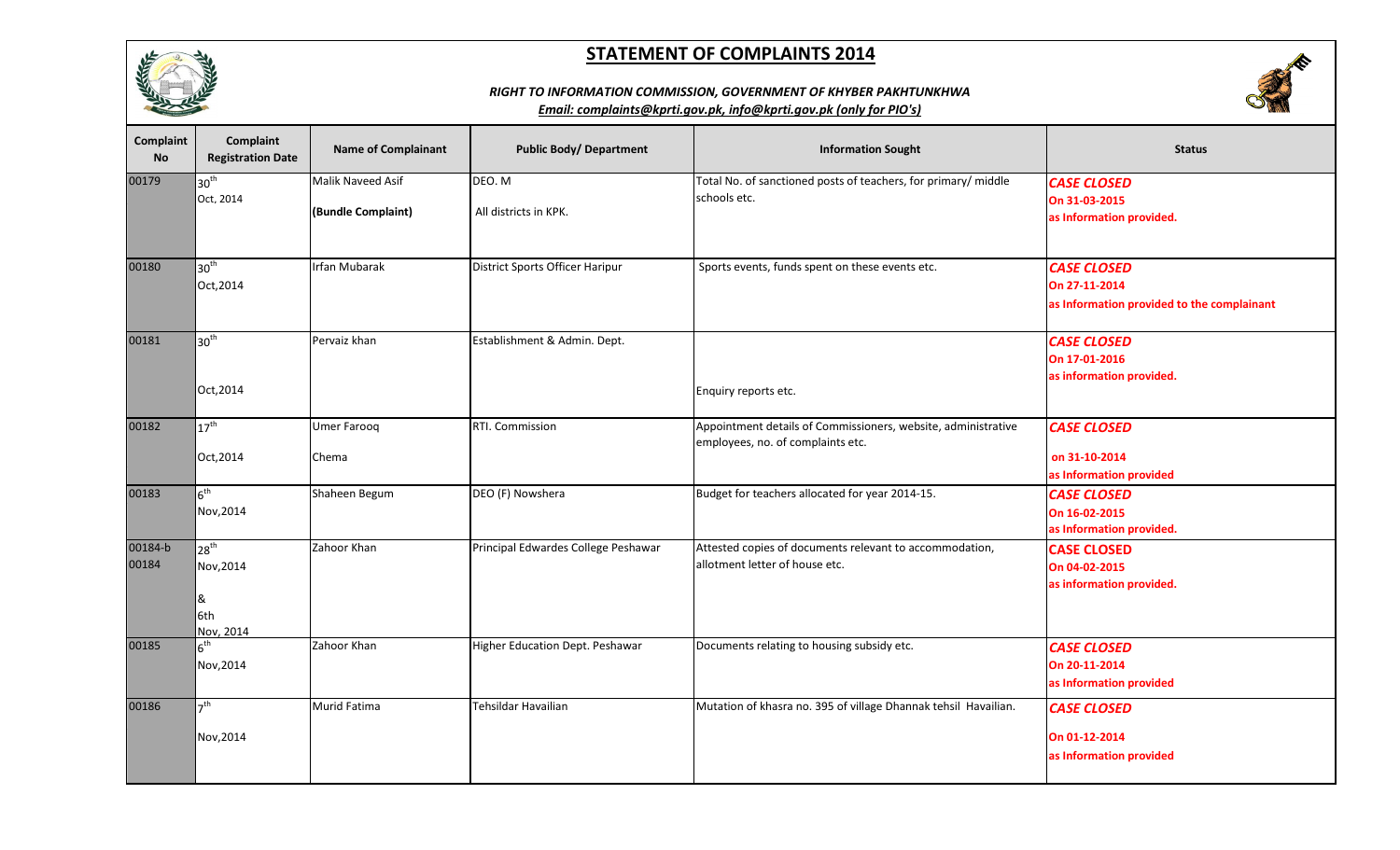



## *RIGHT TO INFORMATION COMMISSION, GOVERNMENT OF KHYBER PAKHTUNKHWA*

| Complaint<br><b>No</b> | Complaint<br><b>Registration Date</b> | <b>Name of Complainant</b> | <b>Public Body/ Department</b>               | <b>Information Sought</b>                                              | <b>Status</b>                                                       |
|------------------------|---------------------------------------|----------------------------|----------------------------------------------|------------------------------------------------------------------------|---------------------------------------------------------------------|
| 00187                  | 7 <sup>th</sup><br>Nov, 2014          | Kausar                     | <b>SBBW University Peshawar</b>              | Academic details of candidates for the post of lecturer in Islamiyat.  | <b>CASE CLOSED</b><br>On 26-11-2014<br>as Information provided      |
| 00188                  | $17^{\text{th}}$<br>Nov, 2014         | Sadaqat Ali                | Industries Dept. Peshawar                    | Re-appointment as a junior clerk                                       | <b>CASE CLOSED</b><br>On 30-01-2015<br>as Information provided.     |
| 00189-b<br>00189       | $11^{\text{th}}$<br>Nov, 2014         | Fawad ullah khan           | HMC. Hayatabad Peshawar                      | Appointments of 3 medical officers against one post.                   | <b>CASE CLOSED</b><br>On 08-04-2015<br>as information provided      |
| 00190                  | $11^{\text{th}}$<br>Nov, 2014         | Inam ullah                 | District Police Officer Charsadda            | Budget, expenditures, posts of constables etc.                         | <b>CASE CLOSED</b><br>On 19-01-2015<br>as information provided      |
| 00191                  | $11^{\text{th}}$<br>Nov, 2014         | Nasrullah khan             | Elementary & Secondary Education<br>Peshawar | Disabled quota for CT. post.                                           | <b>CASE CLOSED</b><br><b>Information provided on</b><br>21-11-2014. |
| 00192                  | $11^{\sf th}$<br>Nov, 2014            | <b>Asif Bashir</b>         | Provincial Assembly Peshawar                 | No. of vacancies and appointments since 2012 till date.                | <b>CASE CLOSED</b><br>On 19-03-2015<br>as information provided      |
| 00193                  | $28^{\text{th}}$<br>Oct.2014          | Sajjad islam               | RTI. Commission Peshawar.                    | Appointment of Finance Officer, merit list and selection criteria etc. | <b>CASE CLOSED</b><br>on 12-11-2014<br>as information provided      |
| 00194                  | $12^{\text{th}}$<br>Nov, 2014         | Rozie                      | Co-operative Department                      | Test and interview result of disable quota.                            | <b>CASE CLOSED</b><br>On 02-12-2014<br>as information provided.     |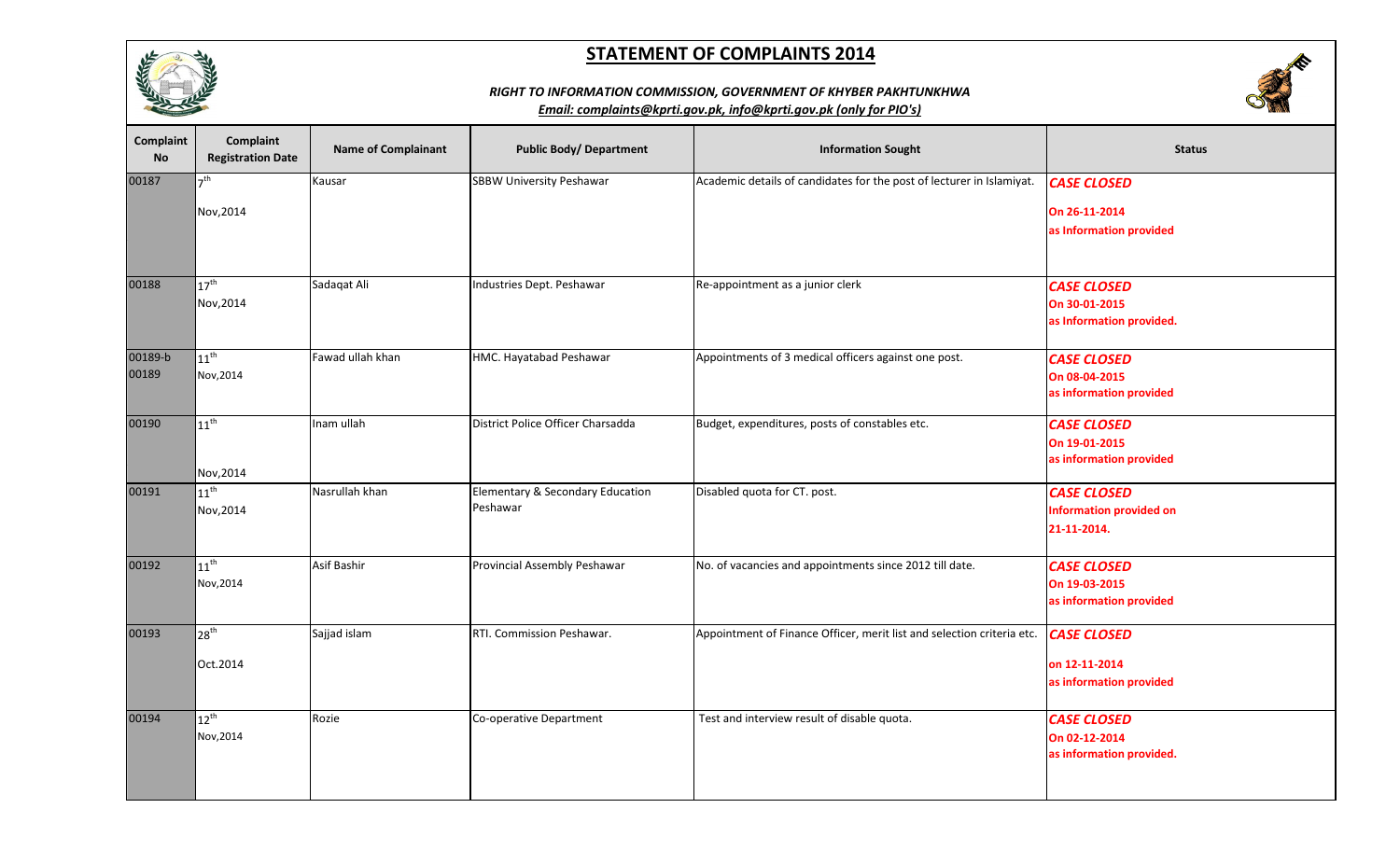



### *RIGHT TO INFORMATION COMMISSION, GOVERNMENT OF KHYBER PAKHTUNKHWA*

| Complaint<br><b>No</b> | <b>Complaint</b><br><b>Registration Date</b> | <b>Name of Complainant</b>         | <b>Public Body/ Department</b>                          | <b>Information Sought</b>                                                                                  | <b>Status</b>                                                   |
|------------------------|----------------------------------------------|------------------------------------|---------------------------------------------------------|------------------------------------------------------------------------------------------------------------|-----------------------------------------------------------------|
| 00195                  | $17^{\text{th}}$<br>Nov, 2014                | Seema Babar                        | DEO(F) Nowshera                                         | Allocation of funds, No. of students etc.                                                                  | <b>CASE CLOSED</b><br>On 16-02-2015<br>as information provided  |
| 00196                  | $12^{\text{th}}$<br>Nov, 2014                | Abida Rehman                       |                                                         | Galiyat Development Authority Abbotabad list of commercial and residential properties in GDA Township etc. | <b>CASE CLOSED</b><br>On 17-03-2015<br>as information provided  |
| 00197                  | $12^{\text{th}}$<br>Nov, 2014                | M.Ishtiaq                          | DG. Technical Education and Manpower<br><b>Training</b> | Appointment of naib qasids.                                                                                | <b>CASE CLOSED</b><br>On 01-12-2014<br>as Information provided. |
| 00198                  | $13^{th}$<br>Nov, 2014                       | <b>Sher Akbar</b>                  | Administration Dept.                                    | <b>Accomodation allotement</b>                                                                             | <b>CASE CLOSED</b><br>On 13-02-2015<br>as information provided  |
| 00199                  | $18^{\sf th}$<br>Nov, 2014                   | Hassan Raza<br>(Bundle Complaints) | All District DCO's                                      | Certified complaints received about selling of petrol in cans and<br>bottles by filling stations.          | <b>CASE CLOSED</b><br>On 30-03-2015<br>as Information provided  |
| 00200                  | $17^{\text{th}}$<br>Nov, 2014                | Anwar ud din                       | Baccha khan university Charsadda                        | Minutes of meeting                                                                                         | <b>CASE CLOSED</b><br>On 23-12-2014<br>as information provided  |
| 00201                  | $17^{\text{th}}$<br>Nov, 2014                | Anwar ud din                       | KMU. Peshawar                                           | Inspection Report and minutes of meeting                                                                   | <b>CASE CLOSED</b><br>On 28-01-2015<br>as information provided  |
| 00202                  | $17^{\text{th}}$<br>Nov, 2014                | Mir Ahmad Khan                     | Livestock &cooperative dept.                            | Complete Inquiry report                                                                                    | <b>CASE CLOSED</b><br>on 18-11-2014<br>as information provided  |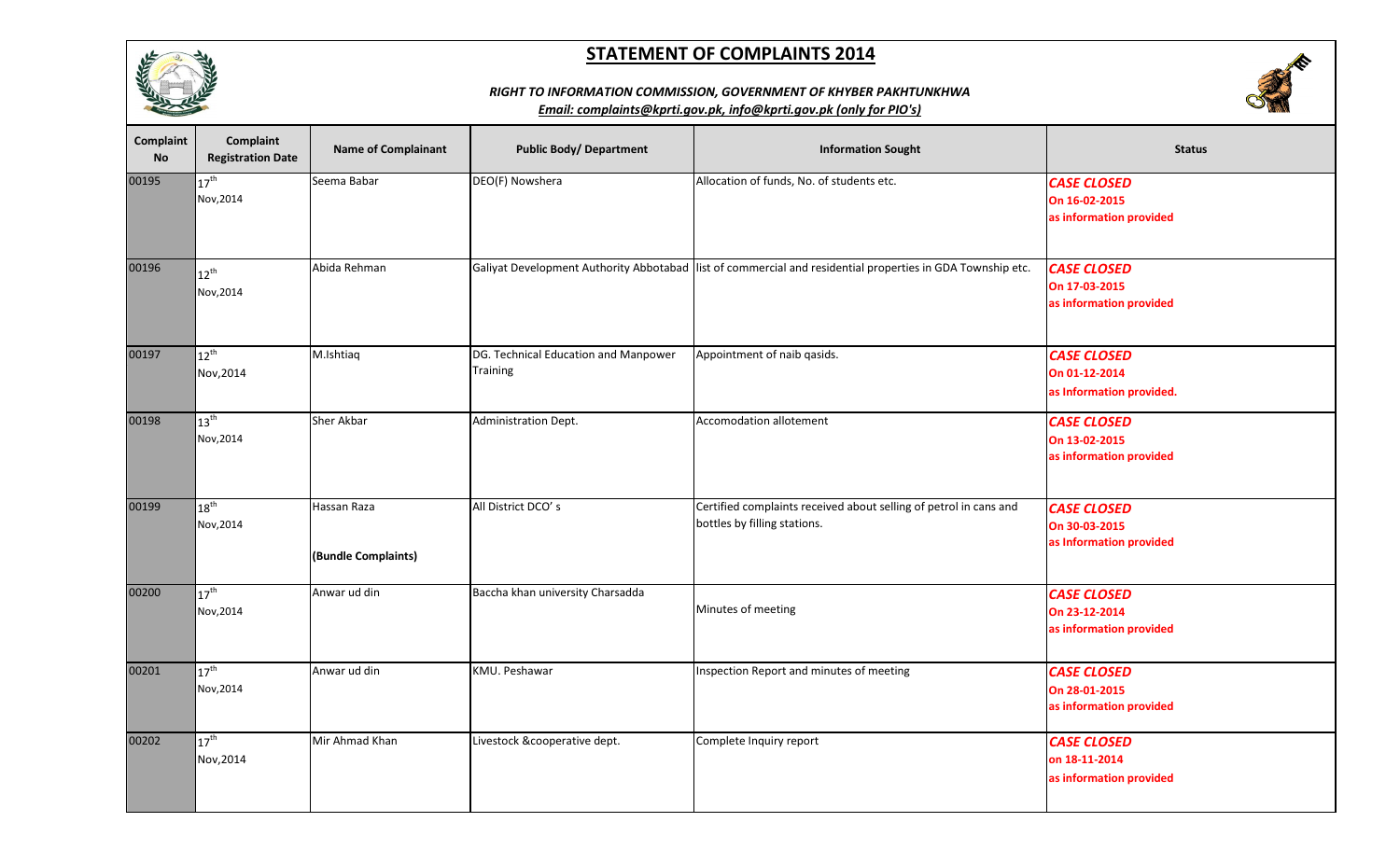



## *RIGHT TO INFORMATION COMMISSION, GOVERNMENT OF KHYBER PAKHTUNKHWA*

| <b>Complaint</b><br><b>No</b> | Complaint<br><b>Registration Date</b> | <b>Name of Complainant</b> | <b>Public Body/ Department</b> | <b>Information Sought</b>                                                                 | <b>Status</b>                                                                                                                                                                                        |
|-------------------------------|---------------------------------------|----------------------------|--------------------------------|-------------------------------------------------------------------------------------------|------------------------------------------------------------------------------------------------------------------------------------------------------------------------------------------------------|
| 00203                         | $18^{\text{th}}$<br>Nov, 2014         | <b>Abdul Manan</b>         | UST. Banuu                     | Merit list, scrutiny committee evaluation for the post of Assistant<br>Professor Physics. | <b>CASE CLOSED</b><br>On 26-12-2014<br>Complainant was directed to collect the copies of<br>requisite documents from the HC copy branch,<br>submitted by the dept. in the writ petition filed by the |
| 00204                         | $18^{\text{th}}$<br>Nov, 2014         | Qamar Taj                  | LRH. Peshawar                  | ECG. machine in emergency ward.                                                           | <b>CASE CLOSED</b><br>On 08-12-2014<br>as information provided                                                                                                                                       |
| 00205                         | $17^{\text{th}}$<br>Nov, 2014         | Mian Kasteer Kakakheil     | RTI. Commission                | List of applicants for the post of office assistants and selection<br>criteria            | <b>CASE CLOSED</b><br>on 18-11-2014<br>as information provided                                                                                                                                       |
| 00206                         | $18^{\sf th}$<br>Nov, 2014            | Asad Ali                   | PSC. Peshawar                  | Relaxation of age limit for applicants from Gadon Amazai Area                             | <b>CASE CLOSED</b><br>On 02-12-2014<br>as Information provided                                                                                                                                       |
| 00207                         | $19^{\text{th}}$<br>Nov, 2014         | Musa Kaleem Ullah          | Oil &gas company LTD.          | Joining report of company secretary, attendance sheet and No. of<br>applicants.           | <b>CASE CLOSED</b><br>On 30-04-2015<br>as Information provided                                                                                                                                       |
| 00208                         | 20 <sup>th</sup><br>Nov, 2014         | Sohail Mufti               | PSC. Peshawar                  | English Essay paper photocopy of PMS. Examz.2013                                          | <b>CASE CLOSED</b><br>On 30-03-2015<br>as Information provided                                                                                                                                       |
| 00209                         | 20 <sup>th</sup><br>Nov, 2014         | M. Javid Khan              | KUST. Kohat                    | Recruitment of Director Planning                                                          | <b>CASE CLOSED</b><br>On 26-11-2014<br>as Information provided                                                                                                                                       |
| 00210                         | 20 <sup>th</sup><br>Nov, 2014         | Amir Shah                  | <b>SDA Peshawar</b>            | Termination from services without notice                                                  | <b>CASE CLOSED</b><br>On 27-11-2014<br>as Information provided                                                                                                                                       |
| 00211                         | 20 <sup>th</sup><br>Nov, 2014         | Alam Zeb                   | P. & D. dept. Peshawar         | Selection of Naib Qasid.                                                                  | <b>CASE CLOSED</b><br>On 27-11-2014<br>as Information provided                                                                                                                                       |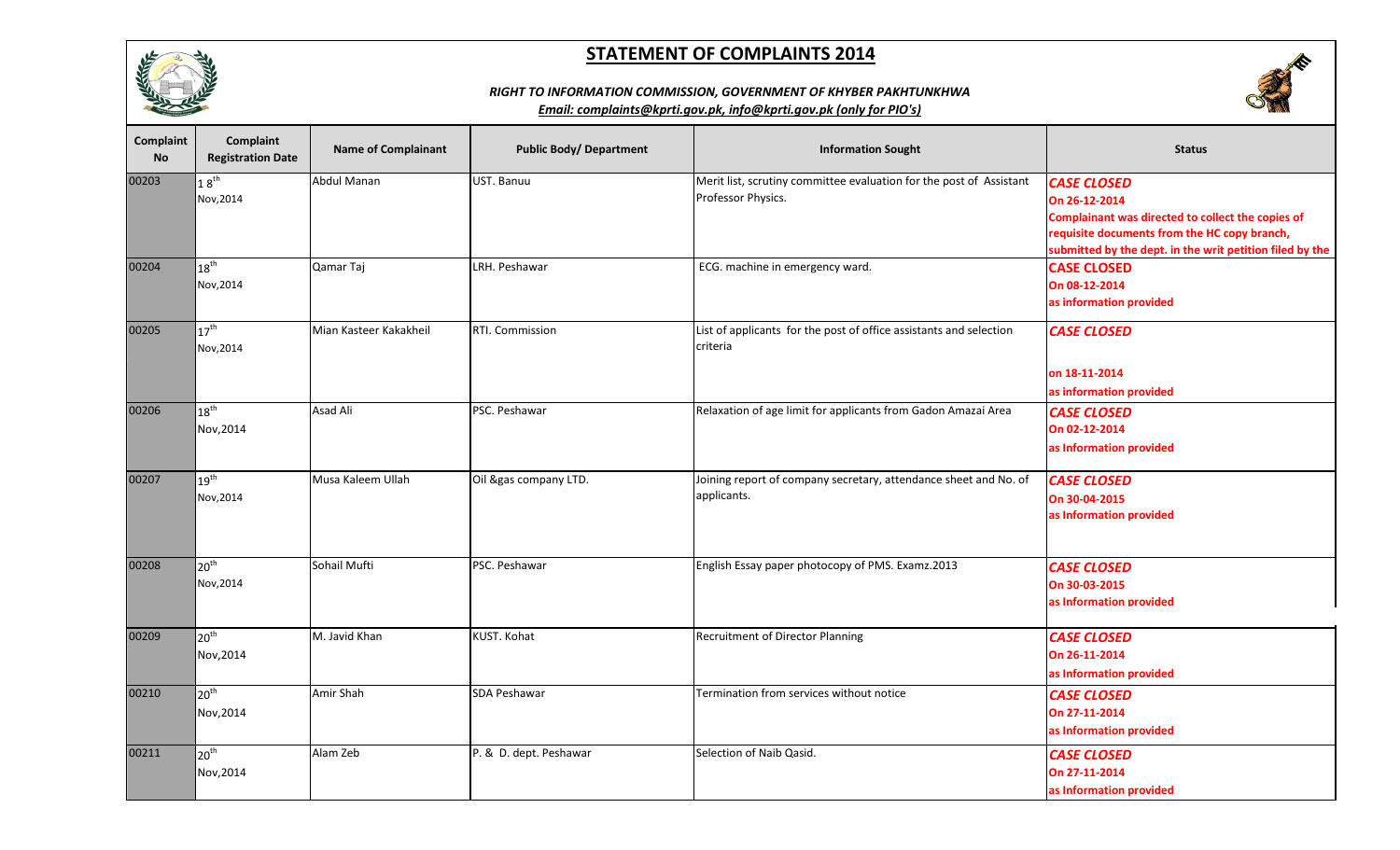

### *RIGHT TO INFORMATION COMMISSION, GOVERNMENT OF KHYBER PAKHTUNKHWA*



| Complaint<br><b>No</b> | <b>Complaint</b><br><b>Registration Date</b> | <b>Name of Complainant</b>        | <b>Public Body/ Department</b> | <b>Information Sought</b>                                                                                   | <b>Status</b>                                                      |
|------------------------|----------------------------------------------|-----------------------------------|--------------------------------|-------------------------------------------------------------------------------------------------------------|--------------------------------------------------------------------|
| 00212                  | 20 <sup>th</sup><br>Nov, 2014                | Rab Nawaz                         | Administration Dept. Peshawar  | Notes/comments of Estate officer along with the approval<br>endorsement of the Deputy Secretary.            | <b>CASE CLOSED</b><br>On 04-02-2015<br>as information provided     |
| 00213                  | 20 <sup>th</sup><br>Nov, 2014                | Adv. Hameed Ullah Khan<br>Bangush | Law Dept. Peshawar             | Cv's. & Notifications of Law Officers & Legal Advisors appointed<br>after formation of PTI Govt. till date. | <b>CASE CLOSED</b><br>On 29-12-2014<br>as information provided     |
| 00214                  | 20 <sup>th</sup><br>Nov, 2014                | <b>Abdul Malik</b>                | PM. Secretariat Public         | Watan Card.                                                                                                 | <b>CASE CLOSED</b><br>On 20-11-2014<br><b>Beyond jurisdiction.</b> |
| 00215                  | 20 <sup>th</sup><br>Nov, 2014                | <b>Asad Bilal</b>                 | KUST. Kohat                    | Advertisements for different posts etc.                                                                     | <b>CASE CLOSED</b><br>On 06-03-2015<br>as Information provided     |
| 00226                  | $24^{\text{th}}$<br>Nov, 2014                | Adnan Khan                        | Islamia College Peshawar       | Appointment of Assistant Registrar and Litigation Officer.                                                  | <b>CASE CLOSED</b><br>On 13-01-2014<br>as Information provided     |
| 00217                  | $\sqrt{24}$ <sup>th</sup><br>Nov, 2014       | Shazia Bibi                       | DEO (F) Peshawar.              | Interview date & appointment of PST teacher in Union Council Shahi <i>CASE CLOSED</i><br>Bala               | On 10-12-2014<br>as Information provided                           |
| 00218                  | $25^{\text{th}}$<br>Nov, 2014                | Aziz Ahmad                        | Finance Dept. Peshawar.        | Certified copy of Service Contract                                                                          | <b>CASE CLOSED</b><br>On 15-12-2014<br>as Information provided     |
| 00219                  | $\sqrt{25}$ <sup>th</sup><br>Nov, 2014       | Pir Inam                          | PSC. Peshawar                  | Photocopy of Mercantile Law Paper in PMS. examz 2013.                                                       | <b>CASE CLOSED</b><br>On 30-03-2015<br>as Information provided     |
| 00220                  | 25 <sup>th</sup><br>Nov, 2014                | Pir Inam                          | Local Council Board Peshawar   | Filling of vacancies                                                                                        | <b>CASE CLOSED</b><br>On 03-02-2015<br>as Information provided     |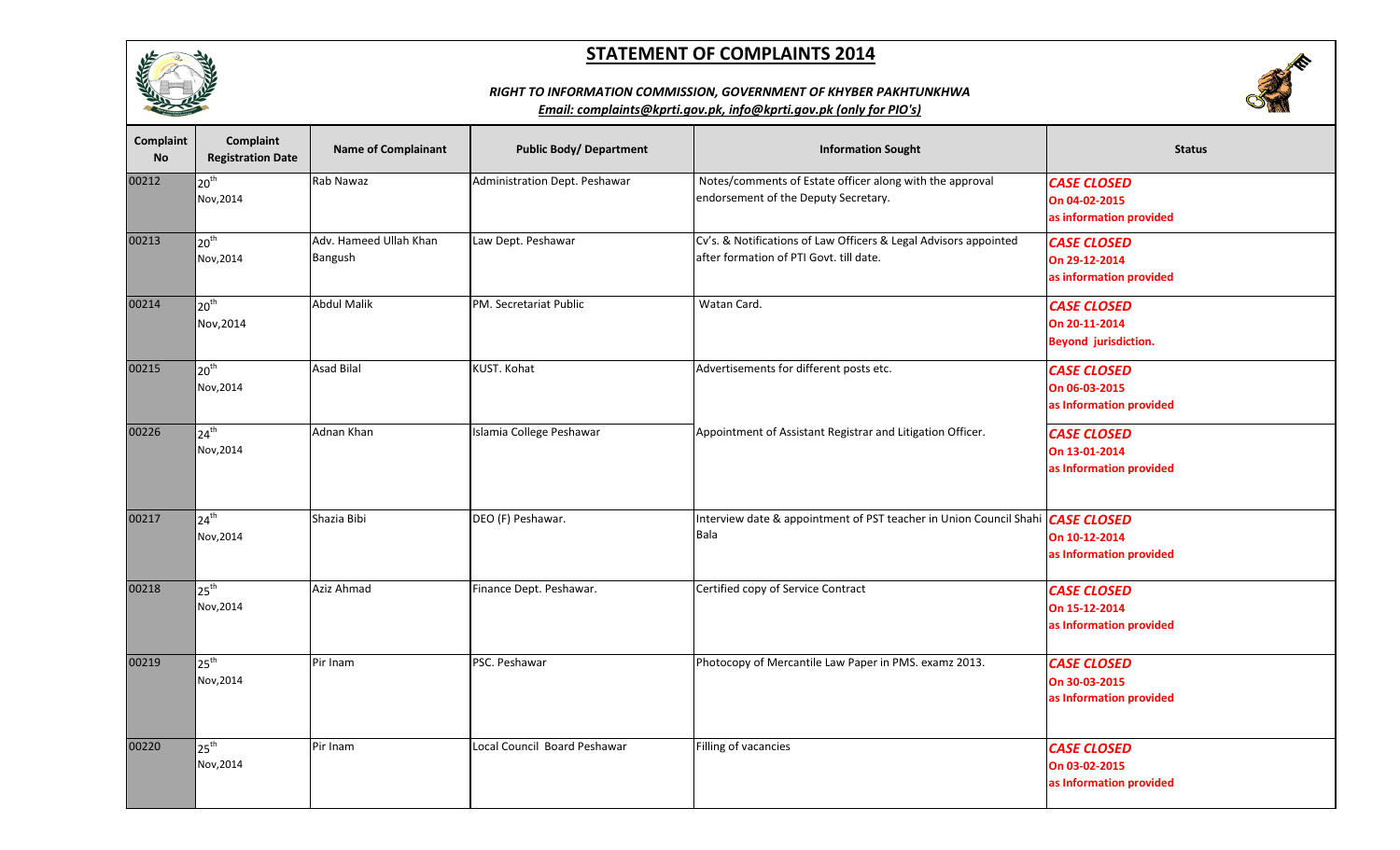



## *RIGHT TO INFORMATION COMMISSION, GOVERNMENT OF KHYBER PAKHTUNKHWA*

| Complaint<br><b>No</b> | Complaint<br><b>Registration Date</b> | <b>Name of Complainant</b> | <b>Public Body/ Department</b> | <b>Information Sought</b>                                                                                          | <b>Status</b>                                                                                                                                                     |
|------------------------|---------------------------------------|----------------------------|--------------------------------|--------------------------------------------------------------------------------------------------------------------|-------------------------------------------------------------------------------------------------------------------------------------------------------------------|
| 00221                  | $25^{\text{th}}$<br>Nov, 2014         | Rizwan Bibi                | University of Malakand         | Change of responsibility                                                                                           | <b>CASE CLOSED</b><br>On 25-11-2014<br><b>Beyond Jurisdiction (PATA).</b>                                                                                         |
| 00222                  | $25^{th}$<br>Nov, 2014                | Hidayat Ullah Khan         | <b>KPIT. Board</b>             | Copy of Authority letter, dated 01-10-2014., approval, first<br>committee inquiry report etc.                      | <b>CASE CLOSED</b><br>On 05-12-2014<br>as Information provided                                                                                                    |
| 00223                  | $26^{th}$<br>Nov, 2014                | Aizaz Hussain Shah         | IG. Prisons KPK.               | Total capacity of Jail for prisoners, training courses for jail staff etc.                                         | <b>CASE CLOSED</b><br>On 17-04-2015<br>as Information provided                                                                                                    |
| 00224                  | $26^{th}$<br>Nov, 2014                | Musa Kaleem Ullah          | Energy<br>& Power Dept.        | Summary, Minutes & Decision of Provincial Cabinet regarding<br>approval of Oil & gas company Ltd. etc.             | <b>CASE CLOSED</b><br>On 24-04-2015<br>as information provided                                                                                                    |
| 00225                  | $26^{th}$<br>Nov, 2014                | Farooq Taj                 | Health Dept. Peshawar          | Note of Chief Secretary on Reply of show cause, summary for Chief<br>Minister in response of requester appeal etc. | <b>CASE CLOSED</b><br>On 23-12-2014<br>as information provided                                                                                                    |
| 00226                  | $27^{\text{th}}$<br>Nov, 2014         | Pervaiz Khan               | Anti-Corruption Dept. Peshawar | Physical supply of attested copies of the Documents.                                                               | <b>CASE CLOSED</b><br>On 25-11-2015<br>with the directions to the Complainant to collect<br>all the requested information from the Peshawar<br><b>High Court.</b> |
| 00227                  | $28^{th}$<br>Nov, 2014                | Ayaz Ahmad                 | E&SA Deptt.                    | Reconsideration of PSB seniority, and adding the requester name in   CASE CLOSED<br>promotion list.                | On 28-11-2014<br><b>Beyond jurisdiction.</b>                                                                                                                      |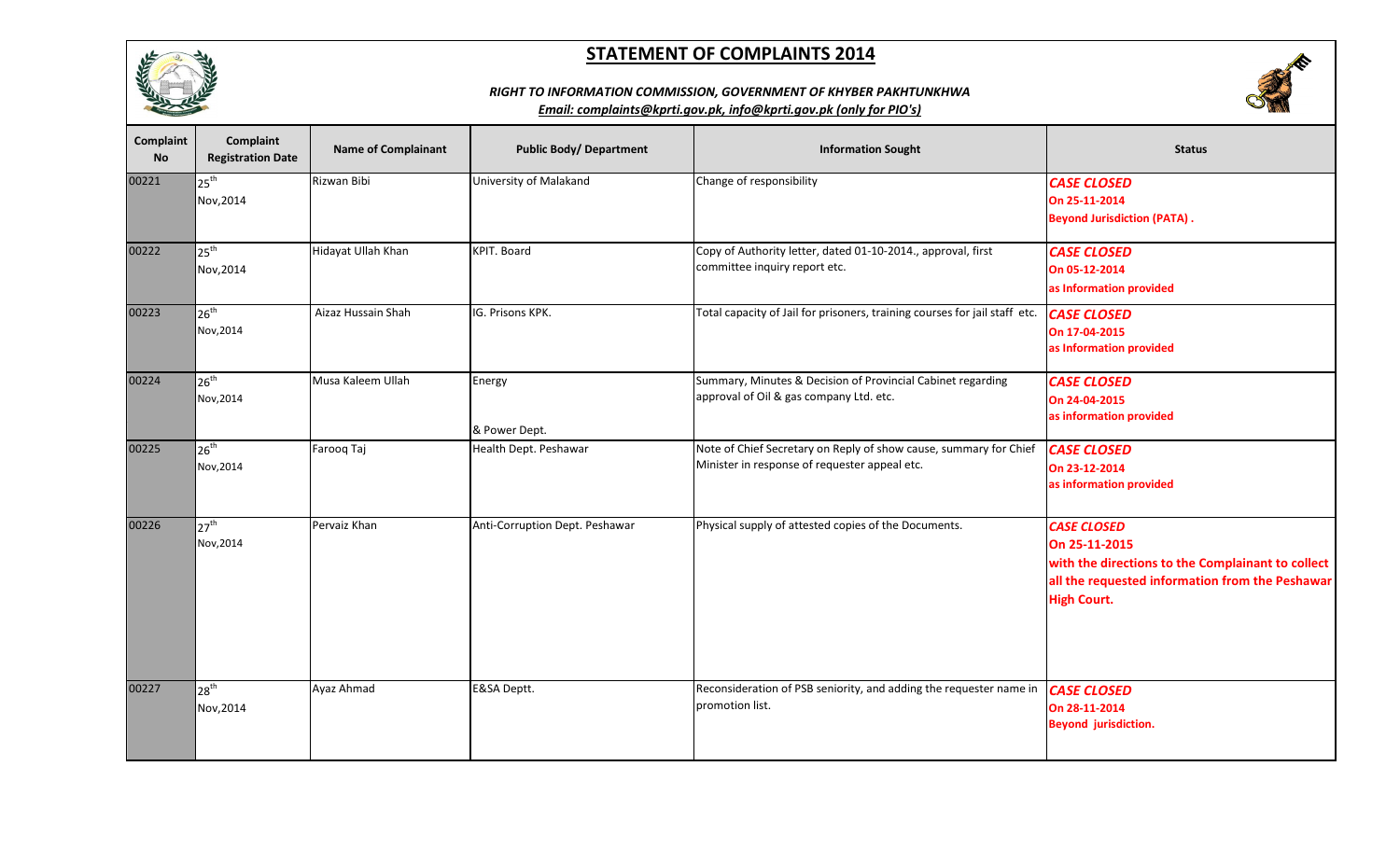





| Complaint<br><b>No</b> | <b>Complaint</b><br><b>Registration Date</b>     | <b>Name of Complainant</b> | <b>Public Body/ Department</b> | <b>Information Sought</b>                                                                                       | <b>Status</b>                                                      |
|------------------------|--------------------------------------------------|----------------------------|--------------------------------|-----------------------------------------------------------------------------------------------------------------|--------------------------------------------------------------------|
| 00228-b<br>00228       | 08-01-2015<br>&<br>$28^{\text{th}}$<br>Nov, 2014 | Pir Azam                   | DHQ, Hospital Mardan           | Emergency and causality Dept. in hospital                                                                       | <b>CASE CLOSED</b><br>On 23-01-2015<br>as Information provided     |
| 00229                  | $28^{th}$<br>Nov, 2014                           | <b>Madiha Aziz</b>         | AWKU. Mardan                   | Information required regarding<br>hiring of Lecturer for finance.                                               | <b>CASE CLOSED</b><br>On 29-01-2015<br>as Information provided     |
| 00230                  | $28^{th}$<br>Nov, 2014                           | Ishtiaq MUhammad           | DRC. Thana Gulbahar            | DRC. Law and relevant information.                                                                              | <b>CASE CLOSED</b><br>On 12-12-2014<br>as Information provided     |
| 00231                  | $101^{\text{st}}$<br>Dec, 2014                   | Aizaz Hussain              | Augaf Dept. Peshawar           | Total No. of Mazars/shrines, total revenue generated from it and<br>annual expenditure on staff employed there. | <b>CASE CLOSED</b><br>On 30-01-2015<br>as Information provided     |
| 00232                  | $101^{\rm st}$<br>Dec, 2014                      | Kashif Raza                | MS. DHQ. Abbotabad             | Parking Tax/Revenue, under which law that parking fees is collected   CASE CLOSED<br>etc.                       | On 20-12-2014<br>as Information provided                           |
| 00233                  | $101^{\text{st}}$<br>Dec, 2014                   | Fazli Elahi                | NTDCL. Tarbella                | Direction for grant of Instructional allowance for his period of<br>service in GSO training center.             | <b>CASE CLOSED</b><br>On 01-12-2014<br><b>Beyond jurisdiction.</b> |
| 00234                  | $3^{rd}$<br>Dec, 2014                            | Ashfaq Ahmad               | Islamia College Peshawar       | Attested photocopies of documents of the selected candidates for<br>the post of Assistant Registrar.            | <b>CASE CLOSED</b><br>On 13-01-2015<br>as information provided     |
| 02335                  | $3^{rd}$<br>Dec, 2014                            | Purdil Khan                | Cantonment Board Nowshera      | Details of shops in Riyaz shopping plaza which are vacant.                                                      | <b>CASE CLOSED</b><br>On 03-12-2014<br><b>Beyond jurisdiction</b>  |
| 00236                  | 4 <sup>th</sup><br>Dec, 2014                     | Pervaiz Khan               | <b>PDA</b>                     | Allotments letters and other documents attested copies                                                          | <b>CASE CLOSED</b><br>On 17-01-2016<br>as information provided.    |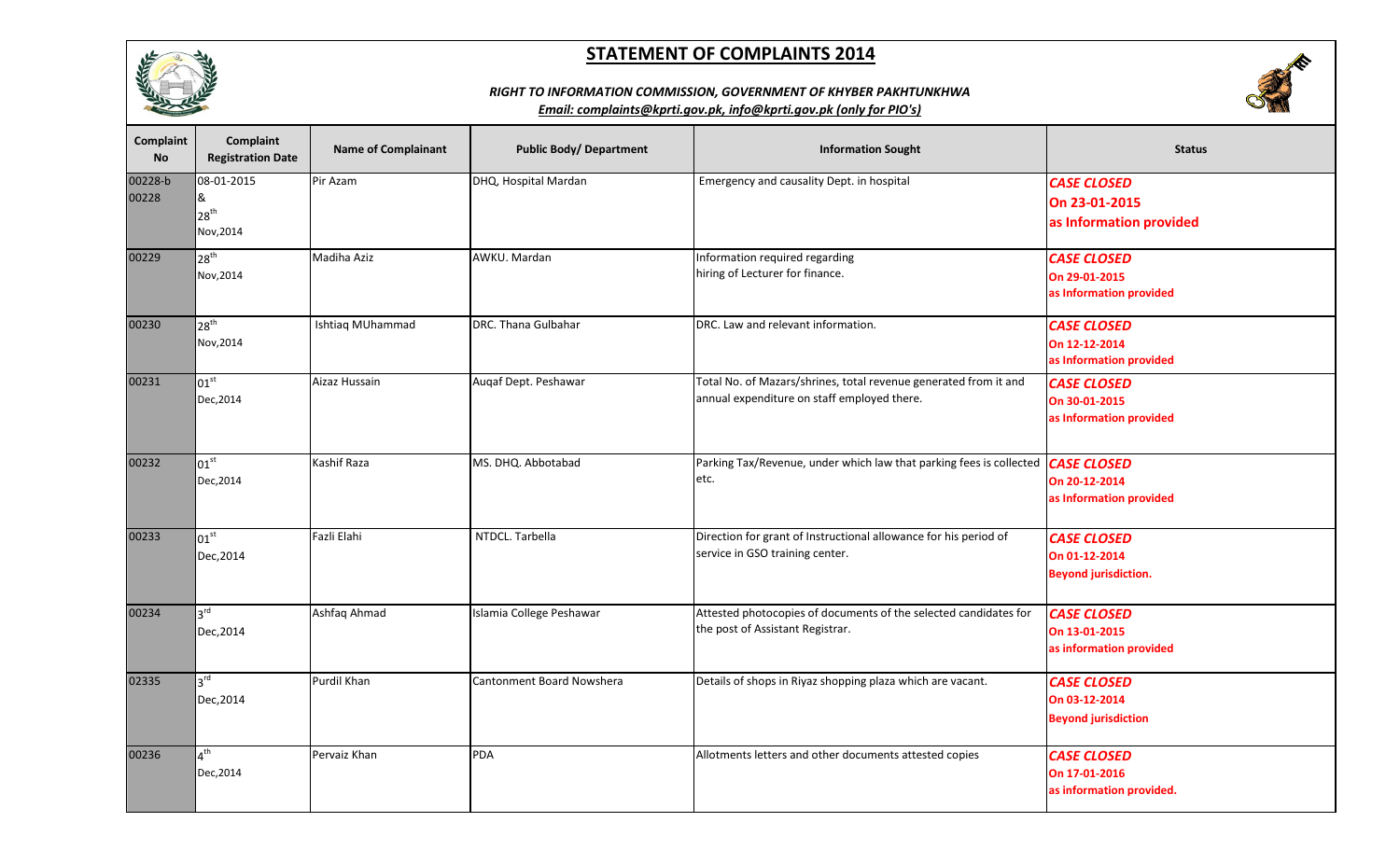





| <b>Complaint</b><br>No | Complaint<br><b>Registration Date</b> | <b>Name of Complainant</b> | <b>Public Body/ Department</b> | <b>Information Sought</b>                                                                                  | <b>Status</b>                                                   |
|------------------------|---------------------------------------|----------------------------|--------------------------------|------------------------------------------------------------------------------------------------------------|-----------------------------------------------------------------|
| 00237                  | $17^{\text{th}}$<br>Nov, 2014         | Muhammad Ullah             | RTI. Commission                | Test marks, interview result, selection criteria for Senior<br>Stenographer.                               | <b>CASE CLOSED</b><br>On 08-12-2014<br>as Information provided  |
| 00238                  | $17^{\text{th}}$<br>Nov, 2014         | Shah Farooq                | RTI. Commission                | Copies of letters/correspondence with office assistant, copy of<br>Notice and resignation etc.             | <b>CASE CLOSED</b><br>On 04-12-2014<br>as Information provided  |
| 00239                  | $17^{\text{th}}$<br>Nov, 2014         | Shah Farooq                | RTI. Commission                | CV's. of shortlisted candidates for the post of Office Assistant.                                          | <b>CASE CLOSED</b><br>On 04-12-2014<br>as Information provided  |
| $240-b$<br>00240       | 22-01-2015<br>&<br>25th<br>Dec. 2014  | Shagufta Syed              | Social Welfare Dept. Peshawar  | Working paper for PSB, promotion of Mr. Niaz to BPS-17, seniority<br>list etc.                             | <b>CASE CLOSED</b><br>On 28-05-2015<br>as information provided. |
| 00241                  | 5 <sup>th</sup><br>Dec, 2014          | Zaka-ur-Rehman             | Directorate of IT. Dept.       | Online admission system for colleges, biometric attendance system, CASE CLOSED<br>property tax system etc. | On 01-01-2015<br>as information provided.                       |
| 00242                  | 5 <sup>th</sup><br>Dec, 2014          | Shoukat Khattak            | CM. Secretariate               | No. of vehicles used by CM and his staff, record of repair and<br>maintenance of vehicles etc.             | <b>CASE CLOSED</b><br>On 02-03-2015<br>as information provided. |
| 00243                  | 8 <sup>th</sup><br>Dec, 2014          | Zahid Hussain              | KPIT. Board                    | Complaint about Mr. Waqas                                                                                  | <b>CASE CLOSED</b><br>On 29-12-2014<br>as information provided. |
| 00244                  | $8^{\text{th}}$<br>Dec, 2014          | Zahoor Elahi               | Save the children              | Staff hired on Education Officer post with the copies of their<br>academic documents etc.                  | <b>CASE CLOSED</b><br>On 22-01-2015<br>as information provided. |
| 00245                  | 10th<br>Dec, 2014                     | Zafar Khan                 | DEO. Lakki Marwat              | Seniority list from PST to SST, list of total seats. etc                                                   | <b>CASE CLOSED</b><br>On 24-12-2014<br>as information provided. |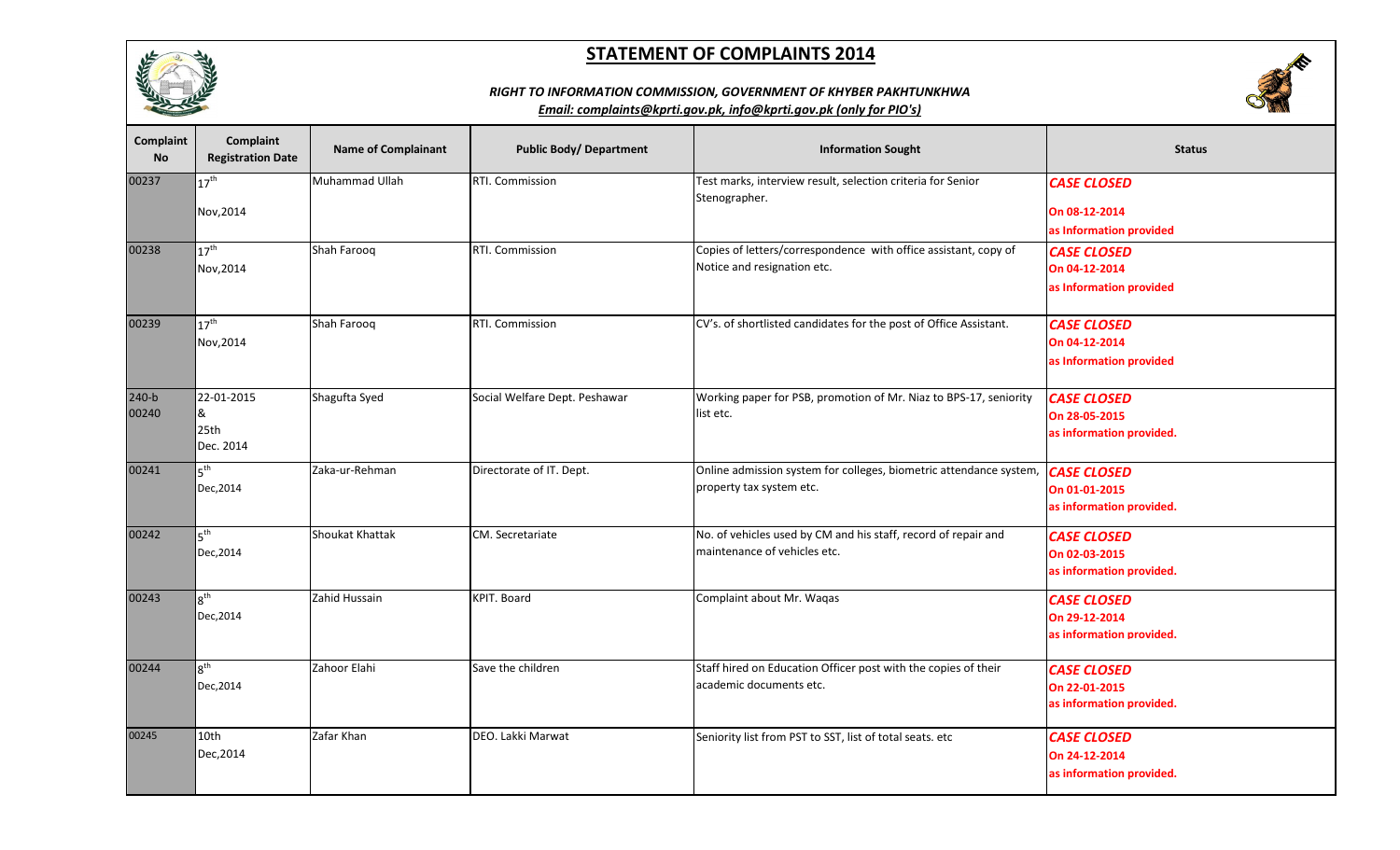





| <b>Complaint</b><br><b>No</b> | <b>Complaint</b><br><b>Registration Date</b> | <b>Name of Complainant</b> | <b>Public Body/ Department</b>     | <b>Information Sought</b>                                                                            | <b>Status</b>                                                      |
|-------------------------------|----------------------------------------------|----------------------------|------------------------------------|------------------------------------------------------------------------------------------------------|--------------------------------------------------------------------|
| 00246                         | 10th<br>Dec, 2014                            | Musa KaleemUllah           | Energy & Power Dept.               | Correspondences between companies & oil & gas company,<br>notification and letters etc.              | <b>CASE CLOSED</b><br>On 21-01-2015<br>as information provided.    |
| 00247                         | 10th<br>Dec, 2014                            | Miraj Khan                 | AWKU. Mardan.                      | List of employees, advertisement etc.                                                                | <b>CASE CLOSED</b><br>On 03-03-2015<br>as information provided.    |
| 00248                         | 11th<br>Dec, 2014                            | Munir Afridi               | Municipal Corporation Peshawar     | Investigation of the post.<br>Complainant has not asked for any information from the Dept.           | <b>CASE CLOSED</b><br>On 11-12-2014<br><b>Beyond jurisdiction.</b> |
| 00249                         | 11th<br>Dec, 2014                            | Gohar Ali                  | EDO (M) Peshawar                   | Cancellation of Transfer order.<br>Complainant has not asked for any information from the Dept       | <b>CASE CLOSED</b><br>On 11-12-2014<br>Beyond jurisdiction.        |
| 00250                         | 11th<br>Dec, 2014                            | Shoukat Ali                | No specific Dept. mentioned        | Provision of Employment.<br>Requester has not asked for any information from the Dept.               | <b>CASE CLOSED</b><br>On 11-12-2014<br><b>Beyond jurisdiction.</b> |
| 00251                         | 12th<br>Dec, 2014                            | Rahman Ullah               | Frontier Core Peshawar             | Restoration of services.<br>Requester has not asked for any information from the Dept.               | <b>CASE CLOSED</b><br>On 12-12-2014<br><b>Beyond jurisdiction.</b> |
| 00252                         | 12th<br>Dec, 2014                            | Faizan jan                 | No specific dept. mentioned        | Employment request in school.<br>Requester has not asked for any information from the Dept.          | <b>CASE CLOSED</b><br>On 12-12-2014<br><b>Beyond jurisdiction.</b> |
| 00253                         | 12th<br>Dec, 2014                            | Mazhar Khan                | Railway Dept.                      | Removal of barriers from railway land.<br>Requester has not asked for any information from the Dept. | <b>CASE CLOSED</b><br>On 12-12-2014<br>Beyond jurisdiction.        |
| 00254                         | 15th<br>Dec, 2014                            | M. Abbass                  | Hayatabad Medical Complex Peshawar | Attendance record and medical claim of Dr. Naseer                                                    | <b>CASE CLOSED</b><br>On 29-01-2015<br>as information provided.    |
| 00255                         | 15th<br>Dec, 2014                            | Fazal-e-mula               | Baccha Khan Medical College Mardan | Names of all class iv staff in that college.                                                         | <b>CASE CLOSED</b><br>On 13-01-2015<br>as information provided.    |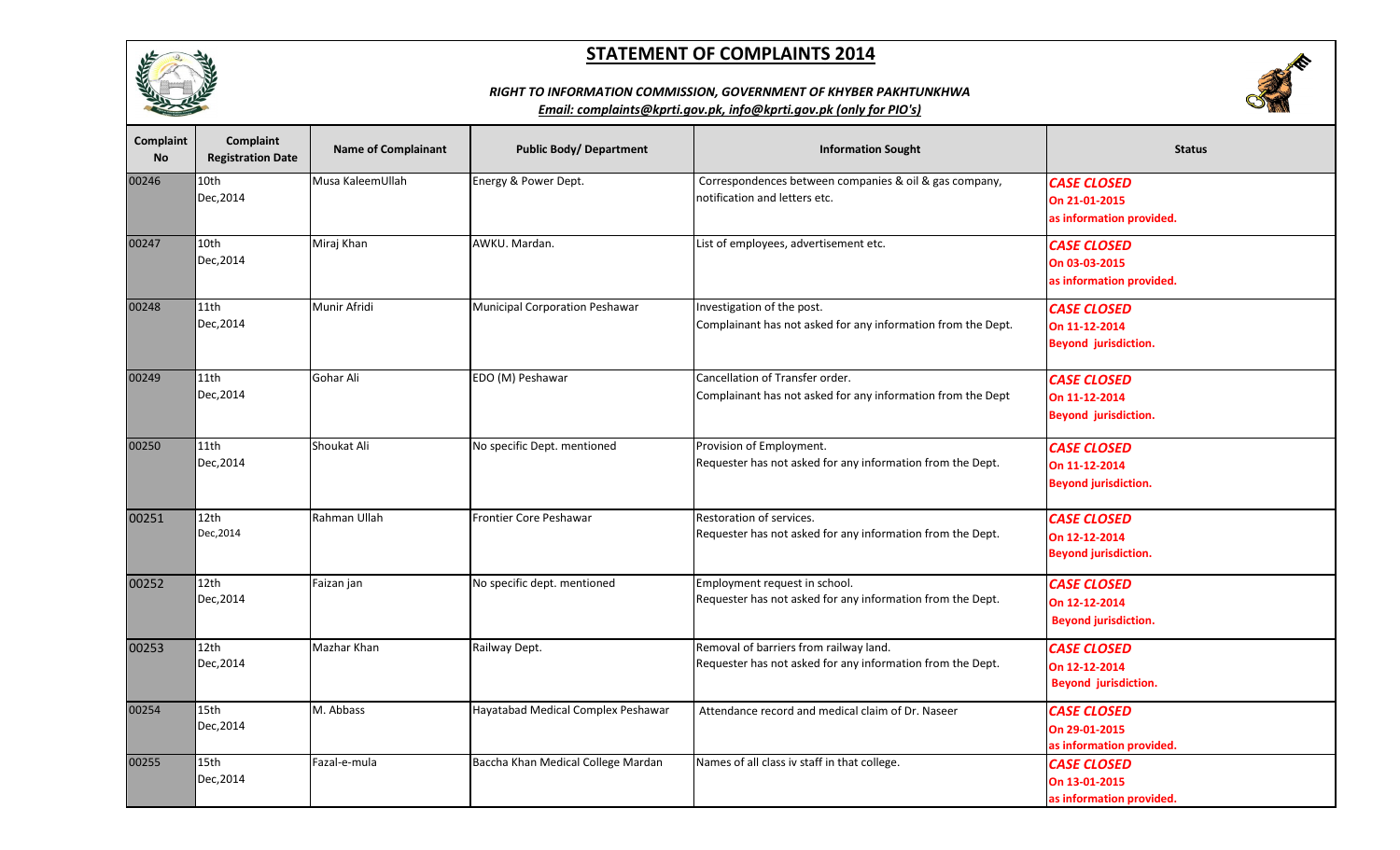





| Complaint<br><b>No</b> | <b>Complaint</b><br><b>Registration Date</b> | <b>Name of Complainant</b>         | <b>Public Body/ Department</b> | <b>Information Sought</b>                                                                                                                          | <b>Status</b>                                                      |
|------------------------|----------------------------------------------|------------------------------------|--------------------------------|----------------------------------------------------------------------------------------------------------------------------------------------------|--------------------------------------------------------------------|
| 00256                  | 16th<br>Dec, 2014                            | ljaz Ur Rehman                     | SDEO(M) Nowshera               | Appointment and transfer rules and policy certified copies etc                                                                                     | <b>CASE CLOSED</b><br>On 06-04-2015<br>as information provided.    |
| 00257                  | 16th<br>Dec, 2014                            | Ijaz Ur Rehman                     | SDEO(F) Nowshera               | Seniority list of girls primary school teachers of BPS- 7,10,12,14,15,<br>PTA funds copyetc.                                                       | <b>CASE CLOSED</b><br>On 06-04-2015<br>as information provided.    |
| 00258                  | 16th<br>Dec, 2014                            | ljaz Ur Rehman                     | DEO(M) Nowshera                | Seniority list of boys primary school teachers of BPS-<br>7,10,12,14,15, PTA funds etc.                                                            | <b>CASE CLOSED</b><br>On 06-04-2015<br>as information provided.    |
| 00259                  | 16th<br>Dec, 2014                            | Baha ud din                        | <b>Accountant General</b>      | Issuing of direction to the Accountant General KPK. to intimate the<br>detail and reasons for the huge recoverable amount from the<br>complainant. | <b>CASE CLOSED</b><br>on 16-12-2014<br><b>Beyond jurisdiction</b>  |
| 00260                  | 16th<br>Dec, 2014                            | Abdul Waseem<br>(BUNDLE COMPLAINT) | All DHO'S in KPK.              | Total No. of raids made against illegal clinics, No. of applications<br>against illegal clinics and total No. of drug inspectors etc.              | <b>CASE CLOSED</b><br>On 16-03-2015<br>as information provided.    |
| 00261                  | 16th<br>Dec, 2014                            | Naik Amal                          | Directorate of Education       | Reserved seats for disabled                                                                                                                        | <b>CASE CLOSED</b><br>On 05-08-2015<br>as information provided.    |
| 00262                  | 16th<br>Dec, 2014                            | Ameer Muhammad                     | No specific Dept. mentioned    | Instruction to govt. depts. for publication of tenders in urdu<br>language in Urdu newspaper.                                                      | <b>CASE CLOSED</b><br>on 16-12-2014<br><b>Beyond jurisdiction.</b> |
| 00263                  | 16th<br>Dec, 2014                            | Zahid Ullah                        | C & W. Dept. Peshawar          | Status of application about the repairing of his flat and completion<br>certificate of work etc.                                                   | <b>CASE CLOSED</b><br>On 30-03-2015<br>as Information provided     |
| 00264                  | 16th<br>Dec, 2014                            | Pir Azam                           | TMA. Mardan                    | Water purification plants, their condition, total No. of sanitary staff<br>and their work location in Mardan                                       | <b>CASE CLOSED</b><br>On 16-01-2015<br>as information provided.    |
| 00265                  | 19th<br>Dec, 2014                            | Sardar Atta Ur Rehman              | UET.Bannu                      | To conduct Inquiry                                                                                                                                 | <b>CASE CLOSED</b><br>on 19-12-2014<br><b>Beyond jurisdiction.</b> |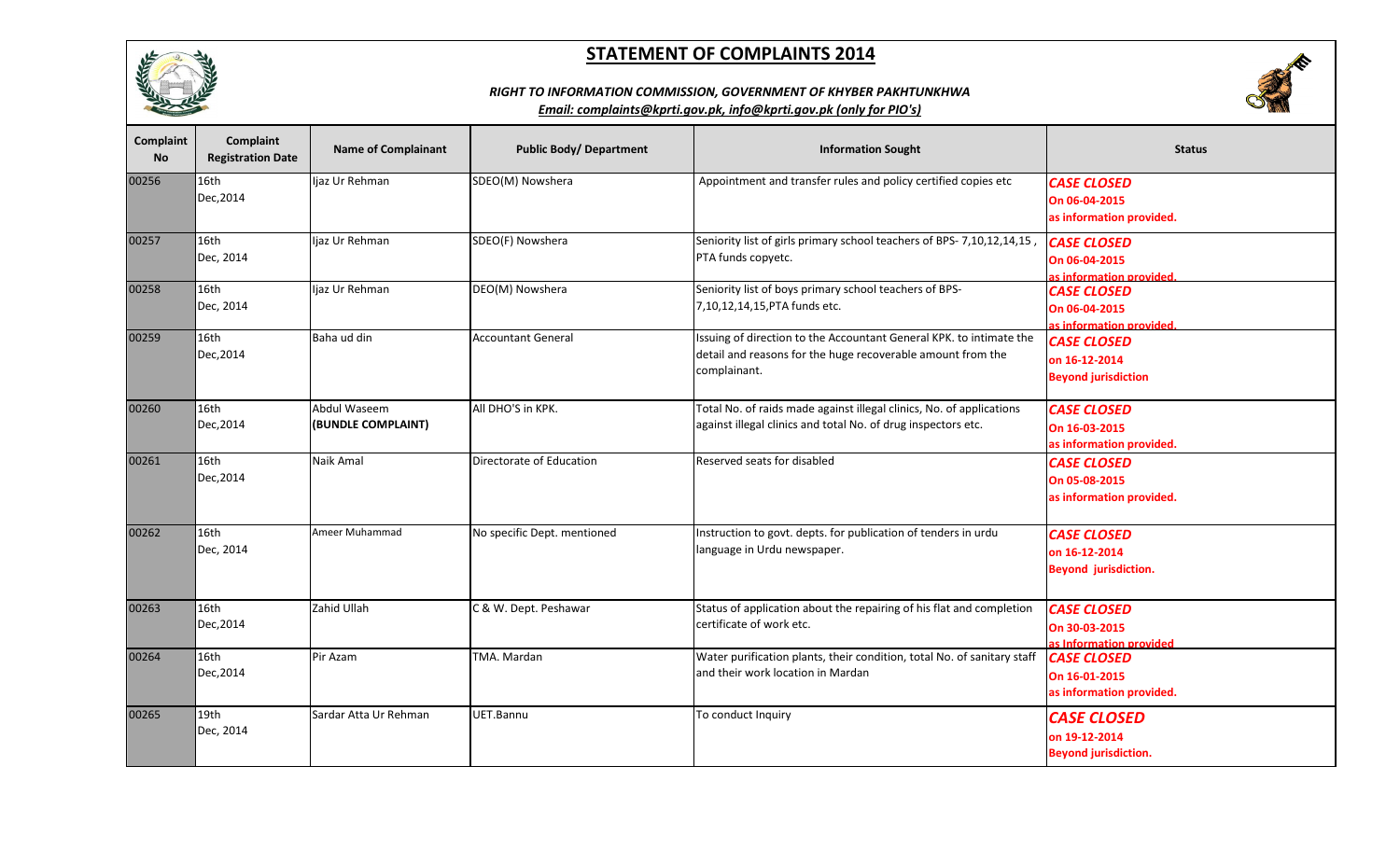





| <b>Complaint</b><br><b>No</b> | Complaint<br><b>Registration Date</b> | <b>Name of Complainant</b> | <b>Public Body/ Department</b>     | <b>Information Sought</b>                                            | <b>Status</b>                      |
|-------------------------------|---------------------------------------|----------------------------|------------------------------------|----------------------------------------------------------------------|------------------------------------|
| 00266                         | 19th                                  | Syed Safi Ullah            | Divisional Superintendent Malakand | Appointment order, pay slip, and termination order copy.             | <b>CASE CLOSED</b>                 |
|                               | Dec, 2014                             |                            |                                    |                                                                      | on 19-12-2014                      |
|                               |                                       |                            |                                    |                                                                      | <b>Beyond jurisdiction (PATA).</b> |
| 00267                         | 22nd                                  | Niamat Ullah Khan          | Elementary & Secondary Education   | Tenure list of principals of Govt. Girls Higher Seconday Schools of  | <b>CASE CLOSED</b>                 |
|                               | Dec, 2014                             |                            |                                    | district Peshawar.                                                   | On 09-04-2015                      |
|                               |                                       |                            |                                    |                                                                      | as information provided.           |
| 00268                         | 22nd                                  | Nisar Ahmad                | IG. Police KP. Peshawar            | Information relating to police constable Jaseem                      | <b>CASE CLOSED</b>                 |
|                               | Dec, 2014                             |                            |                                    |                                                                      | On 22-01-2015                      |
|                               |                                       |                            |                                    |                                                                      | as information provided.           |
| 00269                         | 23rd                                  | Sara Nawaz Bhatti          | Elementary & Secondary Education   | Recruitment of computer lab incharge female                          | <b>CASE CLOSED</b>                 |
|                               | Dec, 2014                             |                            |                                    |                                                                      | On 30-01-2015                      |
|                               |                                       |                            |                                    |                                                                      | as information provided.           |
| 00270                         | 23rd                                  | <b>Fahad Waqas</b>         | <b>Benevolent Fund Cell</b>        | Allotment of plot                                                    | <b>CASE CLOSED</b>                 |
|                               | Dec, 2014                             |                            |                                    |                                                                      | On 08-01-2015                      |
|                               |                                       |                            |                                    |                                                                      | as information provided.           |
| 00271                         | 23rd                                  | <b>Muhammad Saleem</b>     | Elementary & Secondary Education   | Total cost on Temeer-e-school programme etc.                         | <b>CASE CLOSED</b>                 |
|                               | Dec, 2014                             |                            |                                    |                                                                      | On 30-01-2015                      |
|                               |                                       |                            |                                    |                                                                      | as information provided.           |
| 00272                         | 22nd                                  | Yaseen Khan Khalil         | Forest Dept. Peshawar              | Total No. of Appointments etc.                                       | <b>CASE CLOSED</b>                 |
|                               | Dec, 2014                             |                            |                                    |                                                                      | On 31-03-2015                      |
|                               |                                       |                            |                                    |                                                                      | as information provided.           |
| 00273                         | 22nd                                  | Yaseen Khan Khalil         | Islamia College Peshawar           | Total No. of Appointments etc.                                       | <b>CASE CLOSED</b>                 |
|                               | Dec, 2014                             |                            |                                    |                                                                      | On 14-01-2015                      |
|                               |                                       |                            |                                    |                                                                      | as information provided.           |
| 00274                         | 22nd                                  | Yaseen Khan Khalil         | RR&S Peshawar                      | Total No. of Appointments etc. in PDMA and PARSA                     | <b>CASE CLOSED</b>                 |
|                               | Dec, 2014                             |                            |                                    |                                                                      | On 01-01-2015                      |
|                               |                                       |                            |                                    |                                                                      | as information provided.           |
| 00275                         | 22nd                                  | <b>Muhammad Saleem</b>     | Health Dept. Peshawar              | Travelling Details of Health Minister KPK.                           | <b>CASE CLOSED</b>                 |
|                               | Dec, 2014                             |                            |                                    |                                                                      | On 23-01-2015                      |
|                               |                                       |                            |                                    |                                                                      | as information provided.           |
| 00276                         | 22nd                                  | Imad Khan                  | Elementary & Secondary Education   | Detail of interview, criteria & posting orders for Library Assistant | <b>CASE CLOSED</b>                 |
|                               | Dec, 2014                             |                            |                                    | Female                                                               | On 18-02-2015                      |
|                               |                                       |                            |                                    |                                                                      | as information provided.           |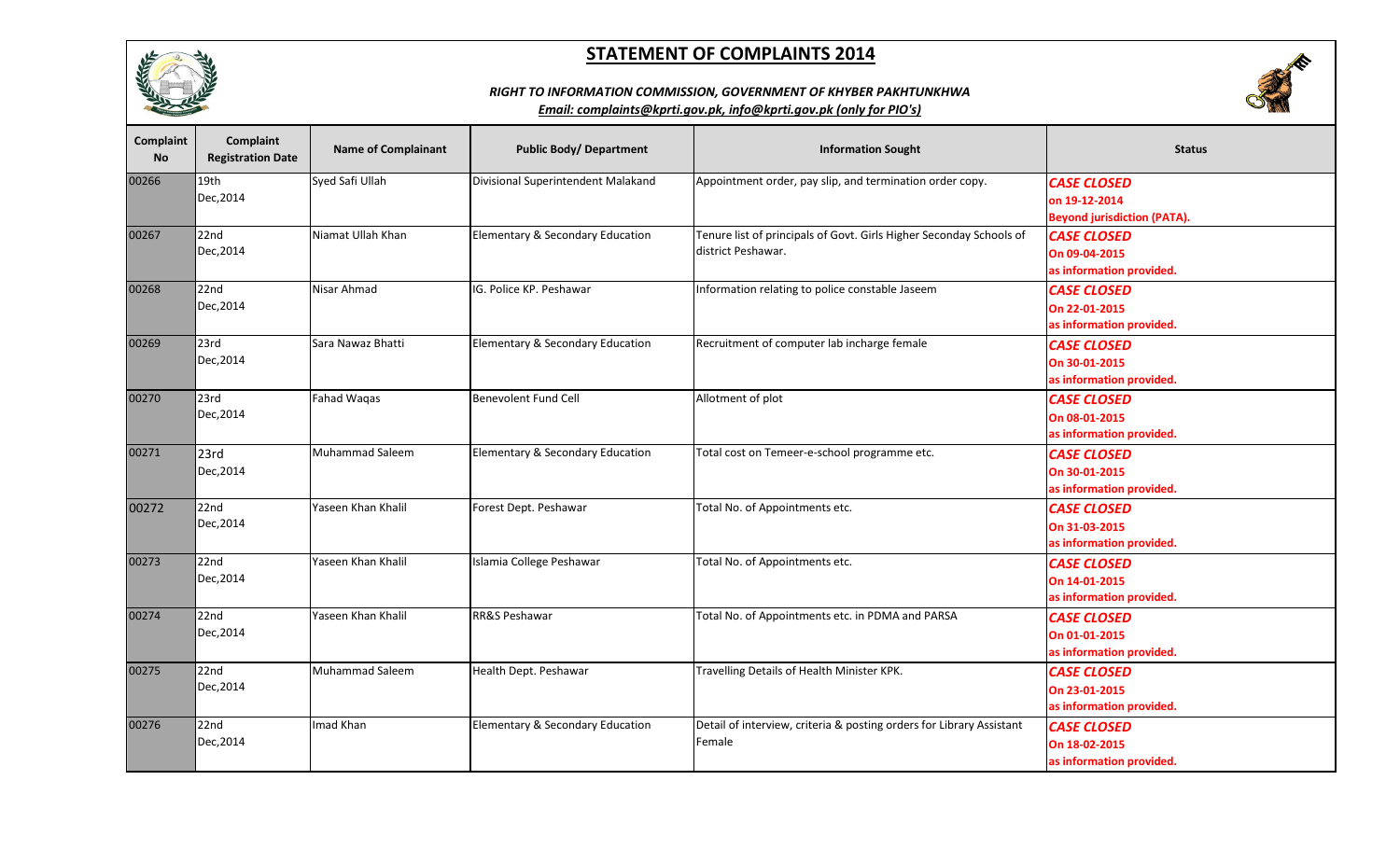





| <b>Complaint</b><br><b>No</b> | <b>Complaint</b><br><b>Registration Date</b> | <b>Name of Complainant</b> | <b>Public Body/ Department</b>   | <b>Information Sought</b>                                                                      | <b>Status</b>                                                                       |
|-------------------------------|----------------------------------------------|----------------------------|----------------------------------|------------------------------------------------------------------------------------------------|-------------------------------------------------------------------------------------|
| 00277                         | 23rd<br>Dec, 2014                            | Kamran Khan                | Health Dept. Peshawar            | Total No. of employees for class iv, in the last five years etc.                               | <b>CASE CLOSED</b><br>On 09-01-2015<br>as information provided.                     |
| 00278                         | 23rd<br>Dec, 2014                            | Abdul Hasnat Ahmad Jan     | PDMA Peshawar                    | Extension of contracts of employees                                                            | <b>CASE CLOSED</b><br>On 02-01-2015<br>as information provided.                     |
| 00279                         | 23rd<br>Dec, 2014                            | Syed Akhtar Hussain Shah   | DC. Lakki Marwat                 | Copy of report of Tehsildar                                                                    | <b>CASE CLOSED</b><br>On 16-01-2015<br>as information provided.                     |
| 00280                         | 23rd<br>Dec, 2014                            | Akhtar Ali                 | <b>RAHA Peshawar</b>             | RAHA fund details                                                                              | <b>CASE CLOSED</b><br>On 23-01-2015<br>as information provided.                     |
| 00281                         | 23rd<br>Dec, 2014                            | Malik Masood               | Elementary & Secd. education     | Budget 2013-14 for the education sector                                                        | <b>CASE CLOSED</b><br>On 16-02-2015<br>as information provided.                     |
| 00282                         | 24th<br>Dec, 2014                            | M. Qudusi                  | Khalifa Gul Nawaz Hospital Bannu | Appointment letter of Dr. Jahangir, as AP, Notification of the post of<br>Chief Executive etc. | Fine Imposed on Chief Executive.<br>Case is under consideration of this Commission. |
| 00283                         | 24th<br>Dec, 2014                            | <b>Irshad Ahmad</b>        | AWKU. Mardan                     | Detail of appointments from the year 2012 till present                                         | <b>CASE CLOSED</b><br>On 11-03-2015<br>as information provided.                     |
| 00284                         | 24th<br>Dec, 2014                            | Noor Sali Khan             | <b>Education Dept.</b>           | Employment on the basis of class IV quota.                                                     | <b>CASE CLOSED</b><br>On 24-12-2014<br><b>Beyound jurisdiction.</b>                 |
| 00285                         | 24th<br>Dec, 2014                            | Nawab Shah                 | No specific Dept. mentioned      | Provision of education, gas, and other basic needs to district<br>Karak                        | <b>CASE CLOSED</b><br>On 24-12-2014<br><b>Beyound jurisdiction.</b>                 |
| 00286                         | 29th<br>Dec, 2014                            | Hayat Khan                 | TMC. & Others                    | Appointment on employees sons quota                                                            | <b>CASE CLOSED</b><br>On 29-12-2014<br><b>Beyound jurisdiction.</b>                 |
| 00287                         | 29th<br>Dec, 2014                            | Inayat Ullah Khan          | Muncipal Committee DI. Khan      | Certified copies of documents.                                                                 | <b>CASE CLOSED</b><br>On 11-02-2015<br>as information provided.                     |